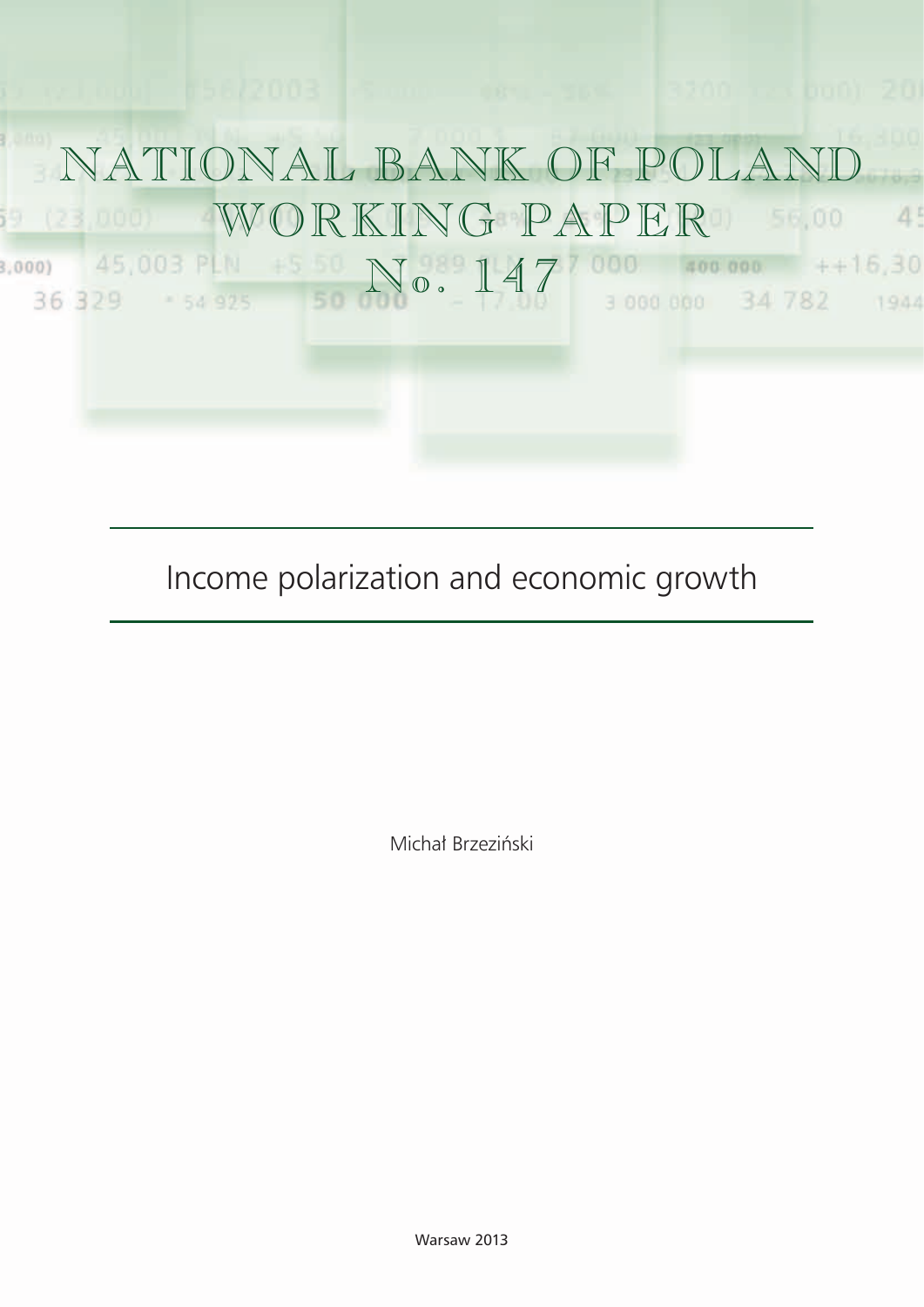#### Michał Brzeziński

Faculty of Economic Sciences, University of Warsaw, Poland, mbrzezinski@wne.uw.edu.pl Faculty of Economic Sciences, University of Warsaw, Poland, mbrzezinski@wne.uw.edu.pl

#### Acknowledgements

I would like to thank the participants of the National Bank of Poland seminar for their helpful comments and suggestions. This research project was conducted under the NBP Economic Research Committee's open competition for research projects and was financed by the National Bank of Poland.

Design:

Oliwka s.c.

Layout and print:

NBP Printshop

Published by:

National Bank of Poland Education and Publishing Department 00-919 Warszawa, 11/21 Świętokrzyska Street phone: +48 22 653 23 35, fax +48 22 653 13 21

© Copyright by the National Bank of Poland, 2013 ISSN 2084–624X http://www.nbp.pl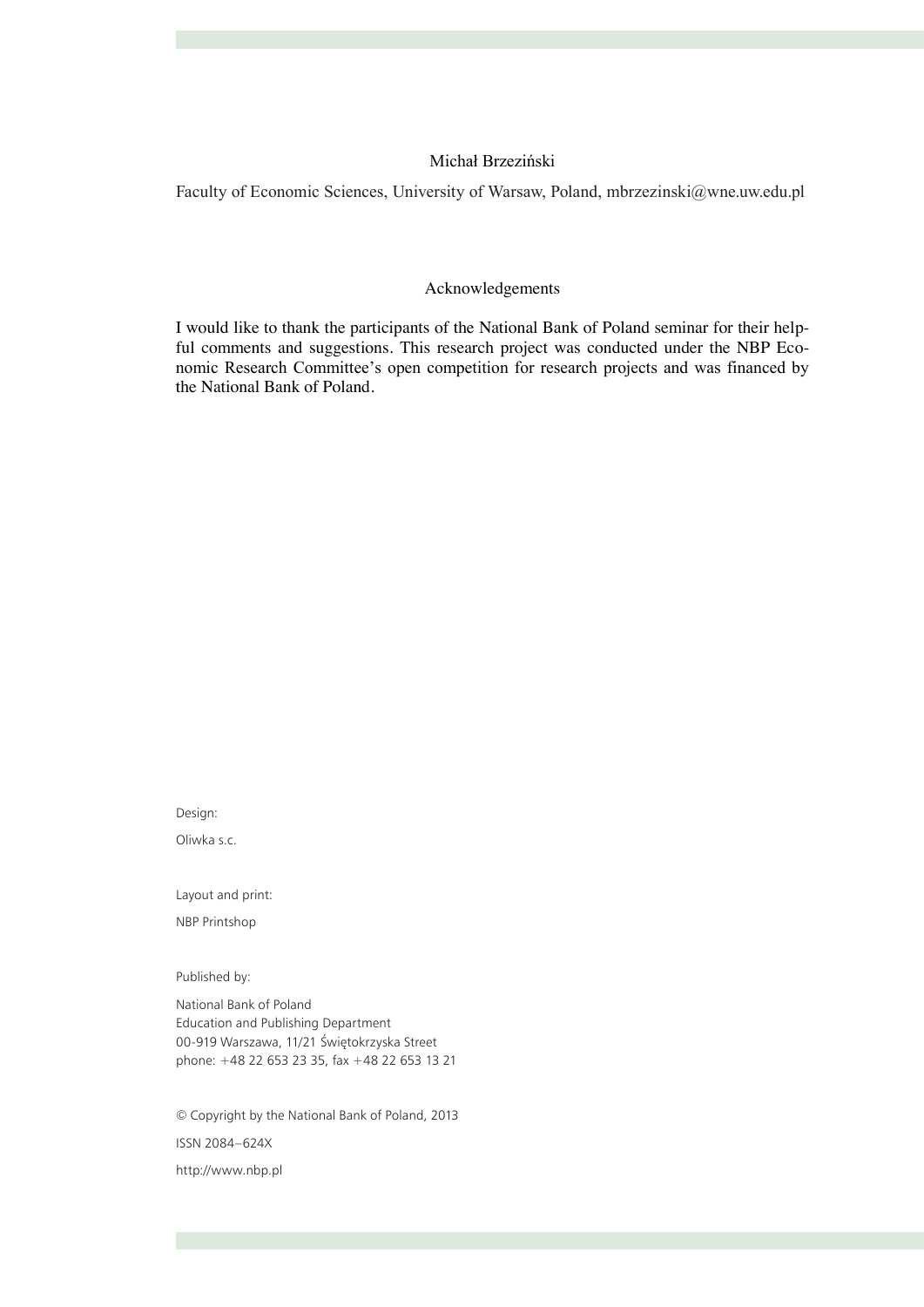## Contents

| 4.2.2. Does income polarization affect economic growth?  17                      |
|----------------------------------------------------------------------------------|
|                                                                                  |
|                                                                                  |
|                                                                                  |
|                                                                                  |
| Appendix B. Calculating polarization indices from grouped data $-$ a Monte Carlo |
|                                                                                  |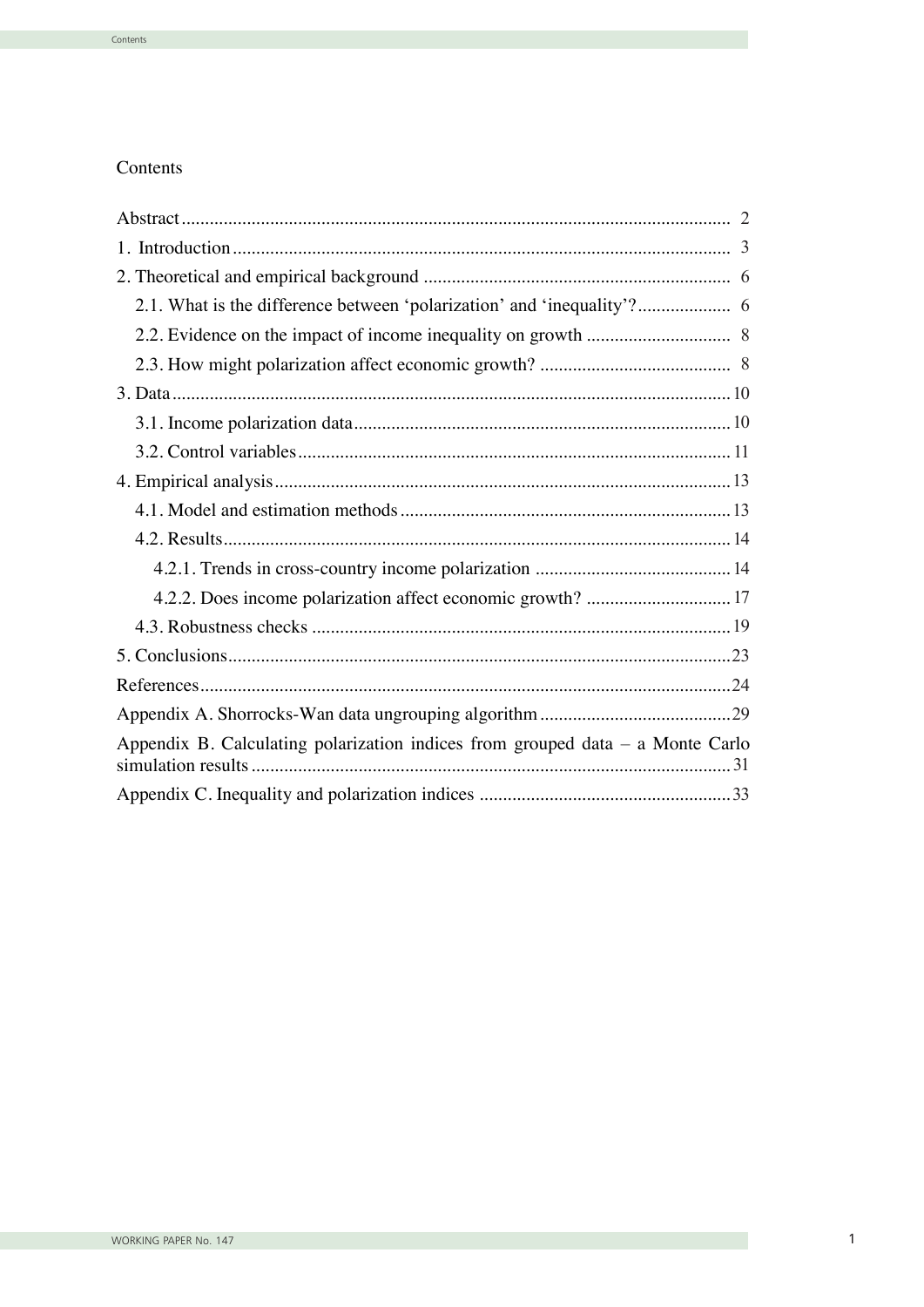#### **Abstract**

This study examines empirically the impact of income polarization on economic growth in an unbalanced panel of more than 70 countries during the 1960–2005 period. We calculate various polarization indices using existing micro-level datasets, as well as datasets reconstructed from grouped data on income distribution taken from the World Income Inequality Database. The results garnered for our preferred sample of countries suggest that income polarization has a negative impact on growth in the short term, while the impact of income inequality on growth is statistically insignificant. Our results are fairly robust to various model specifications and estimation techniques.

#### **JEL classification codes**: O11, O15, O4, D31

**Keywords**: economic growth, polarization, inequality, income distribution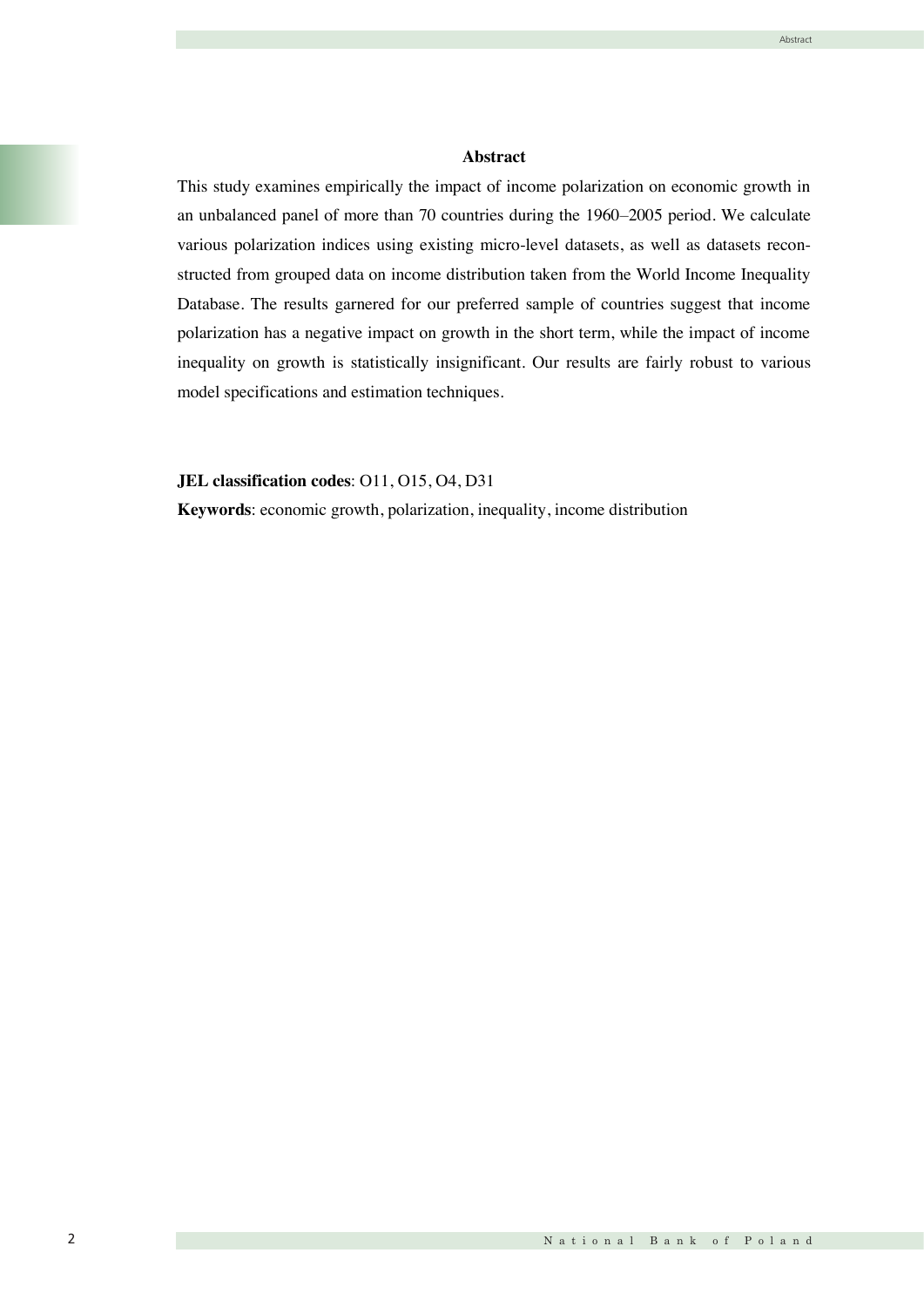#### **1. Introduction**

In the last two decades, we have witnessed the emergence of an extensive body of theoretical and empirical literature on the impact of income distribution on economic growth. The theoretical literature has proposed numerous transmission channels through which income distribution — and in particular, income inequality — may affect growth, both positively and negatively. However, the empirical literature estimating the impact of income distribution on growth has not reached a consensus to date (for recent reviews, see Ehrhart, 2009 and Voitchovsky, 2009). Despite there being a large number of empirical studies, the substantive conclusions reached therein seem to be very sensitive to the quality or comparability of data used, to the sample coverage, and to the econometric specification (de Dominicis et al., 2008).

Voitchovsky (2009) examines theories postulating that income distribution affects growth, and usefully categorises them into two main groups. The theories belonging to the first group ('group-specific' theories) suggest that the origin of the mechanism through which distribution has an effect on growth is a situation of a specific income group (e.g. the poor, the rich, or the middle class). Growth-affecting mechanisms that originate from the situation of the poor include credit constraints, indivisibilities in investment, engagement in property crimes, and high fertility rates (see, e.g. Galor and Zeira, 1993; de la Croix and Doepke, 2003; Josten, 2003). Theories implying that the middle class plays an important role in linking distribution and growth include those modelling the level of redistribution through the median voter mechanism (see, e.g. Saint Paul and Verdier, 1996) and those stressing the size of domestic demand for manufactured goods (see, e.g. Zweimüller, 2000). Finally, there are theories suggesting that the rich may have a higher propensity to save, which boosts aggregate savings and capital accumulation within the economy (Bourguignon, 1981).

The second group of theories ('intergroup' theories) link distribution and growth and suggest the distance between different social or economic groups in society serves as the origin of the growth-influencing effect. One approach belonging to this group argues that distribution may have an adverse effect on trust and social capital (Josten, 2004). Another strand of this literature postulates that increasing social disparities, and in particular, rising social or economic polarization, lead to social discontent and create or intensify social conflicts (manifested in strikes, demonstrations, riots, or social unrest) and political instability ( Esteban and Ray, 1994, 1999, 2011; Alesina and Perotti, 1996). This has direct and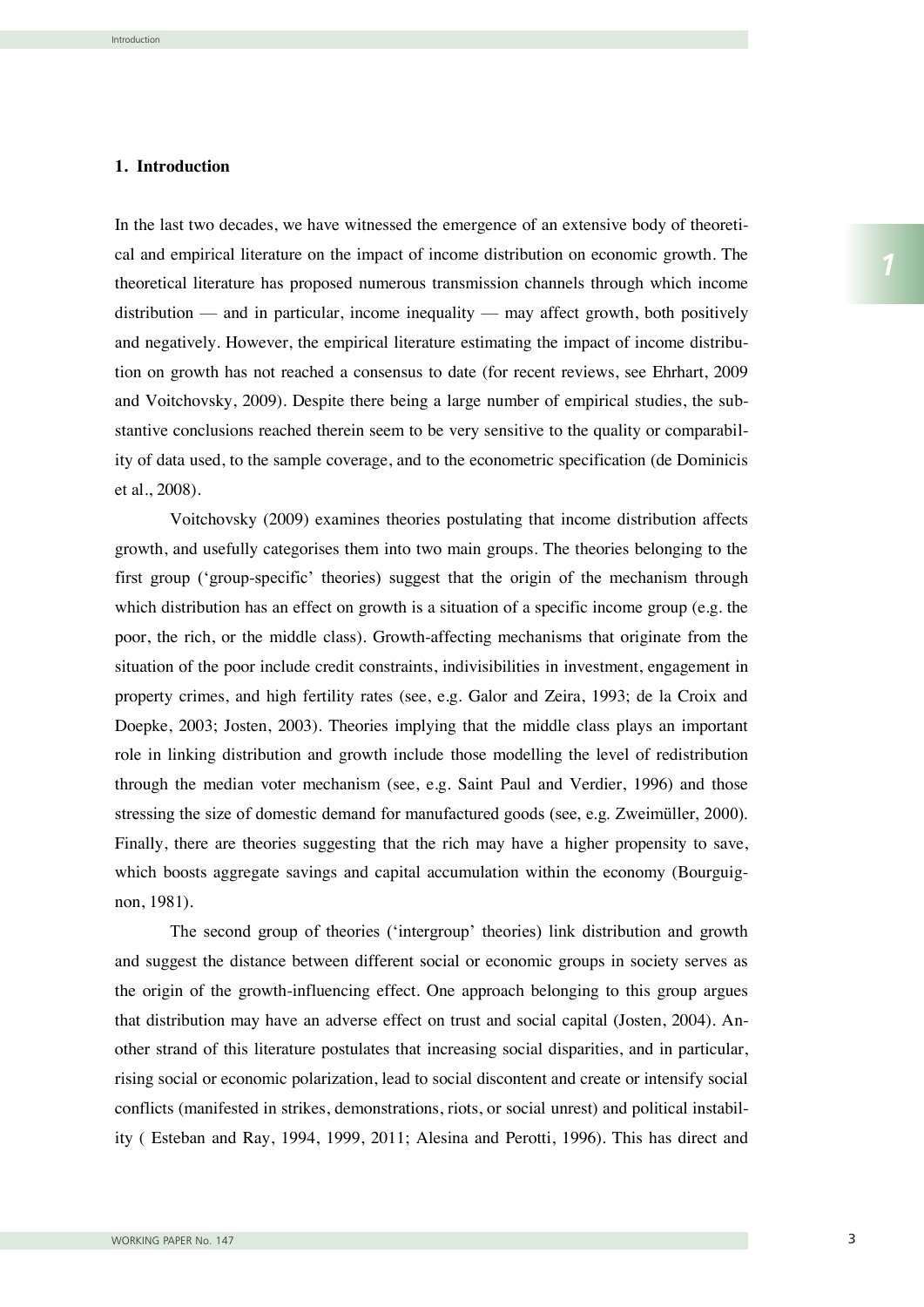negative consequences for growth by disrupting market activities and labour relations and by reducing the security of property rights (Benhabib and Rustichini, 1996; Svensson, 1998; Keefer and Knack, 2002).

Voitchovsky's (2009) classification suggests that, in order to test empirically the different groups of theories that link distribution to growth, one should use appropriate distributional statistics that would capture distributional changes in appropriate parts of the distribution that relate to the growth-affecting mechanisms studied.<sup>1</sup> Nonetheless, the existing empirical literature has rarely conformed to this requirement, given the limited availability of distributional data. Most empirical studies have relied on the most popular inequality measure — namely, the Gini index — which is most sensitive to changes in the middle of the distribution.<sup>2</sup> One significant exception is a study of Voitchovsky (2005) that investigates how inequality at the top of the distribution (using the 90/75 percentile ratio) and at the bottom of the distribution (using the 50/10 percentile ratio) affects growth in a sample of micro-level data for 21 developed countries. Perhaps more importantly, some of the 'intergroup' theories linking distribution to social conflicts (Esteban and Ray, 1994, 1999, 2011) argue explicitly that the relevant distributional phenomenon that is growth affecting is not inequality, but polarization. Intuitively, polarization (defined formally below) is related but distinct from inequality and aims to capture the distance or separation between clustered groups in a distribution. Starting with the contributions of Foster and Wolfson (1992), Esteban and Ray (1994), and Wolfson (1994), a number of different polarization measures have been conceptualised.<sup>3</sup> Esteban (2002), Duclos et al. (2004), and Lasso de la Vega and Urrutia (2006) provide evidence that inequality and polarization indices differ empirically and in significant ways. For these reasons, using standard inequality indices like the Gini index in the empirical testing of at least some of the 'intergroup' theories to describe those mechanisms that link distribution and growth may lead to misleading conclusions.

The major aim of this study is to test directly if income polarization, as measured by the most popular polarization indices of Wolfson (1994) and Duclos et al. (2004), has an impact on economic growth. A major obstacle for such a study is the limited availability of

<sup>&</sup>lt;sup>1</sup> See also Gobbin et al. (2007), who use simulation methods to show that inequality indices used in inequality-growth regressions should be theory-specific.

 $\alpha$ <sup>2</sup> A small number of studies perform robustness checks using the ratio of the top and bottom quintiles as an inequality measure (see, e.g. Barro, 2000; Forbes, 2000). In addition, Voitchovsky (2005) investigated how inequality at the top of the distribution (using the 90/75 percentile ratio) and at the bottom of the distribution (using the 50/10 percentile ratio) affects growth in a sample of micro-level data for 21 developed countries.

<sup>&</sup>lt;sup>3</sup> The major contributions include Wang and Tsui (2000), Chakravarty and Majumder (2001), Zhang and Kanbur (2001), Anderson (2004), Duclos et al. (2004), Esteban et al. (2007), and Chakravarty and D'Ambrosio (2010).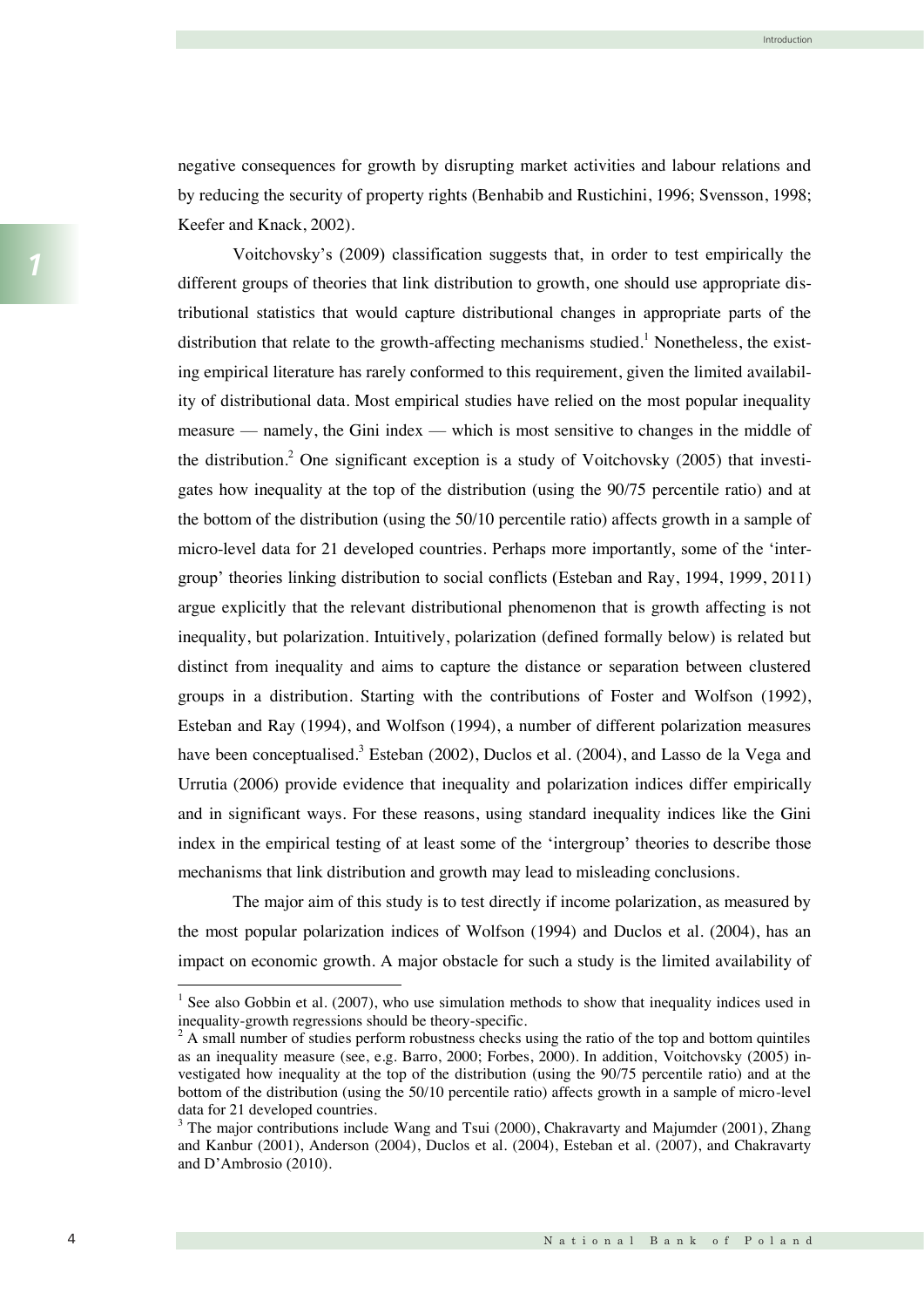cross-country data on income polarization, as polarization indices must be calculated from micro-level data pertaining to individual incomes. Relatively rich micro-level datasets such as the Luxembourg Income Study (LIS) database — usually include only data for a small number of high-income economies. The present study removes the barrier of data availability by using a rich dataset consisting of grouped data (in the form of income quantile shares) taken from the UNU-WIDER (2008) World Income Inequality Database (WIID). The grouped data from the WIID are 'ungrouped' into individual income observations using the recently introduced 'ungrouping' algorithm of Shorrocks and Wan (2009). The polarization indices are then calculated and used in the empirical modelling of the impact of income polarization on economic growth. This procedure of constructing data allows us to obtain a relatively rich unbalanced panel of more than 70 countries (including not only high-income but also lower-middle-income and upper-middle-income economies) with observations from 1960 to 2005.

The only existing empirical work to estimate the impact of income polarization on economic growth is that of Ezcurra (2009), which used a family of polarization indices introduced by Esteban et al. (2007). It used regional data for 61 regions in the European Union and found that regional income polarization as measured in 1993 had a statistically significant and negative impact on the regional rate of economic growth over 1993–2003. The major advantage of the current study is its construction of a relatively rich panel dataset, which allows the study of the impact of polarization on growth in a standard framework for measuring growth determinants in a panel of countries.

This paper is structured as follows. The three strands of economic literature to which the paper is related are briefly reviewed in Section 2. The measures of polarization are introduced in Section 2.1. Section 2.2 gives an overview of the empirical literature on estimating the impact of inequality on growth, while Section 2.3 presents the main theoretical reasons for which we may expect income polarization to be inversely related to growth. Section 3 introduces the data and the methods used in constructing our income polarization observations. Section 4 reports empirical results, while Section 5 provides concluding remarks.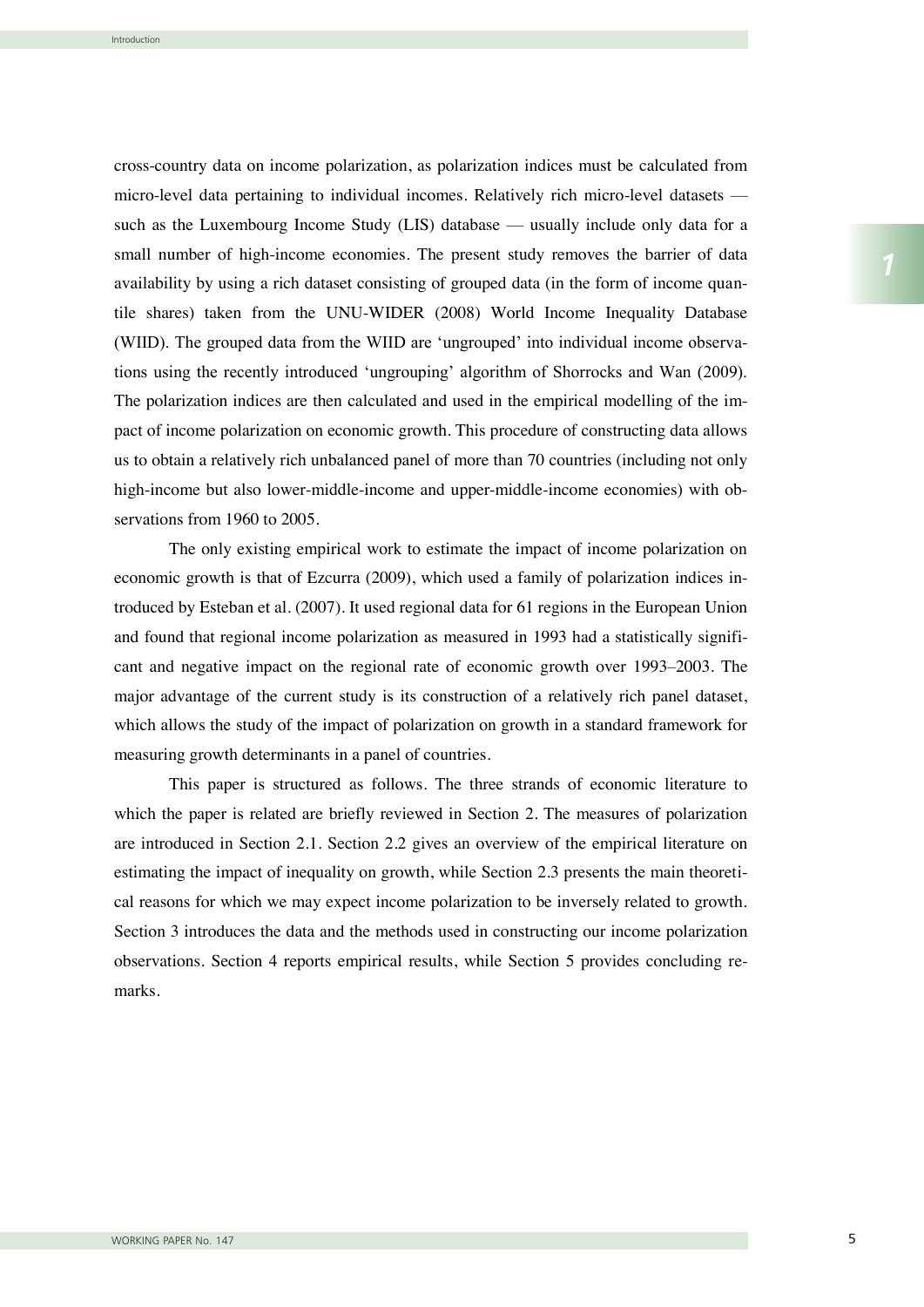#### **2. Theoretical and empirical background**

#### **2.1. What is the difference between 'polarization' and 'inequality'?**

There are two main approaches to conceptualizing and measuring income polarization.<sup>4</sup> The first approach assumes that there may be an arbitrary number of groupings (or poles) in a distribution; this approach was pioneered by Esteban and Ray (1991), and it was fully axiomatized and operationalized by Duclos et al. (2004) in the case of continuous distributions, and by Esteban and Ray (1994) and Estaban et al. (2007) in the case of discrete distributions. The second approach to measuring polarization essentially measures bipolarization as it is focusing on a division of a society into two groups with the median value (i.e. median income) as a cut-off. Measures of this type were first introduced in Foster and Wolfson (1992) and Wolfson (1994).<sup>5</sup> As stressed by Esteban and Ray (2012), all measures of polarization share some basic characteristics:

- a) the impact of single individuals on polarization measures is negligible, since polarization describes the features and relative positions of social groups
- b) with two or more groups, polarization increases when intragroup inequality is reduced
- c) polarization rises when distances between groups are increased.

The conceptual difference between 'polarization' and 'inequality' is most evident when considering property b), which is violated by all standard inequality measures.

The first approach to measuring polarization, presented in its most complete form in Duclos et al. (2004), is formulated in the so-called identification–alienation framework. This framework suggests that polarization can be understood as the effect of two interrelated mechanisms: (1) alienation, which is felt by individuals from a given group (defined by income class, religion, race, education, etc.) toward individuals belonging to other groups, and (2) identification, which unites members of any given group. This approach assumes that polarization requires that individuals identify with other members of their socioeconomic group and feel alienation to members of other groups. By imposing a set of axioms, Duclos et al. (2004) derive the following family of polarization measures:

 $4$  For a more complete overview of various polarization measures, see Esteban and Ray (2012). For a measurement of polarization along other than income dimensions like education, occupation, region, and others, see Gradín (2000). Reynal–Querol (2002) and Montalvo and Reynal–Querol (2005) analyse religious and ethnic polarization; see also Permanyer (2012). Woo (2005) explores the consequences of polarization in terms of policymakers' preferences in collective decision-making.  $\overline{S}$  Foster and Wolfson's (1992) study has been published as Foster and Wolfson (2010).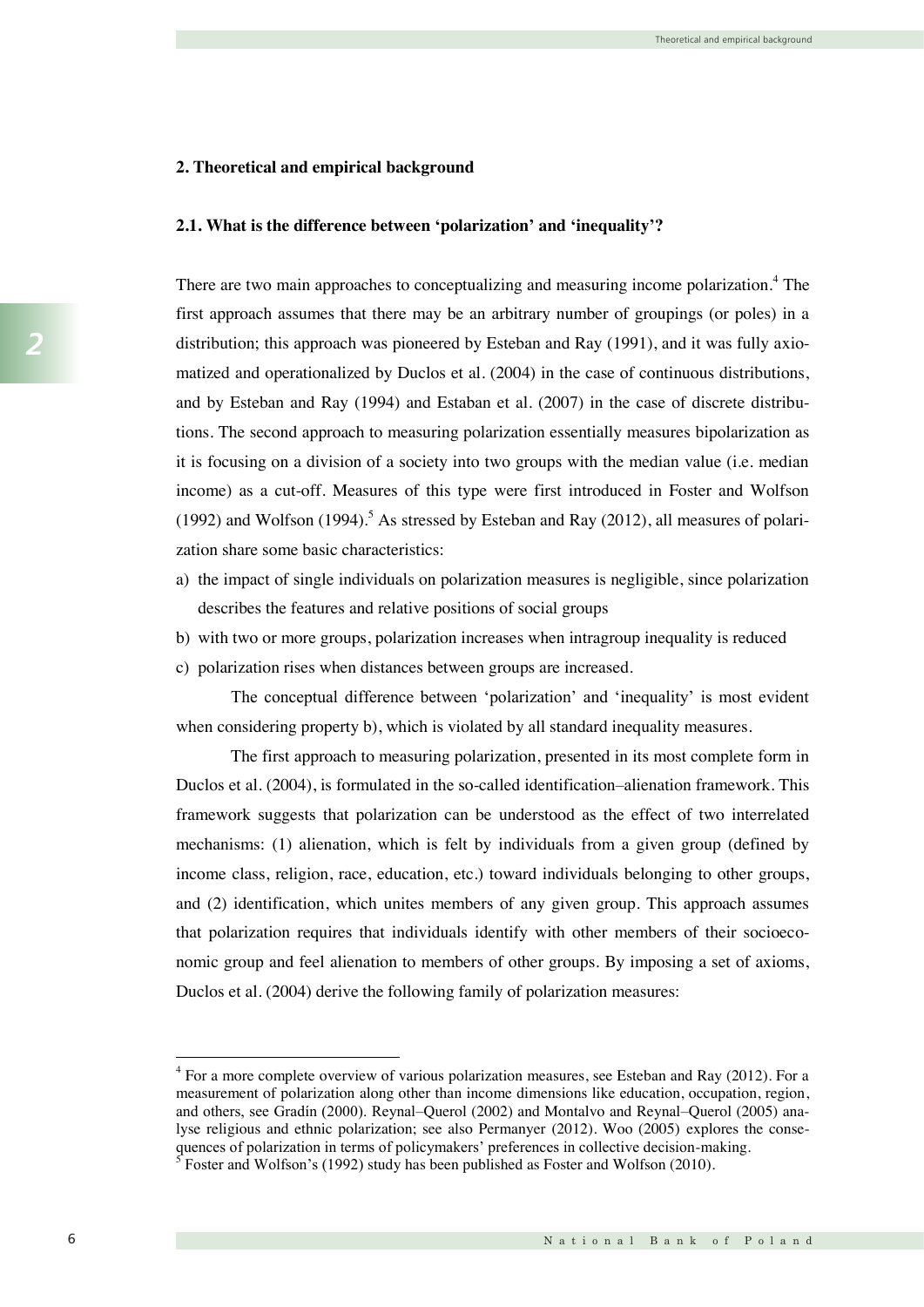$$
DER(\alpha) = \frac{1}{2\mu^{1-\alpha}} \iint f(x)^{1+\alpha} f(y) |y - x| dy dx, \tag{1}
$$

where  $f(.)$  is the density function of the relevant distribution,  $\mu$  is the mean income, and  $\alpha$  is an ethical parameter expressing the weight given to the identification part of the framework. The DER family of indices assumes that the identification at income *y* is measured by  $f(y)^a$ , while alienation between two individuals with incomes *y* and *x* is given by  $|y - x|$ . The axioms introduced by Duclos et al. (2004) require that  $\alpha$  must be bounded in the following way:  $0.25 \le \alpha \le 1$ . When  $\alpha = 0$ , the DER index is equal to the popular Gini coefficient of inequality, which for a density *f* can be written as:

$$
G = \frac{1}{2\mu} \iint f(x)f(y)|y - x| dy dx.
$$
 (2)

Taking into account this relationship between the DER family and *G*, we may expect that the lowest admissible value for the DER index of  $\alpha = 0.25$  should produce the values of the DER indices that are close in practice to the values of *G*, while setting  $\alpha$  to 1 leads potentially to the highest disparity between *G* and the DER indices.

The second approach to constructing polarization indices — that is, the bipolarization approach of Wolfson (1994) and Foster and Wolfson (2010) — measures polarization as a distance from a given distribution to the degenerate symmetric bimodal distribution located at the extremes of the distribution support. In particular, the polarization measure proposed by Wolfson (1994) is defined as follows:

$$
W = \frac{2\mu}{m} \left[ \frac{\mu_H - \mu_L}{\mu} - G \right],\tag{3}
$$

where *m* is the median income, while  $\mu_H$  and  $\mu_L$  are the means of incomes, respectively, above and below the median income.

The major empirical studies using the DER family of indices, the W index, and other polarization measures include analyses for Spain (Gradín, 2000, 2002), China (Zhang and Kanbur, 2001), Uruguay (Gradín and Rossi, 2006), Russia (Fedorov, 2002), Italy (Massari et al., 2009), the European Union (Ezcurra et al., 2006), the Central and Eastern European countries (Ezcurra et al., 2007), cross-country analyses (Ravallion and Chen, 1997; Seshanna and Decornez, 2003; Duclos et al., 2004; Esteban et al., 2007), and a kernel density estimation study for the UK (Jenkins, 1995).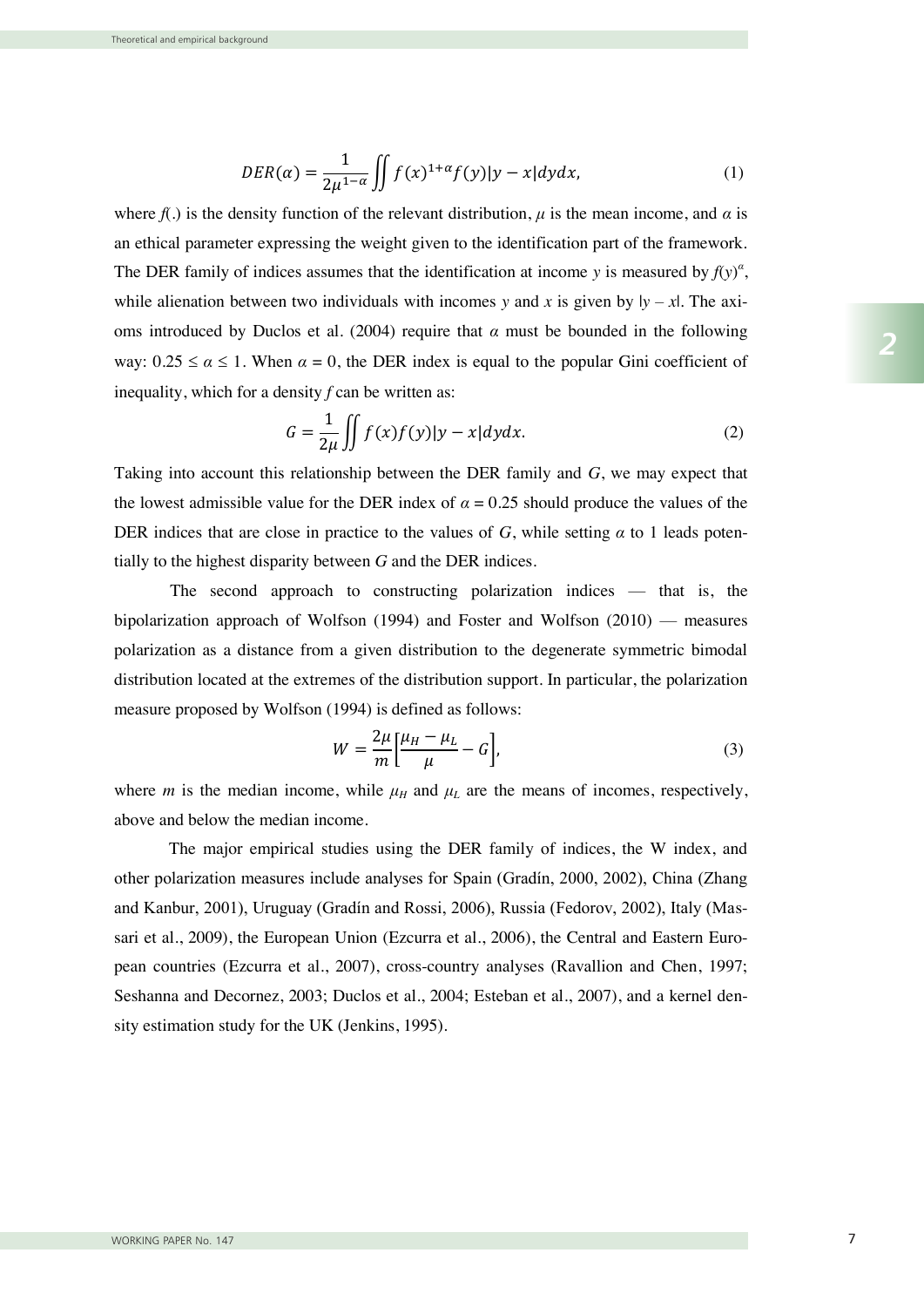#### **2.2. Evidence on the impact of income inequality on growth**

Most of the early empirical studies using cross-sectional ordinary least squares (OLS) estimation has found a negative effect of inequality on growth (see, e.g. Alesina and Rodrik, 1994; Persson and Tabellini, 1994; Clarke, 1995; Deininger and Squire, 1998). On the other hand, studies using cross-country panel data and panel data estimation techniques have often found, rather, a positive effect (Li and Zou, 1998; Forbes, 2000). More recent studies suggest that changes in inequality in both directions may be associated with lower growth (Banerjee and Duflo, 2003), or that the effect of inequality on growth is nonlinear — that is, positive for high-income countries, but negative for low-income countries (Barro, 2000; Lin et al., 2009).

Using a sample of micro-level data for 21 developed countries, Voitchovsky (2005) found that inequality in the upper part of the distribution associates positively with growth, while inequality at the lower end adversely relates to growth. Herzer and Vollmer (2012) used heterogeneous panel cointegration techniques to estimate the long-term relationship between inequality and growth and found the effect of inequality to be negative. Andrews et al. (2011) found that there is no relationship between income inequality as measured by top income shares and economic growth in a panel of 12 developed countries, analysed in the period covering almost all of the 20th century; however, they also found that after 1960, there is a positive association between top income shares and economic growth.

Potential explanations for these conflicting results include the sensitivity of empirical outcomes to the sample used and econometric methods employed, poor quality or comparability of inequality data, and the inability of empirical literature to capture the complex inequality–growth interrelations postulated by theory (Voitchovsky, 2009).

#### **2.3. How might polarization affect economic growth?**

The recent theoretical literature has linked polarization to intensity of social conflicts (Esteban and Ray 1994, 1999, 2011). In particular, Esteban and Ray (2011) propose a behavioural theory of conflict across social groups, which implies that the equilibrium intensity of conflict is linearly related to three distributional measures: a polarization index of Esteban and Ray (1994), the Herfindahl–Hirschman fractionalization index (Hirschman, 1964), and the Gini index of inequality. Esteban et al. (2012) used the theory to test the impact of ethnic divisions on conflict and found ethnic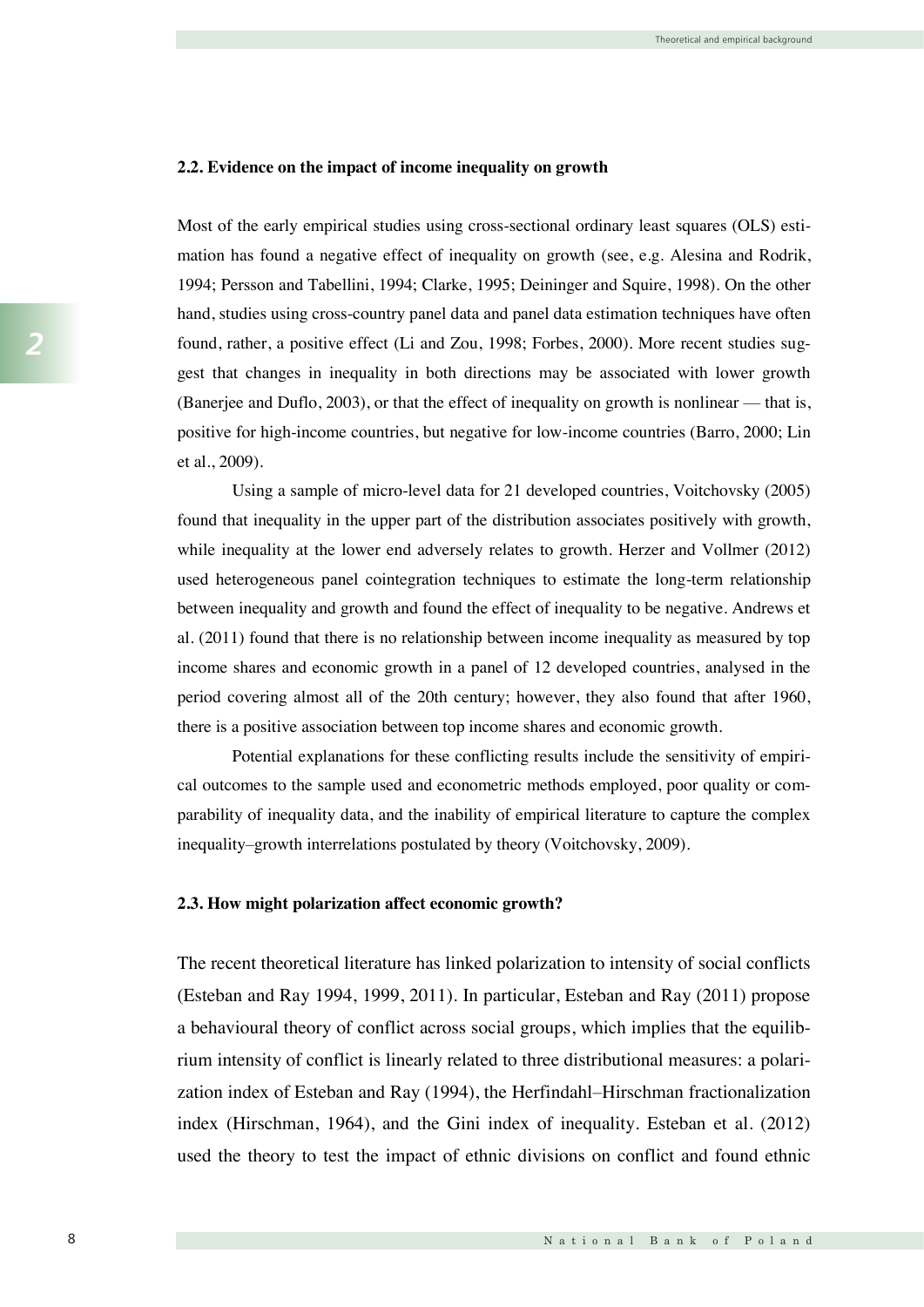polarization to relate positively to the intensity of social conflicts as measured by the death toll in civil wars.<sup>6</sup> However, as stressed by Esteban and Ray (2011), their model can be used not only to study the impact of ethnic polarization, but also of polarization in other domains (in particular, strictly economic ones), which can manifest in strikes, demonstrations, riots, assassinations, and political instability. This link between economic polarization and conflict has direct consequences for growth, as several theories suggest that social conflicts and political instability may affect growth negatively by disrupting market activities and labour relations and by reducing the security of property rights (Benhabib and Rustichini, 1996; Svensson, 1998; Keefer and Knack, 2002).

From another point of view, polarization has often been associated with the 'disappearing of the middle class' — a phenomenon observed in the US and the UK in the 1980s (Wolfson 1994; Jenkins, 1995). Indeed, if incomes concentrate around two opposite distributive poles, then the size of the middle class has to decrease. Various economic theories suggest that a stable and sizable middle class is a source of new entrepreneurs, transmits 'middle class values' associated with increased savings and promoting human capital, and creates demand for quality consumer goods, which boosts the overall level of investment and production (Banerjee and Duflo, 2008). Therefore, high or increasing level of bi-polarization may affect growth in a negative way.<sup>7</sup>

<sup>&</sup>lt;sup>6</sup> The effect of fractionalization is also positive, but less statistically significant. On the other hand, the Gini index appears to affect conflicts negatively. In general, the empirical evidence on the impact of inequality between individuals on social conflict is at best mixed (Østby, 2011).

 $\alpha$  A small number of empirical studies examine the impact of middle class size on growth, using income shares of the third or the third and fourth quintiles (see, e.g. Alesina and Perotti, 1996; Panizza, 2002). However, as shown by Wolfson (1994), the income shares of the middle quintile groups are not necessarily consistent with the concepts of polarization and the 'disappearing middle class'.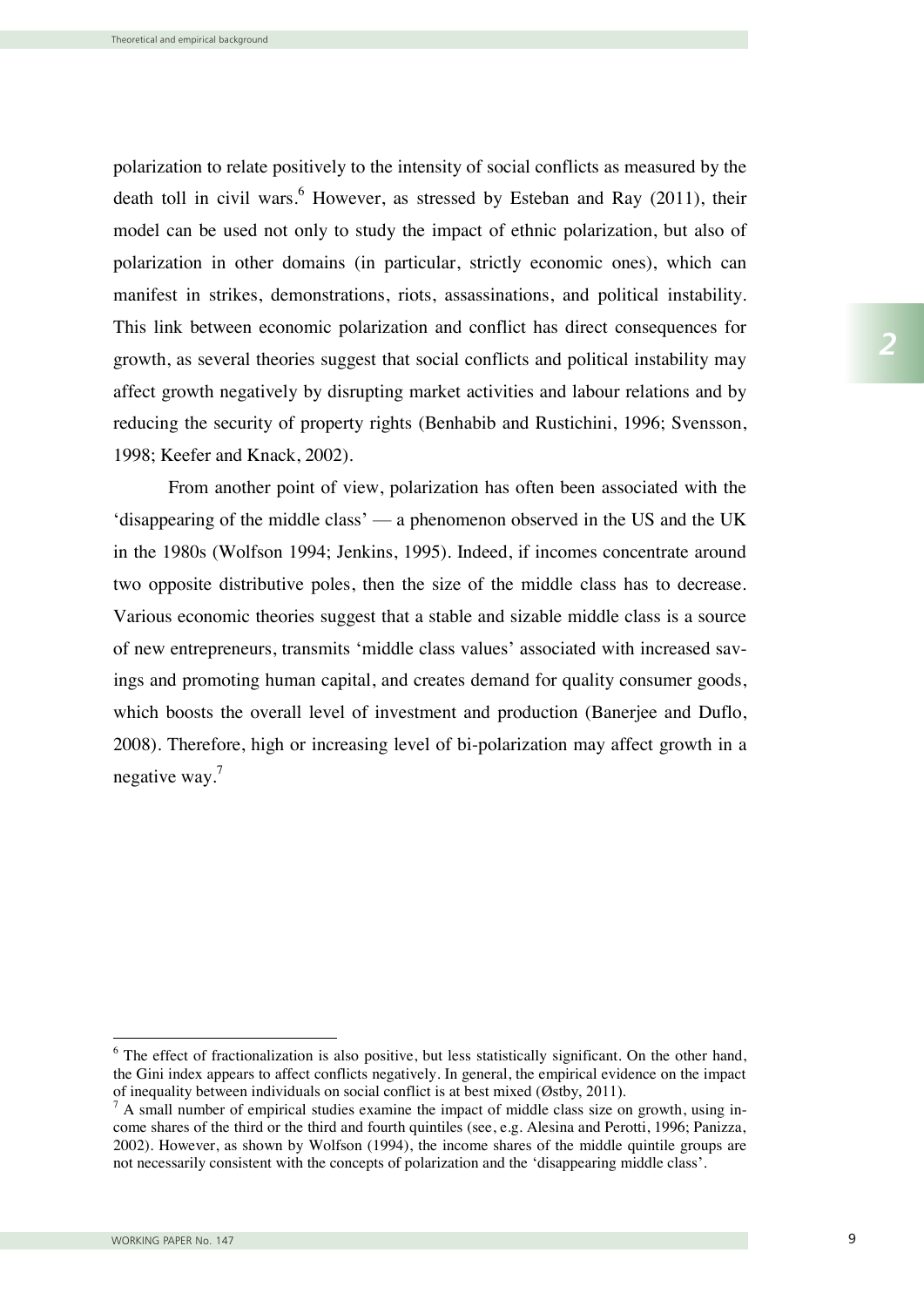### **3. Data**

#### **3.1. Income polarization data**

The paper uses two samples of income polarization observations. The smaller sample (LIS sample) comes from the Luxembourg Income Study (LIS) database, which provides internationally comparable micro-level data for a number of mostly high-income countries. Using LIS data, we can directly compute polarization measures for 35 countries in five-year intervals over 1970–2005.<sup>8</sup> The total number of polarization observations computed from the LIS data is 152; however, for most countries, the number of observations is rather small: for 17 countries, we have fewer than five observations.<sup>9</sup> We computed our polarization measures (the DER indices for a range of values of  $\alpha$  and W index) for household disposable income, equivalised using the square-root scale, and weighted with LIS household sample weights multiplied by the number of persons in the household. Following common practice (see, e.g. Duclos et al., 2004), we excluded negative incomes and incomes more than 50 times larger than the average income. The values of the polarization indices used in our empirical models are presented in Appendix C.

Compared to most studies that estimate the impact of income distribution on growth, the size of our LIS sample is rather small. Further, the sample contains mostly advanced Western economies for which the theoretical mechanisms linking polarization and growth described in Section 2.3. may be less relevant. For these reasons, we extend the LIS sample by using information from the UNU-WIDER (2008) World Income Inequality Database (WIID). The WIID database contains income distribution data on 161 countries over the 1960–2005 period. The Gini index of inequality is available for 5,313 observations in the WIID, but in 2,742 cases, we have also additional information on quintile or decile shares. We use these grouped data to reconstruct individual income observations from which polarization indices can be computed. To this end, we use an 'ungrouping' algorithm introduced recently by Shorrocks and Wan (2009), which allows us to construct synthetic samples of individual incomes from grouped income distribution data such as income quin-

<sup>&</sup>lt;sup>8</sup> When there is no LIS data for a given year (e.g. 1995), we use data for the last available year over the previous period (i.e. 1991–1995). In a few cases, we obtain polarization indices using linear interpolation (see Appendix C).

In our empirical models in Section 4.2.2, we exclude countries that have only a single polarization observation. For this reason and owing to the limited availability of data for our control variables, the number of observations used from the LIS sample was reduced to 132.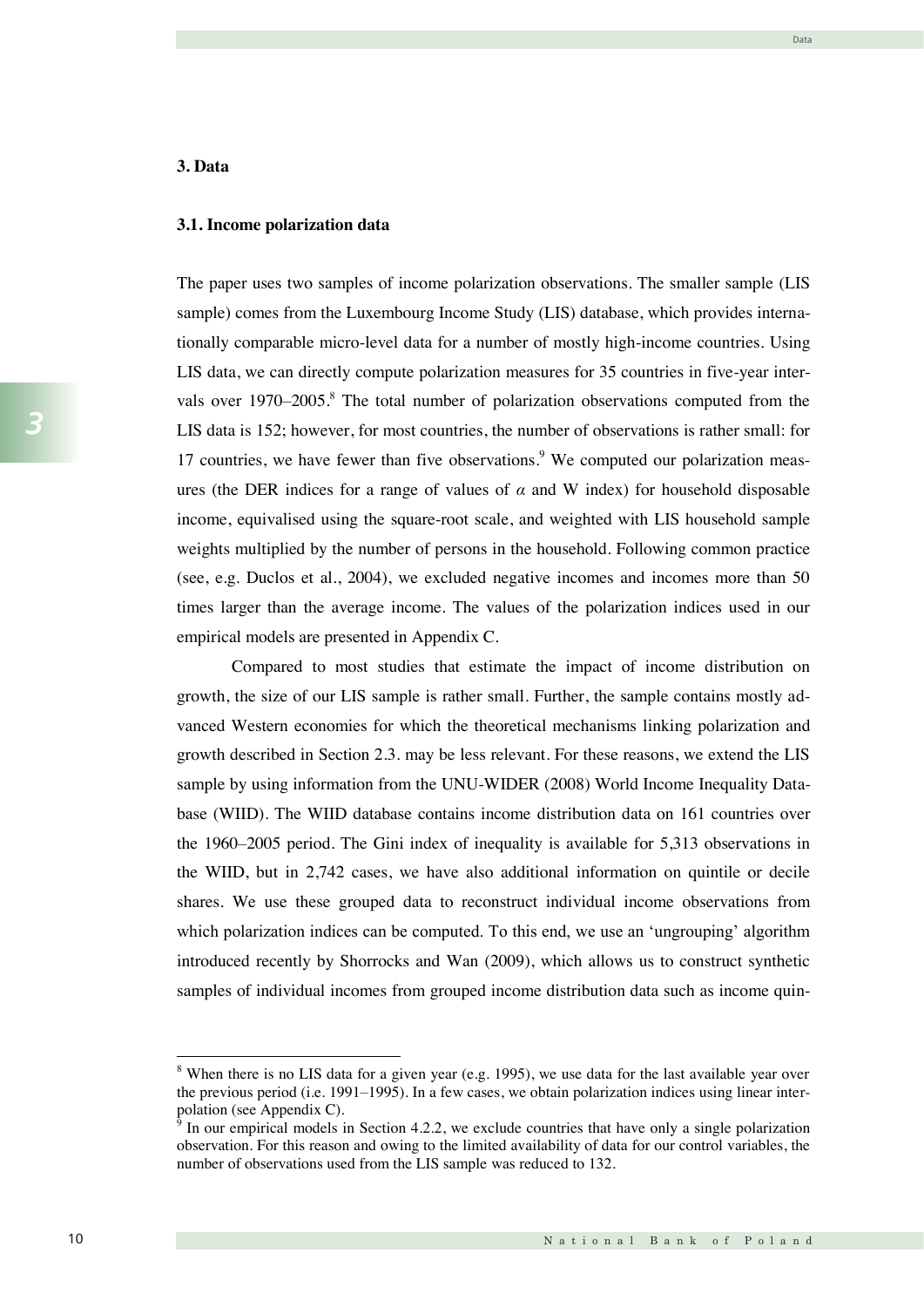tile shares.<sup>10</sup> As shown by Shorrocks and Wan (2009), synthetic samples constructed using their algorithm allow for a very precise estimation of some of the popular inequality indices, including the Gini index. In Appendix B, we present a simulation study showing that the values of polarization indices DER and W can be estimated with satisfactory precision from individual-level data obtained via the Shorrocks–Wan method.

We used information from the WIID database, as per the following criteria. Only data for countries or periods not available in the LIS database were retained. We excluded all information of the lowest quality according to the WIID ranking and retained only those quantile shares based on disposable incomes. If data on both quintile and decile shares were available, we used decile shares. Finally, if there were no data for a given year we used data for the last available year in the preceding five-year period. Using these criteria and applying the Shorrocks–Wan 'ungrouping' algorithm, we were able to construct an additional 254 polarization observations. The values of polarization measures computed through our approach are presented in Appendix C.

Our larger sample  $(LIS + WIID)$  adds the estimates based on data constructed from the WIID database to the estimates from the LIS database. The total number of observations is  $406<sup>11</sup>$  We also include in our dataset estimates of the Gini index of inequality estimated from the LIS database and taken from the WIID database.

#### **3.2. Control variables**

Our choice of control variables follows that of Voitchovsky (2005). They include the log of GDP per capita in constant 2000 USD (*y*); the share of gross fixed capital formation in GDP (*Invest*), averaged over the previous five-year period; and the average years of schooling in the population aged 25 and over (*AvgYrsSch*). The first two variables come from the World Bank's *World Development Indicators* 2012;<sup>12</sup> the third is taken from Barro and Lee (2010). Table 1 presents the descriptive statistics of our dataset.

<sup>&</sup>lt;sup>10</sup> See Appendix A for a presentation of the Shorrocks–Wan 'ungrouping' algorithm. Recent applications of the algorithm include constructing individual-level wealth data for measuring the level and distribution of global wealth (Davies et al., 2011).<br><sup>11</sup> Owing to the limited availability of data on control variables, only 379 observations are used in

empirical models based on the LIS + WIID sample.<br><sup>12</sup> Data for Taiwan are taken from the National Statistics of Taiwan.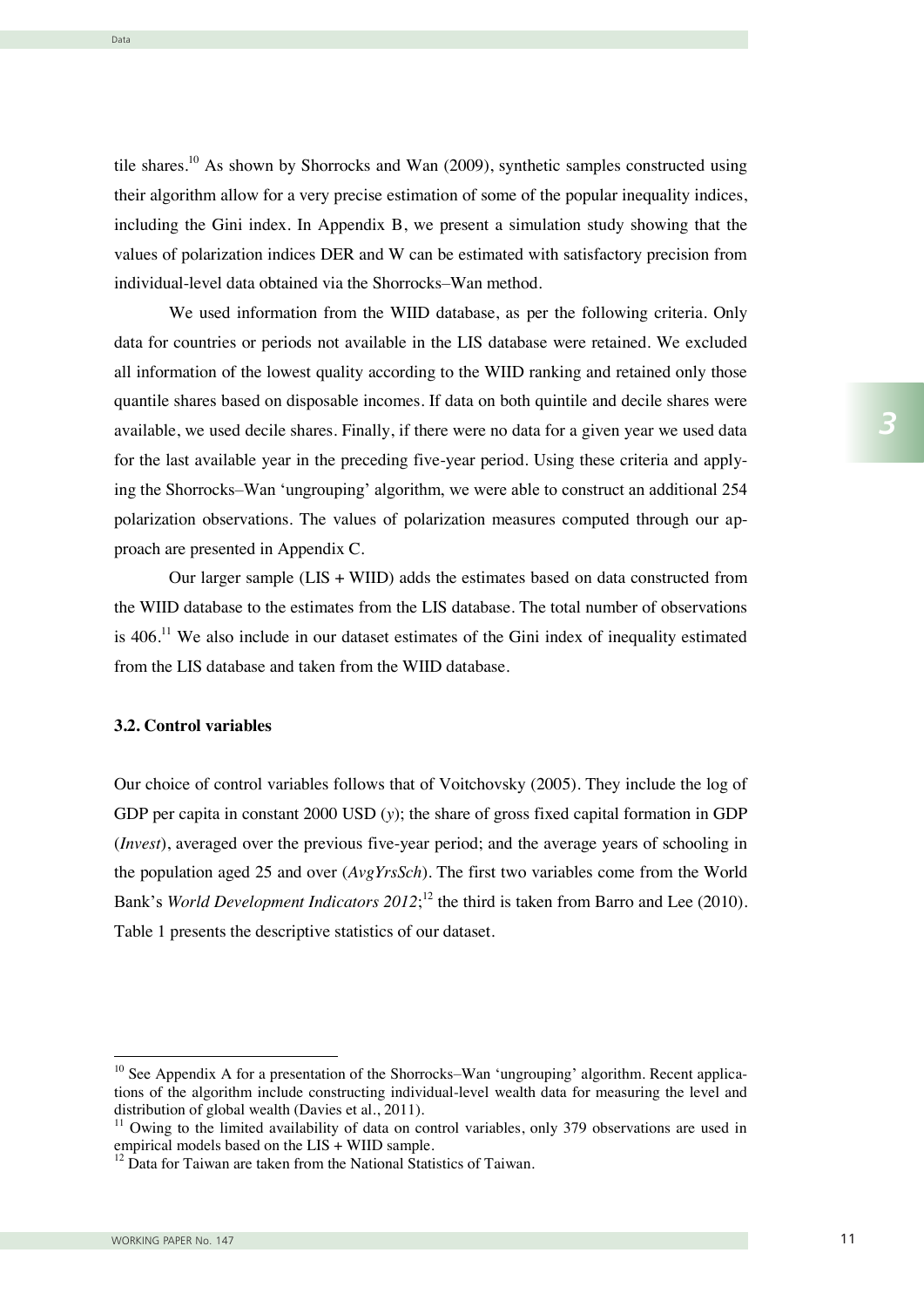Data

**Table 1.** Descriptive statistics

|                     |        |           | LIS sample |         | $LIS + WIID$ sample |           |         |         |  |
|---------------------|--------|-----------|------------|---------|---------------------|-----------|---------|---------|--|
| Variables           | Mean   | <b>SD</b> | Min.       | Max.    | Mean                | <b>SD</b> | Min.    | Max.    |  |
| y                   | 9.7131 | 0.6053    | 8.1343     | 10.8586 | 8.5726              | 1.4368    | 4.8064  | 10.8649 |  |
| Invest              | 9.5937 | 1.8792    | 4.8195     | 13.19   | 7.9576              | 2.7733    | 1.1359  | 13.2701 |  |
| AvgYrsSch 21.6926   |        | 3.249     | 16.5279    | 31.9575 | 22.3557             | 5.6141    | 11.4328 | 70.4741 |  |
| Gini                | 0.2905 | 0.0552    | 0.196      | 0.502   | 0.3795              | 0.1167    | 0.196   | 0.714   |  |
| DER $(0.25)$ 0.2495 |        | 0.0362    | 0.186      | 0.382   | 0.2899              | 0.0619    | 0.1803  | 0.4739  |  |
| DER(0.5)            | 0.2317 | 0.0276    | 0.179      | 0.341   | 0.2504              | 0.044     | 0.1639  | 0.4708  |  |
| DER(0.75) 0.2249    |        | 0.0233    | 0.1655     | 0.329   | 0.2318              | 0.0441    | 0.1535  | 0.4962  |  |
| DER(1)              | 0.2241 | 0.0223    | 0.1574     | 0.331   | 0.2251              | 0.0545    | 0.1454  | 0.5464  |  |
| W                   | 0.1219 | 0.0281    | 0.08       | 0.234   | 0.1709              | 0.0688    | 0.08    | 0.4773  |  |

Note: Income is observed between 1965 and 2010, while education, inequality and polarization measures between 1960 and 2005. Investment is observed between 1965 and 2010 and measures the average investment in the last 5 years. Sample size for the LIS sample is 132 observations, while for the LIS+WIID sample it is 379 observations.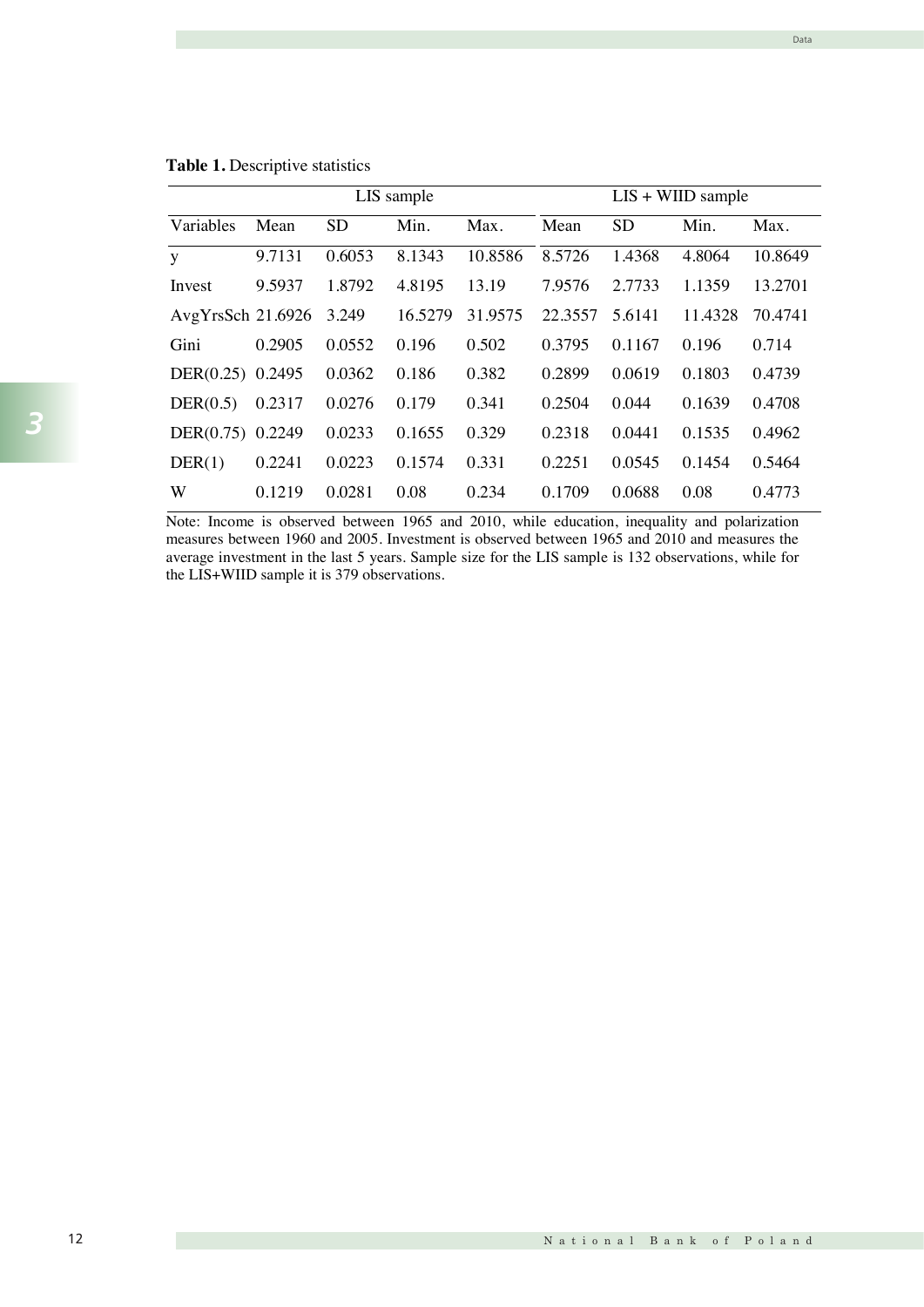#### **4. Empirical analysis**

#### **4.1. Model and estimation methods**

We use a five-year panel data model similar to models used in the inequality-growth literature (see, e.g. Barro, 2000; Forbes, 2000; Voitchovsky, 2005). The estimated equation takes the following form:

Note: Income is observed between 1965 and 2010, while education, inequality and polarization

$$
y_{it} - y_{i,t-1} = (\alpha - 1)y_{i,t-1} + \beta X_{it} + u_{it},
$$
\n(4)

where  $i = 1, ..., N$  denotes a country and  $t = 1, ..., T$  is time with  $t$  and  $t - 1$  five years apart. The variable *y* is the log of real GDP per capita. The approximate five-year growth rate of a country between  $t - 1$  and  $t$  is therefore given by the left-hand side of equation (4). The  $y_{i,t-1}$  on the right-hand side controls for convergence, while the vector  $X_{it}$  includes current or lagged values of a number of control variables. In our case, it includes inequality or polarization indices measured at  $t - 1$ , the average share of gross fixed capital formation in GDP (*Invest*) over the five-year period ending in *t*, and the average years of schooling in the adult population measured at  $t - 1$  ( $AvgYrsSch$ ). The term  $u_{it}$  includes a period-specific effect  $h_t$  that captures shocks common to all countries, a country-specific effect  $n_t$  that captures time-invariant country characteristics, and an error term  $v_t$ .

growth model that aims to explain the long-term steady level of per capita output (Barro, The specification of the empirical model in equation (4) is based on the neoclassical 2000). The model implies that the explanatory variables have a permanent effect on the level of per-capita output, but only a temporary effect on the growth rate during the transition to the new steady state. However, as noted by Barro (2000), since transition to the new steady state can take a long time, the growth effects of changes in explanatory variables (e.g. changes in polarization) can persist for a notable length of time.

For a number of reasons, standard estimation methods — such as OLS or fixedeffects (FE) or random-effects (RE) models for panel data — are not appropriate for estimating equation (4) (see, e.g. Baltagi, 2008). The standard estimation methods do not account for the dynamic structure of the estimated equation, which is evident after moving the term  $y_{i,t-1}$  from the left-side to the right-side of equation (4). The presence of a lagged dependent variable means that the OLS estimator is biased and inconsistent; moreover, OLS suffers from omitted variable bias, as it does not account for country-specific effects  $n_t$ . The FE estimator is biased and inconsistent for a panel that features a small number of time periods. For these reasons, the main approach in estimating equation (4) is to use the firstdifference generalized method of moments (GMM) estimator (Arellano and Bond, 1991)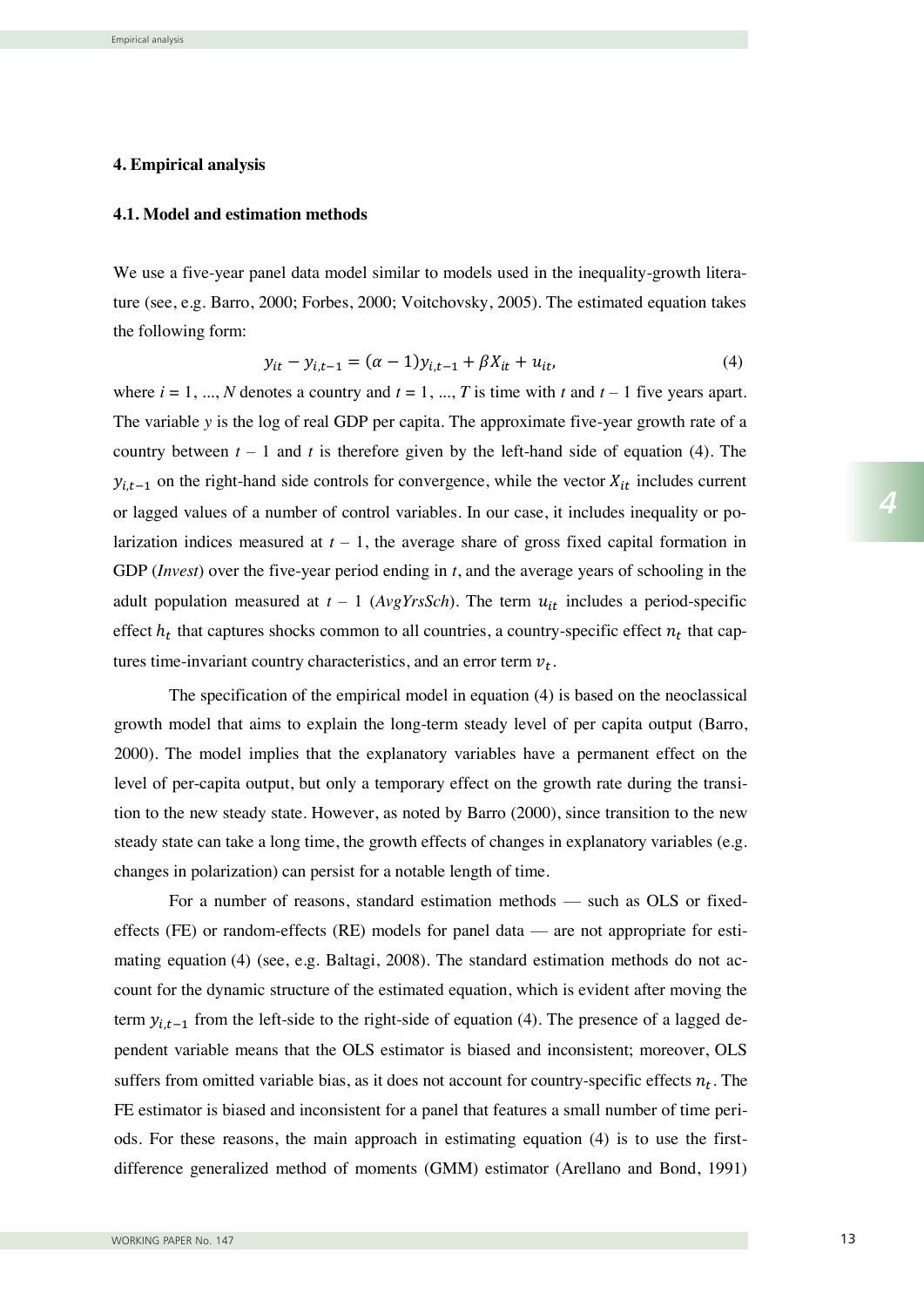and system GMM estimator (Arellano and Bover, 1995; Blundell and Bond, 1998, 2000). The first-difference GMM estimator accounts for problems relating to omitted variable bias, the presence of a lagged dependent variable, and the measurement error, by taking the firstdifference of (3) and instrumenting for first-differences with sufficiently lagged values of  $y_{i,t}$  and  $X_{it}$ . In addition to instrumenting for differenced variables using lagged levels, the system GMM estimator uses lagged differences to instrument for levels variables. Since the system GMM estimator uses time-series information more efficiently, it is expected to provide more efficient estimates of parameters in equation (4) than the first-difference GMM estimator and to reduce the finite sample bias. In our study, we use a system GMM estimator as our primary estimator.

what arbitrary in reducing the instrument count and do not allow for a more statistically informed and data-driven choice of instruments. For this reason, we follow the recent approach of Bontempi and Mammi (2012) that uses principal component analysis (PCA) on 13 the instrument matrix to select the optimal instrument set. In practice, we retain in our empirical model the *n* largest principal components that account for at least 90% of variance in the original data. While checking the robustness of our results, we also use other techniques for reducing the number of instruments, such as lag-depth truncation or instrument 'collapsing'. One particular econometric problem in using the GMM estimators for dynamic panel models is because the estimators create a large number of instrumental variables; this can overfit endogenous variables, bias the estimates, and weaken the standard tests of instrument validity (Roodman, 2009). To overcome such difficulties, several approaches for reducing the number of instruments have been proposed, including the use of only certain, but not all, lags of regressors as instruments, or 'collapsing' (i.e. horizontal squeezing of the instrument matrix) instruments (Roodman, 2009). These approaches are, however, some-

#### **4.2. Results**

#### **4.2.1. Trends in cross-country income polarization**

Both types of polarization indices presented in Section 2.1 — namely, the DER family and the W index — bear some conceptual resemblance to inequality measures. It is, therefore, important to determine whether polarization and inequality are empirically different within our dataset. The issue of whether polarization and inequality can be distinguished empirically has been a matter of some debate. Ravallion and Chen (1997) and Zhang and Kanbur

*4*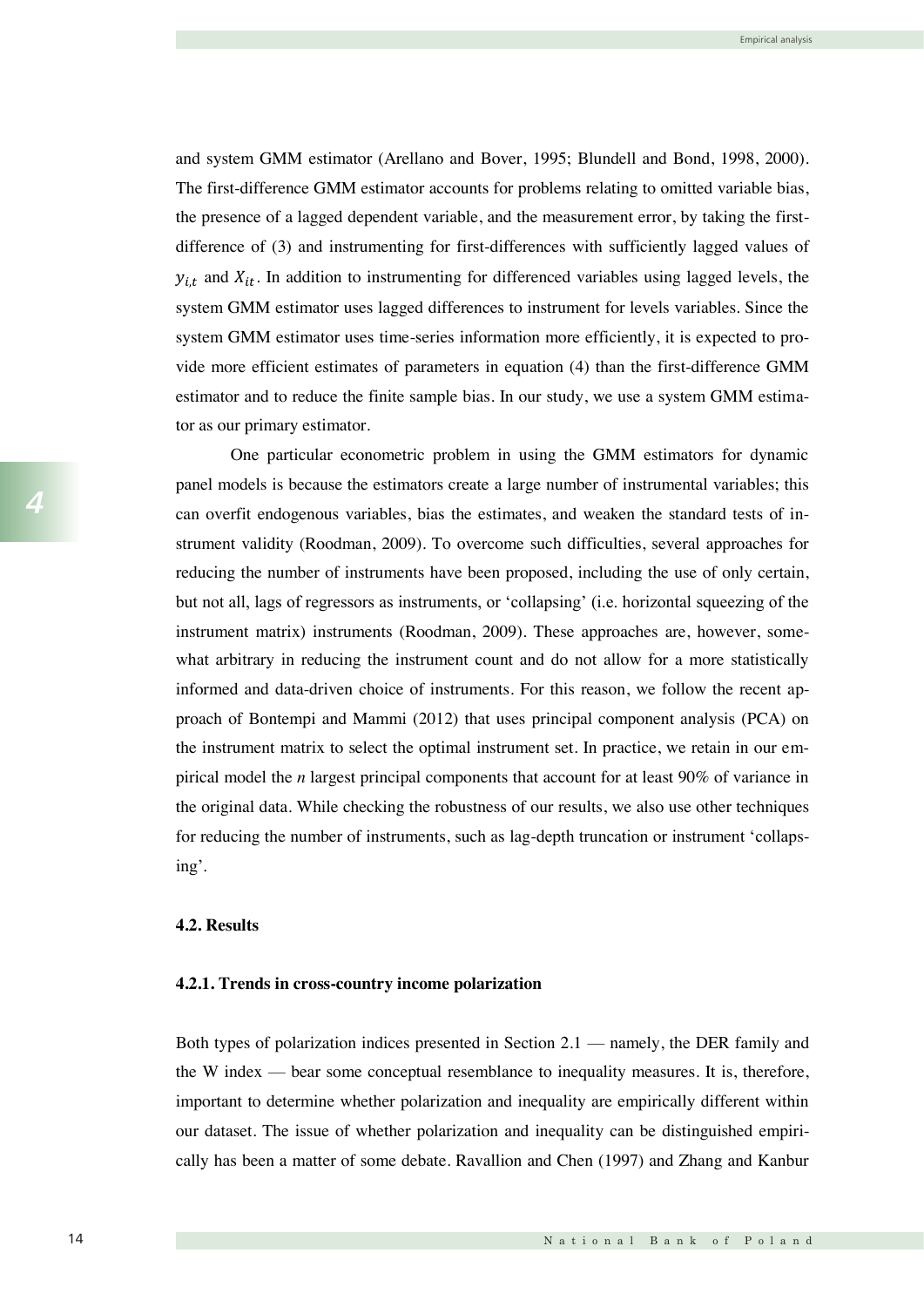(2001) each argue that measures of polarization generally do not generate very different results from those of standard measures of inequality. However, Esteban (2002), Duclos et al. (2004), and Lasso de la Vega and Urrutia (2006) provide evidence that the two types of indices differ empirically in a significant way.  $\mathcal{L}$  and arbitrary in reducing to  $\mathcal{L}$  for an dominant generated for a more statistically for a more statistically informed and data-driven choice of instruments. For this reason, we follow the recent  $(2, 1, 2)$ , we follow the recent approximation of  $\mathbb{R}^n$  $t_{\text{max}}$  is the optimal instrument set. In proposition, we retain in  $\mathbf{r}_j$ .

Figures 1–2 compare trends in the Gini index of inequality taken from the LIS and the WIID databases, and the DER(1) polarization index estimated using methods described in Section 3.1.<sup>13</sup> Figure 1 shows a group of countries for which trends in income inequality as measured by the Gini index and trends in income polarization as measured by the DER(1) index behave in substantially different ways. 1970 1980 1990 2000 2010 1960 1970 1980 1990 2000 2010 for portion on  $\epsilon$  reducing the number of instruments of instruments or instruments instruments insequently  $t_{\rm max}$  and  $t_{\rm max}$  and  $t_{\rm max}$  robustness of  $t_{\rm max}$  and  $t_{\rm max}$  also use other techniques of  $t_{\rm max}$ ing'.

**Figure 1.** Empirical differences between the Gini index of inequality and DER(1) index of polarization **Figure 2.** Similarities between the Gini index of inequality and DER(1) index of polarizar igt **4.2. Results** 



Note: curves are smoothed using kernel-weighted local polynomial smoothing.

Germany

For each of the countries analysed in Figure 1, we can observe some periods during which  $\ddot{\phantom{2}}$ and that the effect of polarization on economic growth may be different from that of ineincome polarization is empirically distinguishable from income inequality in our sample,  $\mathbb{R}^2$ similar way, according to our data. The comparison presented in Figures 1-2 suggests that  $\mathfrak{ou}$ Switzerland  $\ddot{\phantom{1}}$  $\mathop{\rm tr}\nolimits$ inequality and polarization trends clearly diverge. On the other hand, Figure 2 shows a group of countries for which both types of distributional phenomena evolve in a broadly quality. index behavior and comments analysed in 1 gard

In our data, the empirical relationship between other polarization measures (i.e.

<sup>.26</sup> the most dissimilar to the Gini index of inequality. 1 r 11) <sup>13</sup> It is worth recalling here that among the DER family of polarization indices, the DER(1) index is the most discimiler to the Gini index of incouplity.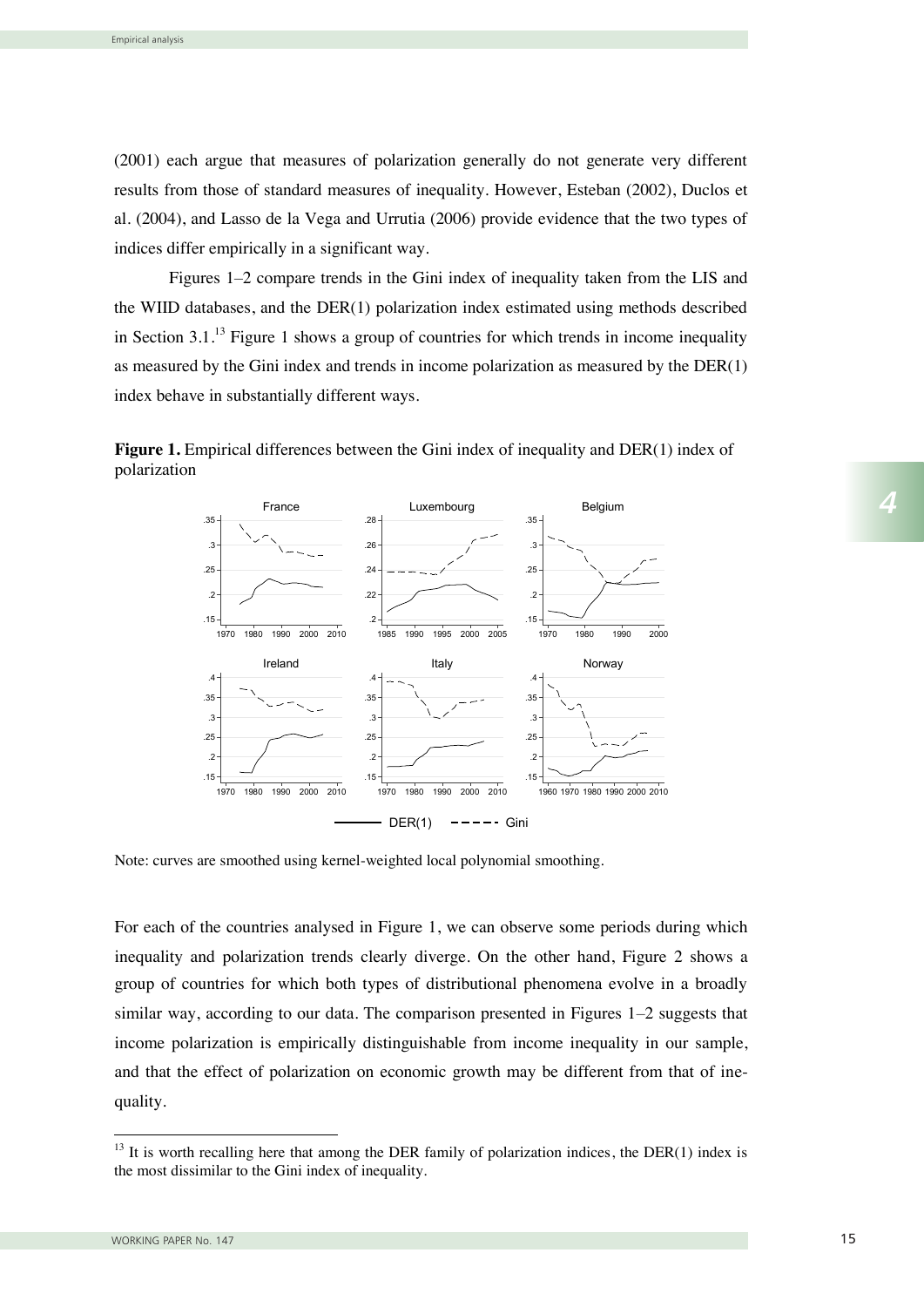

**Figure 2.** Similarities between the Gini index of inequality and DER(1) index of polarization group of countries for which both types of distributional phenomena evolve in a broadly phenomena evolve in a broadly  $\mathcal{L}$ 

Note: see note to Figure 1.





Note: see note to Figure 1.

In our data, the empirical relationship between other polarization measures (i.e. DER indices with smaller values of  $\alpha$  and the W index) and the Gini index is closer. The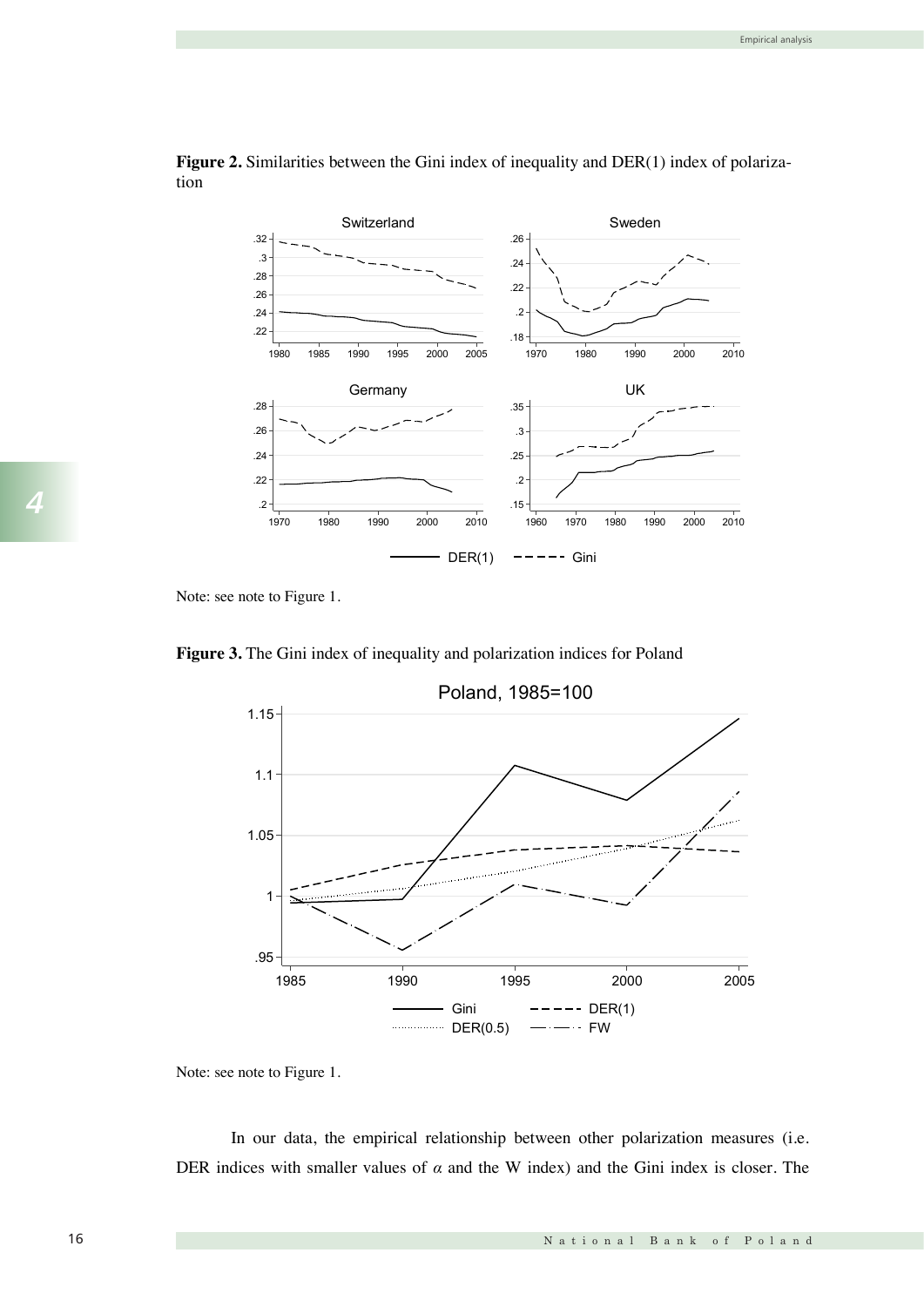correlation between the W measure and the Gini is 0.97. It is also at least 0.92 for the DER indices with  $\alpha$  in the range of 0.25–0.5. However, the correlation between the DER(1) index and the Gini index is notably lower:  $0.64$ . For this reason, we use the DER(1) index as our main polarization measure in the empirical models presented in the following section.  $m$  contribution  $\alpha$  in the random *yt*-1 -0.0235 -0.0303 -0.0106 -0.0201 -0.0762 -0.0538 -0.0617 -0.0384 main polarization measure in the empirical models presented in the following section.  $T_{\text{max}}$  is the results of  $T_{\text{max}}$  for  $T_{\text{max}}$  of  $T_{\text{max}}$  and  $T_{\text{max}}$  as  $T_{\text{max}}$  for  $T_{\text{max}}$  for  $T_{\text{max}}$  for  $T_{\text{max}}$  for  $T_{\text{max}}$  for  $T_{\text{max}}$  for  $T_{\text{max}}$  for  $T_{\text{max}}$  for  $T_{\text{max}}$  for  $T_{\text{max}}$  for

Figure 3 shows the evolution of the Gini index and the DER(1) index for Poland over 1985-2005. Overall, the behaviour of polarization measures for Poland is similar to that of the Gini index. The estimates suggest that the rise of income polarization in Poland has been somewhat smaller over the studied period than the increase in income inequality. Invest*<sup>t</sup>* 0.0138\*\* 0.0123\* 0.0135\*\* 0.0142\*\* 0.0085 0.0118\*\* 0.0116\*\* 0.0124\* Figure 3 shows the evolution of the Gini index and the  $DER(1)$  index for Poland over 1985-2005. Overall, the behaviour of polarization measures for Poland is similar to that of the Only much. The estimates suggest that the rise of meome polarization in I oland has been bornewhat britaner over the buddled period than the mercure in meonie mequanty.

#### **Figure 3.** The Gini index of inequality and polarization indices for Poland **4.2.2. Does income polarization affect economic growth?** W*t*-1 -0.1848 -0.3156  $\mathbf{m}$  (c)  $\mathbf{c}$  such that  $\mathbf{c}$

impact of inappropriate model specification. subject to dramatic systemic transformations starting mostly in the early 1990s. For this (see also Voitchovsky, 2005), equation (4) explains the long-term steady state level of in-Table 2 presents the results of estimating equation (4) with the system GMM estimator for the LIS sample, with and without the transition countries.<sup>14</sup> As pointed out in Section 4.1. come; hence, it is not optimal for modelling the evolution of transition economies that were reason, we analyse our samples with and without the transition countries to control for the ARGE 2 problems the results of estimating equation (1) what are system critical estimator re- $\mathbf{H}$ (bee also  $\tau$  order  $\sigma$  is  $\gamma$ , where  $\sigma$  is  $\gamma$  ), equal on  $\tau$  ) exprains the folly define seed  $\gamma$  state for  $\sigma$ . joint validity of instruments.  $T_{\text{e}}$ kla $\Omega$  muses that the second (1) (2) (3) (4) (5) (6) (7) (8) (0.0388) (0.0464) (0.0516) (0.0363) (0.1586) (0.0905) (0.1039) (0.1042) (see also Voitchovsky, 2005), equation (4) explains the long-term steady state level of in- $(0.064)$  (0.0054) (0.0054) (0.0055) (0.0055) (0.0055) (0.0055) (0.0055) (0.0055) (0.0055) (0.0055) (0.0055) (0.0055) (0.0055) (0.0055) (0.0055) (0.0055) (0.0055) (0.0055) (0.0055) (0.0055) (0.0055) (0.0055) (0.0055) (0.0 come; hence, it is not optimal for modelling the evolution of transition economies that were  $(0.0140)$  (0.0140) (0.0140) (0.0143) (0.0153) (0.0174) (0.0174) (0.0174) (0.01714) (0.0174) (0.0174) (0.0170) subject to dramatic systemic transformations starting mostly reason, we anaryse our samples with and without the transition countri mpact of mappropriate moder specification.

is not statistically significant. Overall, results from Table 2 suggest that in the LIS sample by the Gini index on growth in the LIS sample (both including and excluding the transition 1985 1990 1995 2000 2005 countries (columns 5-8) Gini DER(1) index is positive. However, these relationships are not statistically significant. The impact of countries) is negative, while the impact of income polarization as measured by the  $DER(1)$ index is positive. However, these relationships are not statistically significant. The impact of other polarization indices — namely  $DER(0.5)$  and  $W$  — on growth is negative but again it % other polarization indices — namely,  $DER(0.5)$  and  $W$  — on growth is negative, but again it<br>is not etatistically significant. Overall, results from Table 2 support that in the LIS sample.  $\overline{\phantom{a}}$ there is no statistically significant impact of either inequality (as measured by the Gini index) or polarization on economic growth. The results within Table 2 suggest that the impact of income inequality as measured The results whilm Tuble 2 suggest that the impute of meome mequality as inclusive *N* 132 132 132 132 116 116 116 116 Instruments 40 40 41 40 39 39 39 39 index is positive. However, these relationships are not statistically significant. The impact o other polarization indices — namely,  $DER(0.5)$  and W — on growth is negative, but again it there is no statistically significant impact of either inequality (as measured by the Gini inof instruments was chosen using PCA (see the main text). Hansen denotes *p*-value of Hansen test of

dex used on growth is negative and statistically significant at the 10% significance level at  $(1 \cdot 6 \cdot 4 \cdot 1)$  (1.1894) (1.1894) (1.1994) Lable 5 extends our analysis for the LIS + WILD sample, which covers in  $(270 \text{ yr} \cdot 122)$  then the LIS semple. The result countries (73 vs. 28) and observations (379 vs. 132) than the LIS sample. The results for the  $\alpha$  of the Gini index and each nolarization in-*N* 132 132 132 132 116 116 116 116  $\frac{1}{2}$  40  $\frac{1}{2}$  40  $\frac{1}{2}$  40  $\frac{1}{2}$  40  $\frac{1}{2}$  40  $\frac{1}{2}$ least. The size of the effect is similar for the Gini index and for the DER polarization indi-Table 3 extends our analysis for the  $LIS + WIID$  sample, which covers many more full LIS + WIID sample suggest that the impact of the Gini index and each polarization in-

Note: The dependent variable is *yt*, where *t* – (*t* – 1) is a 5-year period. \* p<0.10, \*\* p<0.05, \*\*\*  $\frac{14}{14}$  In the group of transition countries, we included Bulgaria, China, the Czech Republic, Estonia, Georgia, Hungary, the Kyrgyz Republic, Latvia, Lithuania, Moldova, Poland, Romania, Russia, the Slovak Republic, Slovenia, Turkmenistan, Ukraine, and Uzbekistan.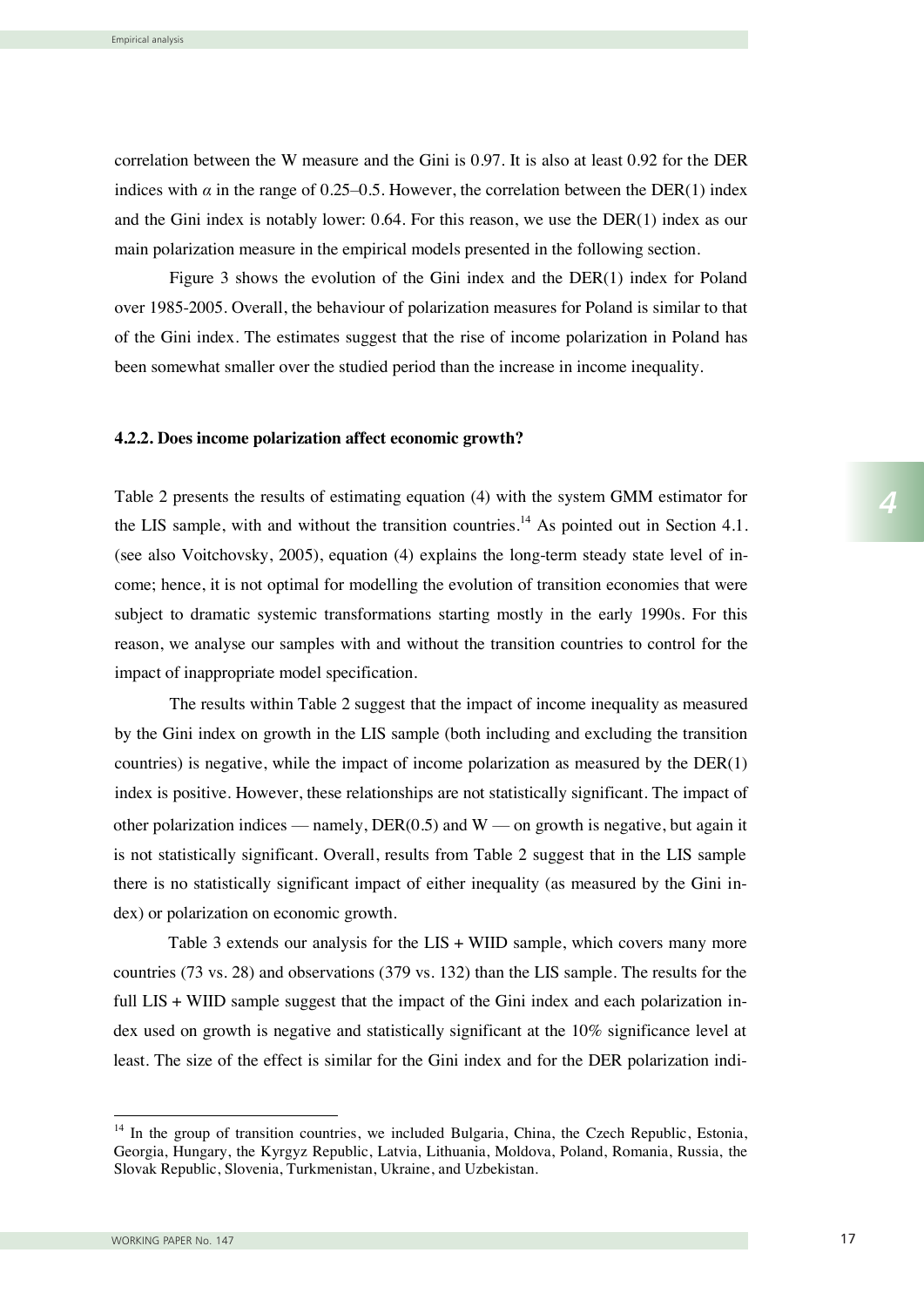ces. According to these results, a one standard deviation increase in the Gini index, which is about 0.12 in our data, reduces the rate of growth over the subsequent five-year period by approximately 5.1%, while for the DER indices the effect is in the 5.1–5.5% range. In the case of the W index, the effect is stronger and equals  $7.2\%$ .

|                   | (1)         | (2)                   | (3)         | (4)        | (5)       | (6)         | (7)        | (8)       |
|-------------------|-------------|-----------------------|-------------|------------|-----------|-------------|------------|-----------|
| $y_{t-1}$         | $-0.0235$   | $-0.0303$             | $-0.0106$   | $-0.0201$  | $-0.0762$ | $-0.0538$   | $-0.0617$  | $-0.0384$ |
|                   | (0.0388)    | (0.0464)              | (0.0516)    | (0.0363)   | (0.1586)  | (0.0905)    | (0.1039)   | (0.1042)  |
| Invest,           | $0.0138***$ | $0.0123$ <sup>*</sup> | $0.0135***$ | $0.0142**$ | 0.0085    | $0.0118***$ | $0.0116**$ | 0.0124    |
|                   | (0.0054)    | (0.0060)              | (0.0063)    | (0.0060)   | (0.0095)  | (0.0050)    | (0.0055)   | (0.0063)  |
| $AvgYrsSch_{t-1}$ | $-0.0015$   | $-0.0113$             | $-0.0083$   | $-0.0082$  | $-0.0109$ | $-0.0031$   | 0.0056     | $-0.0032$ |
|                   | (0.0140)    | (0.0192)              | (0.0183)    | (0.0153)   | (0.0215)  | (0.0174)    | (0.0143)   | (0.0170)  |
| $Gini_{t-1}$      | $-0.2304$   |                       |             |            | $-0.1523$ |             |            |           |
|                   | (0.5294)    |                       |             |            | (0.6330)  |             |            |           |
| $DER(0.5)_{t-1}$  |             | $-0.0119$             |             |            |           | $-0.5309$   |            |           |
|                   |             | (1.1464)              |             |            |           | (1.1894)    |            |           |
| $DER(1)_{t-1}$    |             |                       | 1.1154      |            |           |             | 0.7096     |           |
|                   |             |                       | (0.7578)    |            |           |             | (0.8209)   |           |
| $W_{t-1}$         |             |                       |             | $-0.1848$  |           |             |            | $-0.3156$ |
|                   |             |                       |             | (0.8439)   |           |             |            | (0.9160)  |
| $\boldsymbol{N}$  | 132         | 132                   | 132         | 132        | 116       | 116         | 116        | 116       |
| Countries         | 28          | 28                    | 28          | 28         | 22        | 22          | 22         | 22        |
| Instruments       | 40          | 40                    | 41          | 40         | 39        | 39          | 39         | 39        |
| AR(1)             | 0.127       | 0.115                 | 0.0855      | 0.133      | 0.206     | 0.0775      | 0.121      | 0.0884    |
| AR(2)             | 0.248       | 0.234                 | 0.270       | 0.247      | 0.269     | 0.309       | 0.328      | 0.299     |
| Hansen            | 0.970       | 0.917                 | 0.966       | 0.968      | 1.000     | 1.000       | 1.000      | 0.999     |
|                   |             |                       |             |            |           |             |            |           |

**Table 2.** System GMM estimates, full LIS sample (columns 1-4) and excluding transition countries (columns 5-8)

Note: The dependent variable denote  $p$ -values for tests of, respectively, first-order and second-order serial correlation. The number of moduluments was enosen using  $\Gamma$   $\text{C}_{\text{A}}$  (see the main way). The sen denotes  $p$  value of the significance of Note: The dependent variable is  $\Delta y_t$ , where  $t - (t - 1)$  is a 5-year period. \* p<0.10, \*\* p<0.05, \*\*\* p<0.01. Standard errors clustered by country in parentheses. Two-step system GMM estimates with the Windmeijer (2005) correction. Period dummies are included but not reported.  $AR(1)$  and  $AR(2)$ of instruments was chosen using PCA (see the main text). Hansen denotes *p*-value of Hansen test of joint validity of instruments.

lation suggests that serial correlation is not a problem for this model. Similarly, the Hansen However, if we were to exclude the group of transition countries from the sample, most of the results would lose their statistical significance. The only exception is for the index, on economic growth is robust to the exclusion of transition countries from the  $DER(1)$  index, for which the conceptual difference between polarization and inequality is the strongest among the members of the DER family. The test for second-order serial corretest of joint validity of instruments generates positive results. Overall, the results from Table 3 suggest that the negative impact of income polarization, as measured by the  $DER(1)$ LIS + WIID sample, while the effects of income inequality (as measured by the Gini) and 17 other polarization measures are not robust to this sample selection. Considering that the estimated equation cannot capture the evolution of transition countries, which were definitely far from their long-term steady-state paths, especially since the 1990s, we conclude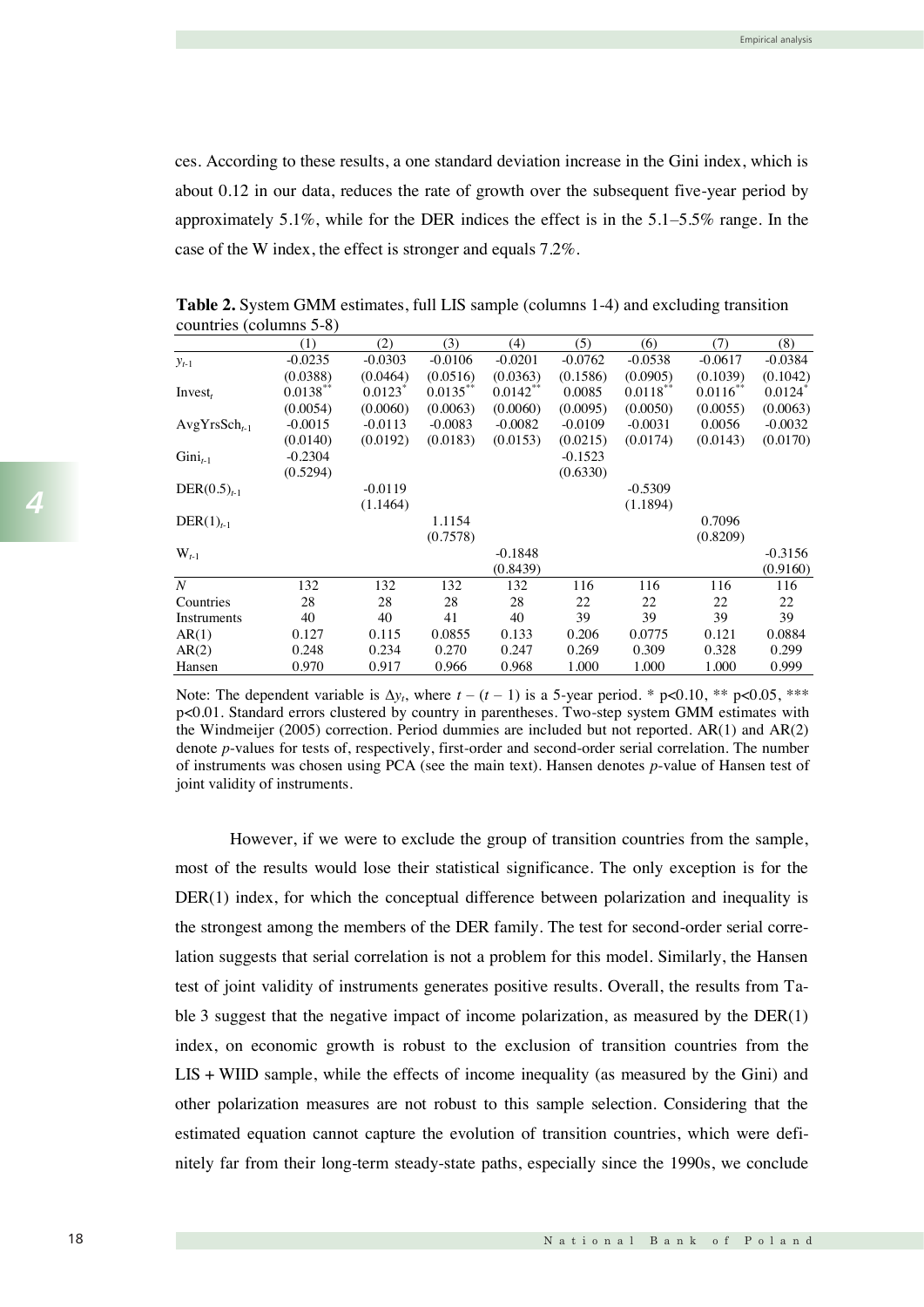that Table 3 offers some evidence in favour of the view that income polarization, as measured by the  $DER(1)$  index, has an adverse impact on economic growth, and that the impact of income inequality, as measured by the Gini index, is not statistically significant.

|                     | (1)          | (2)          | (3)                    | (4)                     | (5)       | (6)                    | (7)          | (8)         |
|---------------------|--------------|--------------|------------------------|-------------------------|-----------|------------------------|--------------|-------------|
| $y_{t-1}$           | $-0.0195$    | $-0.0134$    | $-0.0041$              | $-0.0243$ **            | $-0.0104$ | $-0.0164$              | $-0.0073$    | $-0.0102$   |
|                     | (0.0151)     | (0.0167)     | (0.0193)               | (0.0105)                | (0.0122)  | (0.0200)               | (0.0086)     | (0.0079)    |
| Invest <sub>t</sub> | $0.0149***$  | $0.0142***$  | $0.0137***$            | $0.0138^{\ast\ast\ast}$ | 0.0049    | $0.0064$ <sup>**</sup> | $0.0063***$  | $0.0069***$ |
|                     | (0.0045)     | (0.0039)     | (0.0040)               | (0.0040)                | (0.0036)  | (0.0028)               | (0.0026)     | (0.0034)    |
| $AvgYrsSch_{t-1}$   | $-0.0083$    | $-0.0163$    | $-0.0142$              | $-0.0182$ <sup>*</sup>  | 0.0083    | $-0.0103$              | $-0.0028$    | $-0.0028$   |
|                     | (0.0100)     | (0.0103)     | (0.0109)               | (0.0108)                | (0.0102)  | (0.0124)               | (0.0074)     | (0.0070)    |
| $Gini_{t-1}$        | $-0.4313***$ |              |                        |                         | $-0.0941$ |                        |              |             |
|                     | (0.1619)     |              |                        |                         | (0.2933)  |                        |              |             |
| $DER(0.5)_{t-1}$    |              | $-1.1528***$ |                        |                         |           | $-1.2120$              |              |             |
|                     |              | (0.5500)     |                        |                         |           | (0.7326)               |              |             |
| $DER(1)_{t-1}$      |              |              | $-0.8366$ <sup>*</sup> |                         |           |                        | $-0.8363***$ |             |
|                     |              |              | (0.4635)               |                         |           |                        | (0.3975)     |             |
| $W_{t-1}$           |              |              |                        | $-1.0153***$            |           |                        |              | $-0.4324$   |
|                     |              |              |                        | (0.4756)                |           |                        |              | (0.3836)    |
| $\boldsymbol{N}$    | 379          | 379          | 379                    | 379                     | 320       | 320                    | 320          | 320         |
| Countries           | 73           | 73           | 73                     | 73                      | 58        | 58                     | 58           | 58          |
| Instruments         | 57           | 58           | 59                     | 58                      | 54        | 54                     | 56           | 55          |
| AR(1)               | 0.261        | 0.236        | 0.183                  | 0.226                   | 0.000446  | 0.000308               | 0.000619     | 0.000361    |
| AR(2)               | 0.0258       | 0.0333       | 0.0349                 | 0.0357                  | 0.0200    | 0.0485                 | 0.0607       | 0.0369      |
| Hansen              | 0.427        | 0.381        | 0.337                  | 0.399                   | 0.467     | 0.339                  | 0.291        | 0.508       |

Table 3. System GMM estimates, full LIS+WIID sample (columns 1-4) and excluding transition countries (columns 5-8)

Note: see note to Table 2.  $N_{\text{obs}}$  gee note to  $\text{Table 2}$ 

#### **4.3.** Robustness checks would be resulted as  $\alpha$ methods of dealing with instrument proliferation are applied. **4.3. Robustness checks**

ures with *α* closer to its upper admissible bound equal to 1). The coefficient on DER(0.25) the sensitivity of our results to the choice or polarization members can be further investigated by examining the trata in Table 4. The coefficient on the DEK(0.75) much femally hegative The sensitivity of our results to the choice of polarization indices can be further investigated by examining the data in Table 4. The coefficient on the  $DER(0.75)$  index remains negative and statistically significant at the 10% level for both samples used; this confirms that the negative effect of income polarization on growth is captured by the DER measures, giving more weight to the identification of individuals with their social groups (i.e. the DER measloses its significance in the sample that excludes transition countries, similar to the Gini index and the DER(0.5) index (see Table 3).

Table 5 tests the sensitivity of the results to the method of reducing the instrument count for the system GMM estimator. We test a specification with the DER(1) index as our preferred polarization measure, and use the LIS + WIID sample that excludes transition countries. The coefficient on the DER(1) retains its significance (at the 10% level) for various instrument-reducing techniques, even when the number of instruments is largely re*4*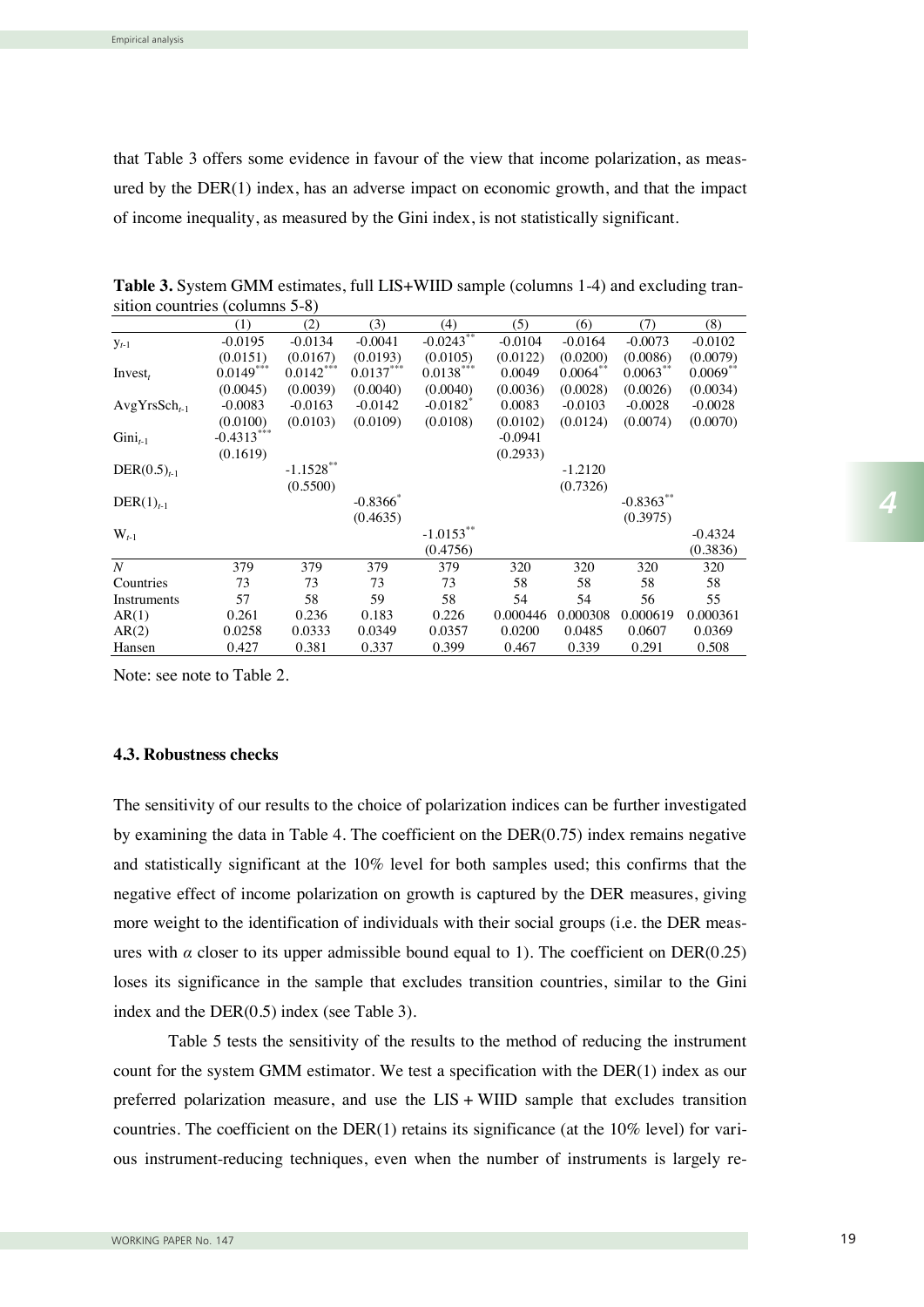duced. However, the size of the effect of income polarization on growth is smaller if other methods of dealing with instrument proliferation are applied. nictious of acamig with instrument profileration are applica.

In another robustness check, we have tested if the results are different for some subsets of the LIS+WIID sample. In particular, we have used the 2012 World Bank classification to divide the LIS+WIID sample into 1) high income countries; 2) upper-middle income countries; and 3) low and lower-middle income countries. We have then estimated the equation (4) for each of these subset of countries separately using the system GMM estimator. The estimated impact of polarization on growth was found to be insignificant in every case (results not reported).  $(0.658)$  (0.6582) (0.6582) (0.6582) (0.6582) (0.6582) Instruments, the contract of the contract of the contract of the contract of the contract of the contract of the contract of the contract of the contract of the contract of the contract of the contract of the contract of t Hansen of the product of production of the computation of the second control of the second intervention of the

sition countries (columns 3-4): other DER indices **Table 4.** System GMM estimates, full LIS+WIID sample (columns 1-2) and excluding tran-

|                          | $\left(1\right)$ | (2)                    | (3)       | (4)                    |
|--------------------------|------------------|------------------------|-----------|------------------------|
| $y_{t-1}$                | $-0.0186$        | $-0.0086$              | $-0.0149$ | $-0.0114$              |
|                          | (0.0159)         | (0.0168)               | (0.0135)  | (0.0123)               |
| Invest <sub>t</sub>      | $0.0150***$      | $0.0150***$            | 0.0059    | $0.0069$ **            |
|                          | (0.0041)         | (0.0035)               | (0.0037)  | (0.0029)               |
| $AvgYrsSch_{t-1}$        | $-0.0128$        | $-0.0118$              | 0.0025    | $-0.0033$              |
|                          | (0.0090)         | (0.0109)               | (0.0094)  | (0.0101)               |
| DER(0.25) <sub>t-1</sub> | $-0.8406**$      |                        | $-0.5283$ |                        |
|                          | (0.3290)         |                        | (0.4718)  |                        |
| DER(0.75) <sub>t-1</sub> |                  | $-1.1039$ <sup>*</sup> |           | $-1.1450$ <sup>*</sup> |
|                          |                  | (0.6582)               |           | (0.6443)               |
| $\boldsymbol{N}$         | 379              | 379                    | 320       | 320                    |
| Countries                | 73               | 73                     | 58        | 58                     |
| Instruments              | 57               | 58                     | 54        | 55                     |
| AR(1)                    | 0.255            | 0.222                  | 0.000452  | 0.000626               |
| AR(2)                    | 0.0275           | 0.0419                 | 0.0284    | 0.0661                 |
| Hansen                   | 0.341            | 0.504                  | 0.424     | 0.224                  |
|                          |                  |                        |           |                        |

Note: see note to Table 2.

Finally, we have checked if the results are robust to other estimation methods. Table bustness to the choice of instruments 6 compares the estimation of the impact of income polarization on growth using our preferred system GMM technique and other methods such as OLS, FE estimation and the firstinstruments instruments difference GMM. As mentioned previously, the OLS and FE do not account for the presence of the lagged dependent variable in equation (4) and, therefore, provide biased estimates of Interactions. The first difference CMM estimator accounts for this and other sources or parameters. The first-difference GMM estimator accounts for this and other sources of endogeneity, but it does not exploit the cross-sectional variation in the data.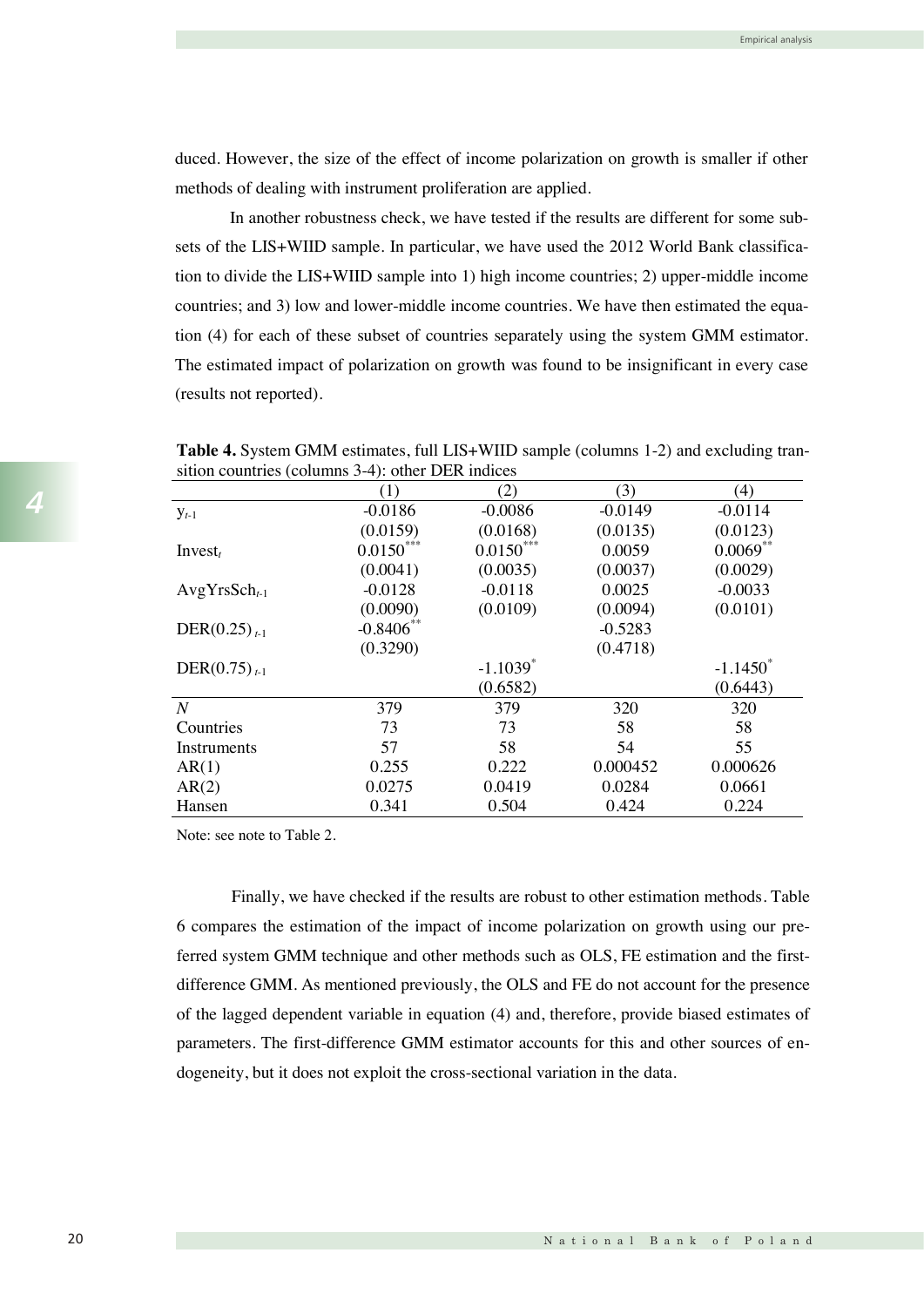|                     | <b>PCA</b>  | Collapsed              | Collapsed              | Collapsed              |
|---------------------|-------------|------------------------|------------------------|------------------------|
|                     | (Table 3)   | Instruments            | third-lag              | fourth-lag             |
|                     |             |                        | instruments            | instruments            |
| $y_{t-1}$           | $-0.0073$   | $-0.0142$              | $-0.0075$              | 0.0063                 |
|                     | (0.0086)    | (0.0312)               | (0.0250)               | (0.0214)               |
| Invest <sub>t</sub> | $0.0063***$ | $0.0130***$            | $0.0135***$            | $0.0128$ **            |
|                     | (0.0026)    | (0.0043)               | (0.0033)               | (0.0037)               |
| $AvgYrsSch_{t-1}$   | $-0.0028$   | 0.0149                 | $-0.0050$              | $-0.0056$              |
|                     | (0.0074)    | (0.0191)               | (0.0235)               | (0.0172)               |
| $DER(1)_{t-1}$      | $-0.8363**$ | $-0.5468$ <sup>*</sup> | $-0.4859$ <sup>*</sup> | $-0.4592$ <sup>*</sup> |
|                     | (0.3975)    | (0.3041)               | (0.2638)               | (0.2589)               |
| $\overline{N}$      | 320         | 320                    | 320                    | 320                    |
| Countries           | 58          | 58                     | 58                     | 58                     |
| Instruments         | 56          | 51                     | 26                     | 30                     |
| AR(1)               | 0.000619    | 0.000804               | 0.000529               | 0.000549               |
| AR(2)               | 0.0607      | 0.0529                 | 0.0554                 | 0.0503                 |
| Hansen              | 0.291       | 0.235                  | 0.104                  | 0.156                  |

|                                       |  | Table 5. System GMM estimates, LIS+WIID sample excluding transition countries: ro- |  |  |  |
|---------------------------------------|--|------------------------------------------------------------------------------------|--|--|--|
| bustness to the choice of instruments |  |                                                                                    |  |  |  |

Note: see note to Table 2.

Table 6. System GMM estimates, LIS+WIID sample excluding transition countries: robustness to estimation methods

| ness to estimation methods |             |              |              |              |              |
|----------------------------|-------------|--------------|--------------|--------------|--------------|
|                            | (1)         | (2)          | (3)          | (4)          | (5)          |
|                            | System      | <b>OLS</b>   | FE           | <b>RE</b>    | First-       |
|                            | <b>GMM</b>  |              |              |              | difference   |
|                            |             |              |              |              | <b>GMM</b>   |
| $yt-1$                     | $-0.0073$   | $-0.0032$    | $-0.2955***$ | $-0.0088$    | $-0.4615***$ |
|                            | (0.0086)    | (0.0050)     | (0.0461)     | (0.0057)     | (0.0920)     |
| Investt                    | $0.0063***$ | $0.0047***$  | $0.0076***$  | $0.0042$ **  | $0.0067$ **  |
|                            | (0.0026)    | (0.0014)     | (0.0023)     | (0.0016)     | (0.0031)     |
| AvgYrsScht-1               | $-0.0028$   | $-0.0022$    | $-0.0096$    | 0.0008       | 0.0220       |
|                            | (0.0074)    | (0.0028)     | (0.0079)     | (0.0029)     | (0.0250)     |
| DER(1)                     | $-0.8363**$ | $-0.2629$ ** | $-0.1467$    | $-0.2750$ ** | $-0.5996$    |
|                            | (0.3975)    | (0.1065)     | (0.1757)     | (0.1125)     | (0.3970)     |
| $\boldsymbol{N}$           | 320         | 320          | 320          | 320          | 260          |
| Countries                  | 58          |              | 58           | 58           | 58           |
| Instruments                | 56          |              |              |              | 56           |
| AR(1)                      | 0.000619    |              |              |              | 0.0146       |
| AR(2)                      | 0.0607      |              |              |              | 0.0990       |
| Hansen                     | 0.291       |              |              |              | 0.253        |

Note: see note to Table 2.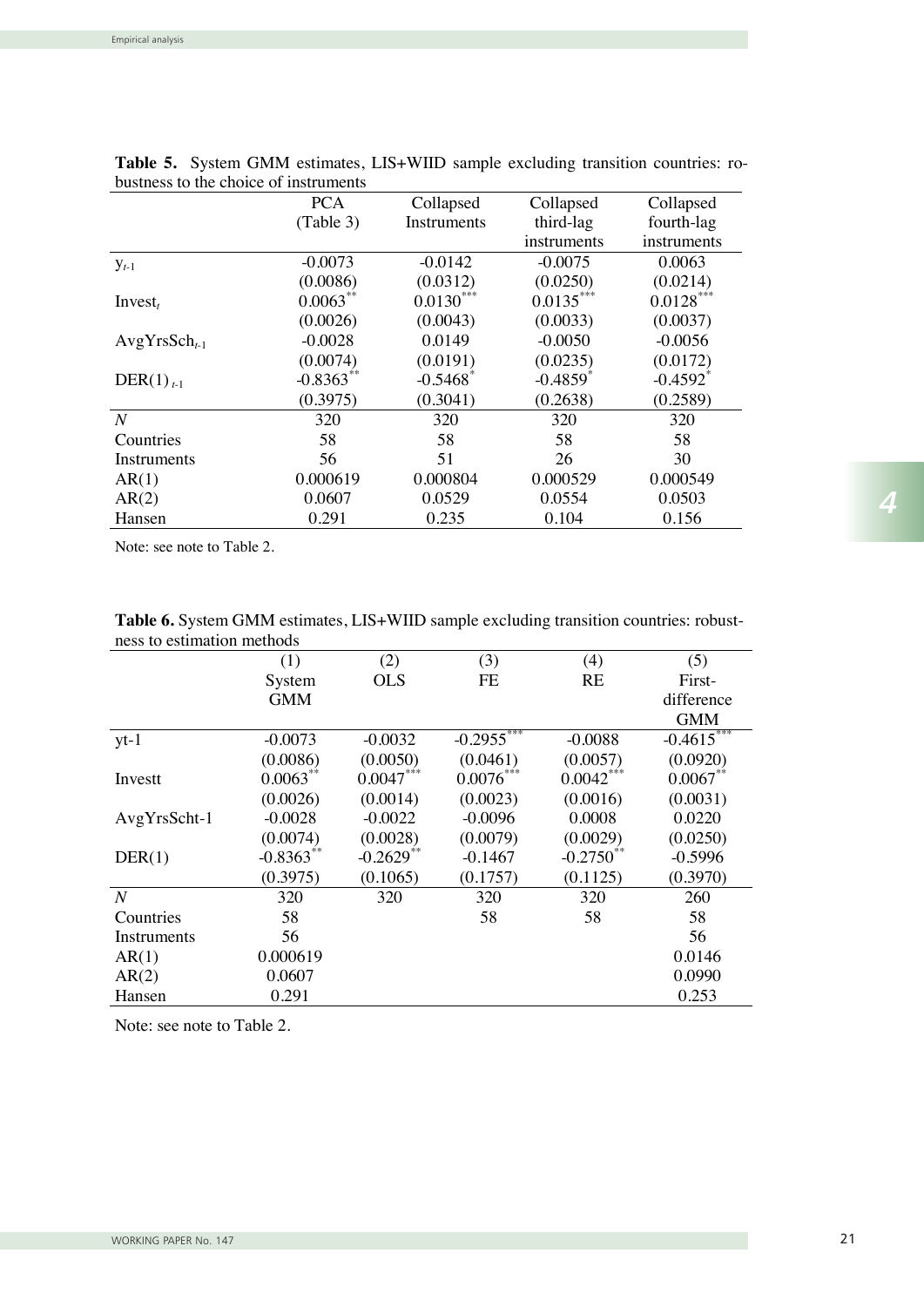Table 6 shows that the sign on the DER(1) coefficient is negative for all estimation methods used. However, the coefficient estimated by the first-difference GMM is insignificant, but this may be caused by the previously mentioned features of this estimator. It is worth noting here that the OLS estimate is negative and statistically significant. However, it is substantially lower than our preferred system GMM estimate. The FE estimate is also negative, but statistically insignificant.  $I_{\text{S}}$  is the first state of  $I_{\text{S}}$  from  $I_{\text{S}}$  the state of  $I_{\text{S}}$  from  $I_{\text{S}}$  from  $I_{\text{S}}$   $I_{\text{S}}$  from  $I_{\text{S}}$  from  $I_{\text{S}}$  from  $I_{\text{S}}$  from  $I_{\text{S}}$   $I_{\text{S}}$ Hotel houng here that the OED continues to hegative and budiblically significantly from the

our data, income polarization as measured by the DER(1) index has a short-term negative ness to estimation methods and fairly robust effect on economic growth. Overall, the results of robustness checks as presented in this section suggest that in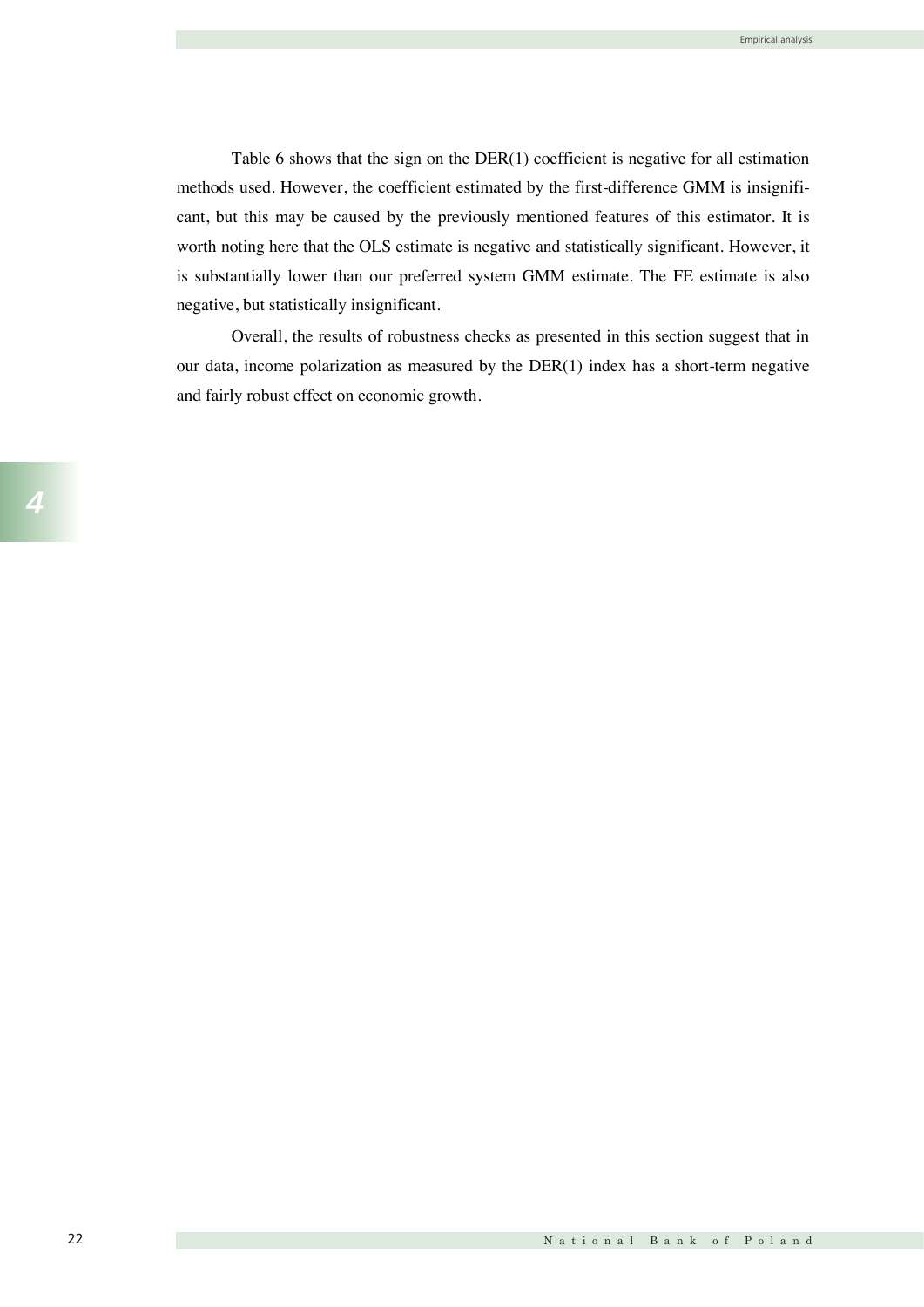#### **5. Conclusions**

The current study examined the empirical impact of income polarization on economic growth. We constructed an unbalanced panel of more than 70 countries, with observations from the 1960–2005 period. The most popular polarization indices — namely, the DER family of Duclos et al. (2003) and the W index of Wolfson (1994) — were calculated from the original micro-level datasets taken from the LIS database and from constructed synthetic micro-level datasets produced from grouped distributional data available in the WIID. In constructing synthetic datasets, we used the 'ungrouping' algorithm of Shorrocks and Wan (2009), which we found in our simulation study to be able, with satisfactory precision, to recover the values of polarization indices from grouped data.

The analysis of trends in polarization indices over time revealed some interesting patterns. In particular, we have found that for a number of countries the trend in income inequality as measured by the Gini index and the trend in the DER(1) polarization index are moving in the opposite directions over substantial periods of time. This result suggests that income polarization is empirically distinguishable from income inequality in our data. We conclude, therefore, that measuring income polarization, as different from income inequality, should become an independent policy objective at both national and international (e.g. European) level.

We found no statistically significant relationship between either income inequality or income polarization and economic growth in our smaller sample, which had come from the advanced economies represented in the LIS database. However, in our preferred larger sample consisting of data from the LIS and the WIID databases and excluding transition countries, we found a negative and statistically significant short-term effect of income polarization, as measured by the DER(1) index, on economic growth. In this sample, there is no statistically significant effect of inequality as measured by the Gini index on growth. These results seem to be fairly robust to various model specifications and estimation techniques.

Our conclusion calls for more empirical research on income polarization and, in particular, on various socioeconomic consequences of polarization. Such research could establish the specific channels or mechanisms through which income polarization may affect growth. Specifically, studies devoted to estimating the impact of income polarization on political instability, social conflicts, or similar socioeconomic phenomena already addressed in the existing theoretical literature seem worth undertaking.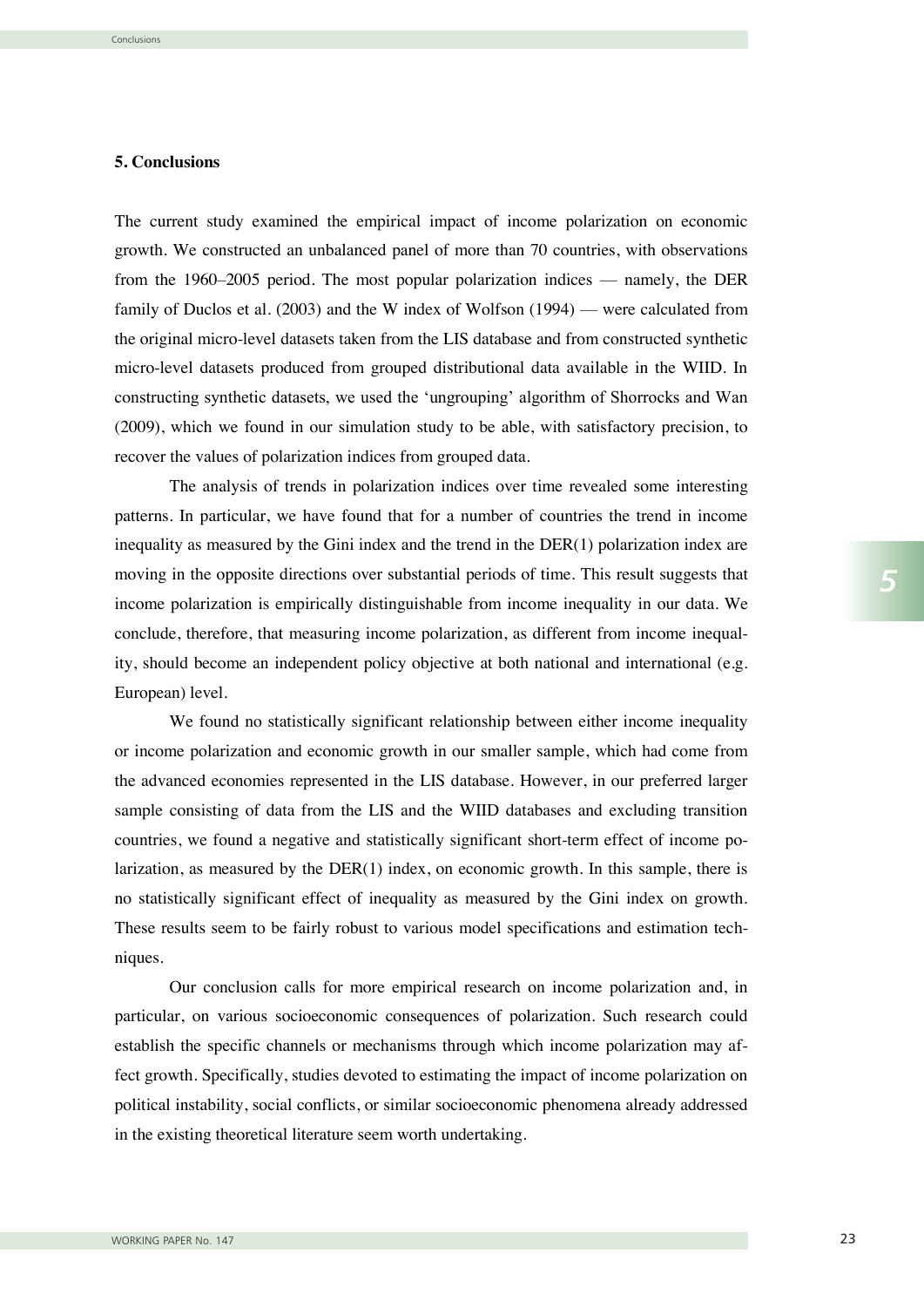#### **References**

- Alesina, A. and Perotti, R. (1996), "Income distribution, political instability and investment", *European Economic Review*, 40, 1203-1228.
- Alesina, A. and Rodrik, D. (1994) "Distributive Politics and Economic Growth," *Quarterly Journal of Economics*, 109(2), 465-90.
- Anderson, G. J. (2004). Toward an Empirical Analysis of Polarization. *Journal of Econometrics* 122: 1–26.
- Andrews, D., Jencks, C., Leigh, A. (2011), "Do rising top incomes lift all boats?", *The B.E. Journal of Economic Analysis & Policy*, vol. 11(1).
- Arellano, M., and S. R. Bond. (1991). "Some Tests of Specification for Panel Data: Monte Carlo Evidence and an Application to Employment Equations," *Review of Economic Studies* 58, 277–297.
- Arellano, M., and O. Bover. (1995). "Another Look at the Instrumental Variable Estimation of Error-Components Models*," Journal of Econometrics* 68, 29–51.
- Banerjee, A. and Duflo, E. (2003) "Inequality and Growth: What Can the Data Say?," *Journal of Economic Growth*, 8(3), 267-299.
- Banerjee, A. and Duflo, E. (2008) What is middle class about the middle classes around the world? *Journal of Economic Perspectives*, 22(2), pp. 3–28.
- Barro, R. (2000); "Inequality and Growth in a Panel of Countries*," Journal of Economic Growth*, 5(1), 5-32.
- Barro, R. and Lee, J.-W. (2010), A New Data Set of Educational Attainment in the World, 1950-2010, NBER Working Paper No. 15902. Data downloaded from website: http://www.barrolee.com/.
- Bénabou, R. (1996), *Inequality and Growth*, NBER Working Paper, No. 5658.
- Benhabib, J. and Rustichini, A. (1996) Social conflict and growth. *Journal of Economic Growth* 1(1): 125-142.
- Blundell, R., and S. R. Bond. (2000). "GMM Estimation with Persistent Panel Data: An Application to Production Functions," *Econometric Reviews* 19, 321–340.
- Bontempi, M. E., & Mammi, I. (2012). *A strategy to reduce the count of moment conditions in panel data GMM*. Quaderni - Working Paper DSE No 843.
- Bourguignon, F. (1981). Pareto superiority of unegalitarian equilibria in Stiglitz' model of wealth distribution with convex saving function. *Econometrica*, 49(6), 1469-1475.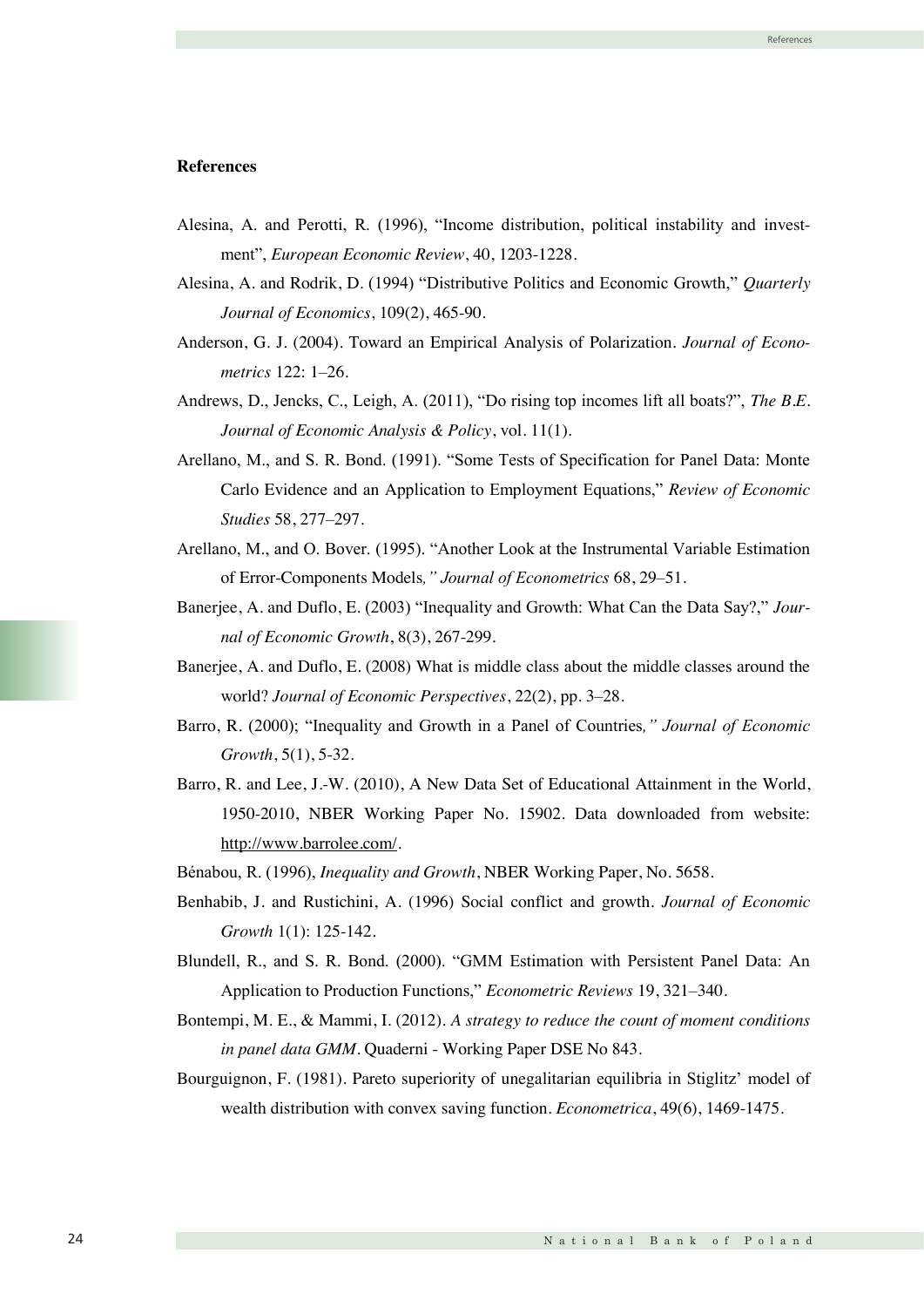- Chakravarty, S.R. and Majumder, A. (2001) "Inequality, polarization and welfare: theory and applications". *Australian Economic Papers*, 40(1), pp. 1–13.
- Clarke, G. (1995), "More evidence on income distribution and growth*", Journal of Development Economics*, 47(2), 403-427.
- Davies, J. B., Sandström, S., Shorrocks, A. B., Wolff, E. N. (2011), The Level and Distribution of Global Household Wealth", *The Economic Journal,* 121, 223-254.
- de Dominicis, L., Florax, R. J., and De Groot, H. L. (2008). A meta-analysis on the relationship between income inequality and economic growth. *Scottish Journal of Political Economy*, *55*(5), 654-682.
- de la Croix, D., & Doepke, M. (2003). Inequality and growth: why differential fertility matters. *The American Economic Review*, *93*(4), 1091-1113.
- Deininger, K. and Squire, L. (1998) "New ways of looking at old issues: inequality and growth," *Journal of Development Economics*, 57(2), 259-287.
- Duclos, J.-Y., Esteban, J. and Ray, D. (2004) Polarization: concepts, measurement, estimation. *Econometrica*, 72(6), pp. 1737–1772.
- Ehrhart, C. (2009). The effects of inequality on growth: a survey of the theoretical and empirical literature *ECINEQ Working Paper Series, ECINEQ 2009-107*.
- Esteban, J. (2002), "Economic polarization in the Mediterranean basin", *CREI* Working Paper, no. 10.
- Esteban, J., Gradín, C. and Ray, D. (2007) An extension of a measure of polarization, with an application to the income distribution of five OECD countries. *Journal of Economic Inequality*, 5(1), pp. 1–19.
- Esteban, J., Mayoral, L., Ray, D. (2012). "Ethnicity and Conflict: An Empirical Study", *American Economic Review*, 102(4): 1310–42.
- Esteban, J. and Ray, D. (1991) "On the measurement of polarization" Boston University Institute for Economic Development Working Paper 18, Boston University.
- Esteban, J. and Ray, D. (1994) On the measurement of polarization. *Econometrica*, 62(4), pp. 819–851.
- Esteban, J. and Ray, D. (1999) Conflict and distribution. *Journal of Economic Theory*, 87(2), pp. 379–415.
- Esteban, J., Ray, D. (2011) Linking Conflict to Inequality and Polarization, American Economic Review 2011, 101, 1345-1374.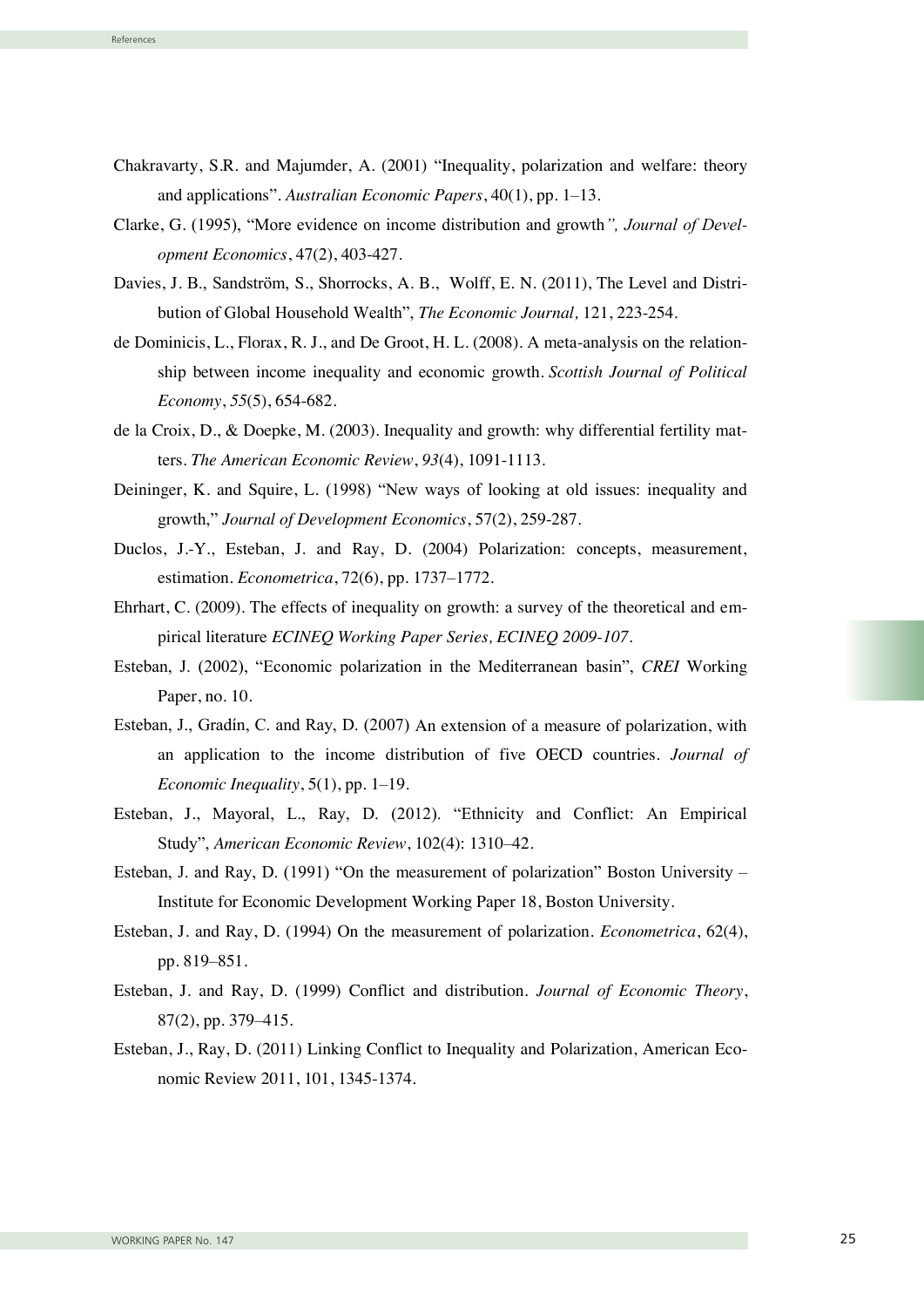- Esteban, J. Ray, D. (2012), "Comparing Polarization Measures", in M. Garfinkel and S. Skaperdas, *Oxford Handbook of the Economics of Peace and Conflict,* Oxford University Press, Oxford, p. 127-151.
- Ezcurra, R., Pascual, P., & Rapún, M. (2006). Regional polarization in the European Union. *European Planning Studies*, *14*(4), 459-484.
- Ezcurra, R., Pascual, P. and Rapún, M. (2007) The dynamics of regional disparities in Central and Eastern Europe during transition. *European Planning Studies*, 15(10), 1397–1421.
- Ezcurra, Roberto, (2009), Does Income Polarization Affect Economic Growth? The Case of the European Regions, *Regional Studies*, 43, issue 2, p. 267-285.
- Fedorov, L. (2002) Regional inequality and regional polarization in Russia, 1990-99. *World Development*, 30(3), pp. 443–456.
- Forbes, K. (2000) "A Reassessment of the Relationship between Inequality and Growth," *American Economic Review*, 90(4), 869-887.
- Foster, J., Wolfson, M. (1992), Polarization and the decline of the middle class: Canada and the U.S, Venderbilt University, mimeo.
- Foster, J., Wolfson, M. (2010), "Polarization and the decline of the middle class: Canada and the U.S," *Journal of Economic Inequality*, vol. 8(2), pages 247-273, June.
- Galor, O., & Zeira, J. (1993). Income distribution and macroeconomics. *The review of economic studies*, *60*(1), 35-52.
- Gobbin, N., Rayp, G., and Van de Gaer, D. (2007). Inequality and growth: from micro theory to macro empirics. *Scottish Journal of Political Economy*, *54*(4), 508-530.
- Gradín, C. (2000) Polarization by sub-populations in Spain. *Review of Income and Wealth*, 46(4), pp. 457–474.
- Gradín, C. (2002) Polarization and inequality in Spain: 1973-91. *Journal of Income Distribution*, 11(1), pp. 34–52.
- Gradín, C. and Rossi, M. (2006) Income distribution and income sources in Uruguay. *Journal of Applied Economics,* 9(1), pp. 49–69.
- Herzer, D., and Vollmer, S. (2011). Inequality and growth: evidence from panel cointegration. *Journal of Economic Inequality*, 1-15.
- Hirschman, A. O. (1964), The Paternity of an Index. American Economic Review, 54(5): 761-762.
- Jenkins, S. P. (1995) Did the middle class shrink during the 1980s? UK evidence from kernel density estimates. *Economics Letters*, 49(4), 407–413.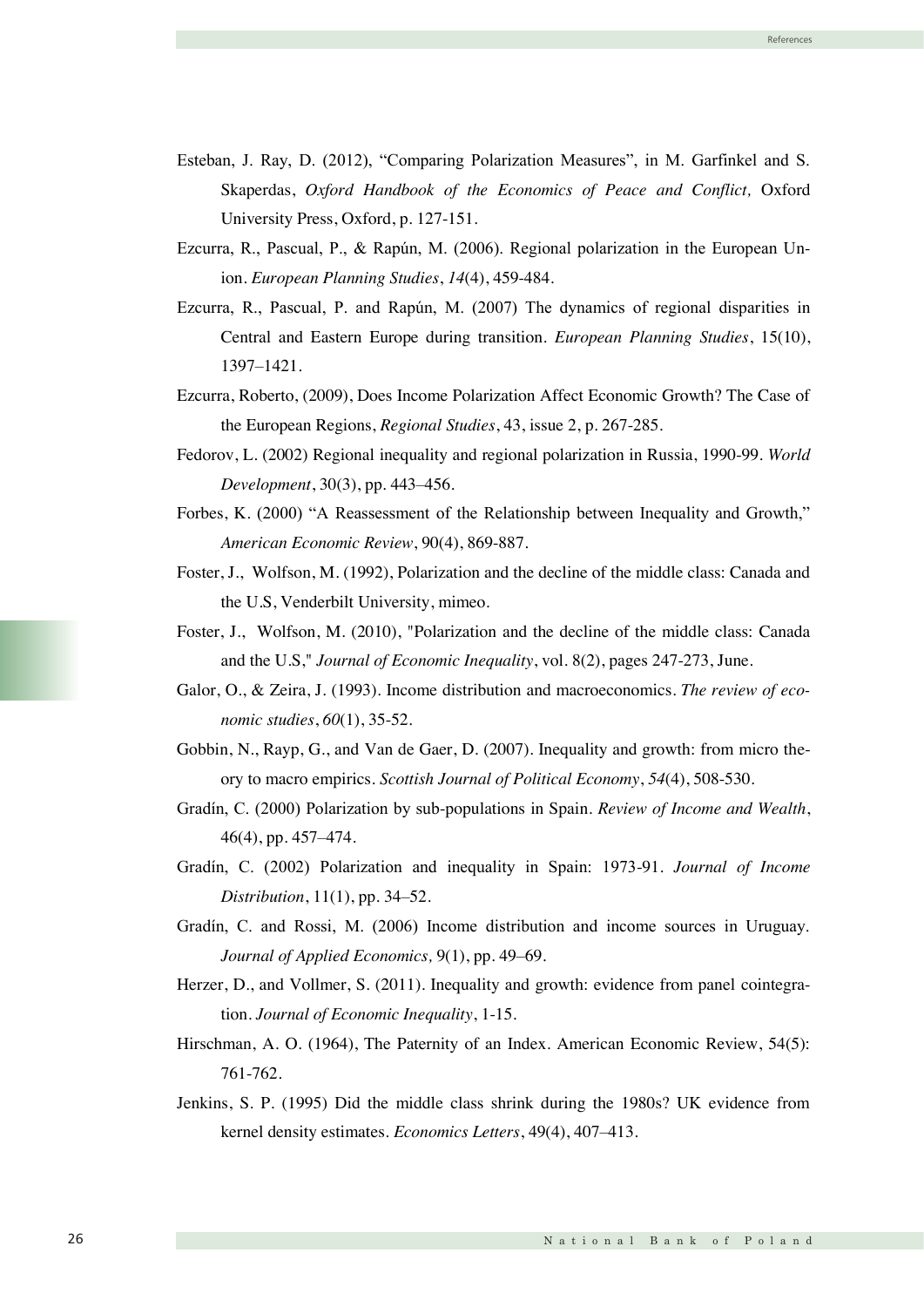- Josten, S. D. (2003). Inequality, Crime and Economic Growth. A Classical Argument for Distributional Equality. *International Tax and Public Finance*,*10*(4), 435-452.
- Josten, S. D. (2004), "Social capital, inequality, and economic growth."*Journal of Institutional and Theoretical Economics* 160, no. 4: 663-680.
- Keefer, P. and Knack, S. (2002), "Polarization, politics and property rights: links between inequality and growth", *Public Choice*, 111, 127-154.
- Kleiber, C. and Kotz, S. (2003) *Statistical Size Distributions in Economics and Actuarial Sciences*, John Wiley, Hoboken, NJ.
- Lasso de la Vega, M. C. and Urrutia, A. M. (2006) An alternative formulation of the Esteban-Gradín-Ray extended measure of polarization. *Journal of Income Distribution*, 15, pp. 42–54.
- Li, H. and Zou, H. (1998) "Income Inequality is not Harmful for Growth: Theory and Evidence," *Review of Development Economics*, 2(3), 318-334.
- Lin, S., Huang, H., Kim, D. and Yeh, C. (2009) "Nonlinearity between Inequality and Growth", *Studies in Nonlinear Dynamics & Econometrics*: Vol. 13: No. 2, Article 3.
- Massari, R., M. Pittau and R. Zelli (2009), "A dwindling middle class? Italian evidence in the 2000s," *Journal of Economic Inequality*, vol. 7(4), pp. 333-350,
- Montalvo, J. and M. Reynal-Querol (2005), "Ethnic Polarization, Potential Conflict and Civil Wars," *American Economic Review*, 95: 796-816.
- Østby, G. (2011) Horizontal Inequalities and Political Violence. PhD thesis, Department of Political Science, University of Oslo.
- Panizza, U. (2002). "Income Inequality and Economic Growth: Evidence from American Data," *Journal of Economic Growth*, 7(1), 25–41.
- Permanyer, I. (2012). The conceptualization and measurement of social polarization. *Journal of Economic Inequality*, vol. 10(1), pp. 45-74.
- Persson, T. and Tabellini, G. (1994); "Is Inequality Harmful for Growth? Theory and Evidence," *American Economic Review*, 84(3), 600-621.
- Ravallion, M. and Chen, S. (1997) What can new survey data tell us about recent changes in distribution and poverty? *World Bank Economic Review*, 11(2), pp. 357–382.
- Reynal-Querol, M. (2002) "Ethnicity, political systems, and civil wars"*, Journal of Conflict Resolution*, 46(1), pp. 29–54.
- Roodman, D. (2009), "A Note on the Theme of Too Many Instruments," *Oxford Bulletin of Economics and Statistics*, vol. 71(1), p. 135-158.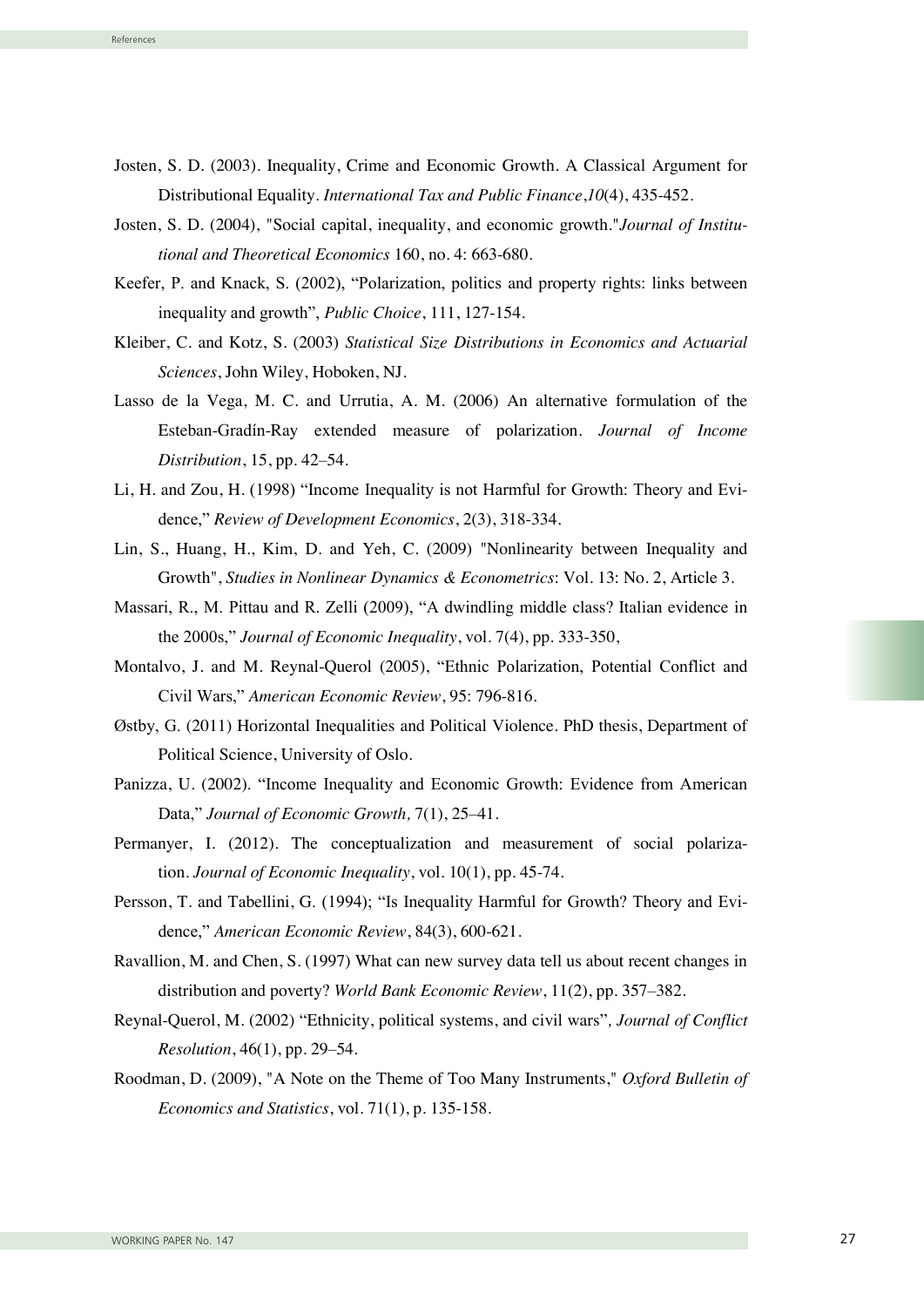- Saint Paul, G. , & Verdier, T. (1996). Inequality, redistribution and growth: A challenge to the conventional political economy approach. *European Economic Review*, *40*(3), 719-728.
- Seshanna, S. and Decornez, S. (2003) Income polarization and inequality across countries: an empirical study. *Journal of Policy Modeling*, 25(4), pp. 335–358.
- Shorrocks, A. F., Wan, G. (2009), "Ungrouping Income Distributions: Synthesising Samples for Inequality and Poverty Analysis", in: K. Basu and R. Kanbur (eds), *Arguments for a Better World: Essays in Honor of Amartya Sen, Vol I*., Oxford, Oxford University Press, pp. 414-434.
- Svensson, J. (1998) Investment, property rights and political instability: theory and evidence. *European Economic Review* 42(7): 1317-1341.
- UNU-WIDER (2008) *World Income Inequality Database*, Version 2.0c (electronic resource).
- Voitchovsky, S. (2005) "Does the Profile of Income Inequality Matter for Economic Growth?," *Journal of Economic Growth*, 10(3), 273-296.
- Voitchovsky, S. (2009) "Inequality and Economic Growth", in: Wiemer Salverda, Brian Nolan, and Tim Smeeding (eds). *The Oxford Handbook of Economic Inequality*. Oxford: Oxford University Press.
- Wang, Y.-Q. and Tsui, K.-Y. (2000) Polarization orderings and new classes of polarization indices. *Journal of Public Economic Theory*, 2(3), pp. 349–363.
- Windmeijer, F. (2005). A finite sample correction for the variance of linear efficient twostep GMM estimators. *Journal of Econometrics*, 126(1), 25-51.
- Wolfson, M. C. (1994) When inequalities diverge. *American Economic Review*, 84(2), pp. 353–358.
- Woo, J. (2005). Social polarization, fiscal instability and growth. *European Economic Review*, *49*(6), 1451-1477.
- Zhang, X. and Kanbur, R. (2001) What difference do polarisation measures make? An application to China, *Journal of Development Studies*, 37(3), pp. 85–98.
- Zweimüller, J. (2000). Schumpeterian entrepreneurs meet Engel's law: the impact of inequality on innovation-driven growth. *Journal of Economic Growth*,*5*(2), 185-206.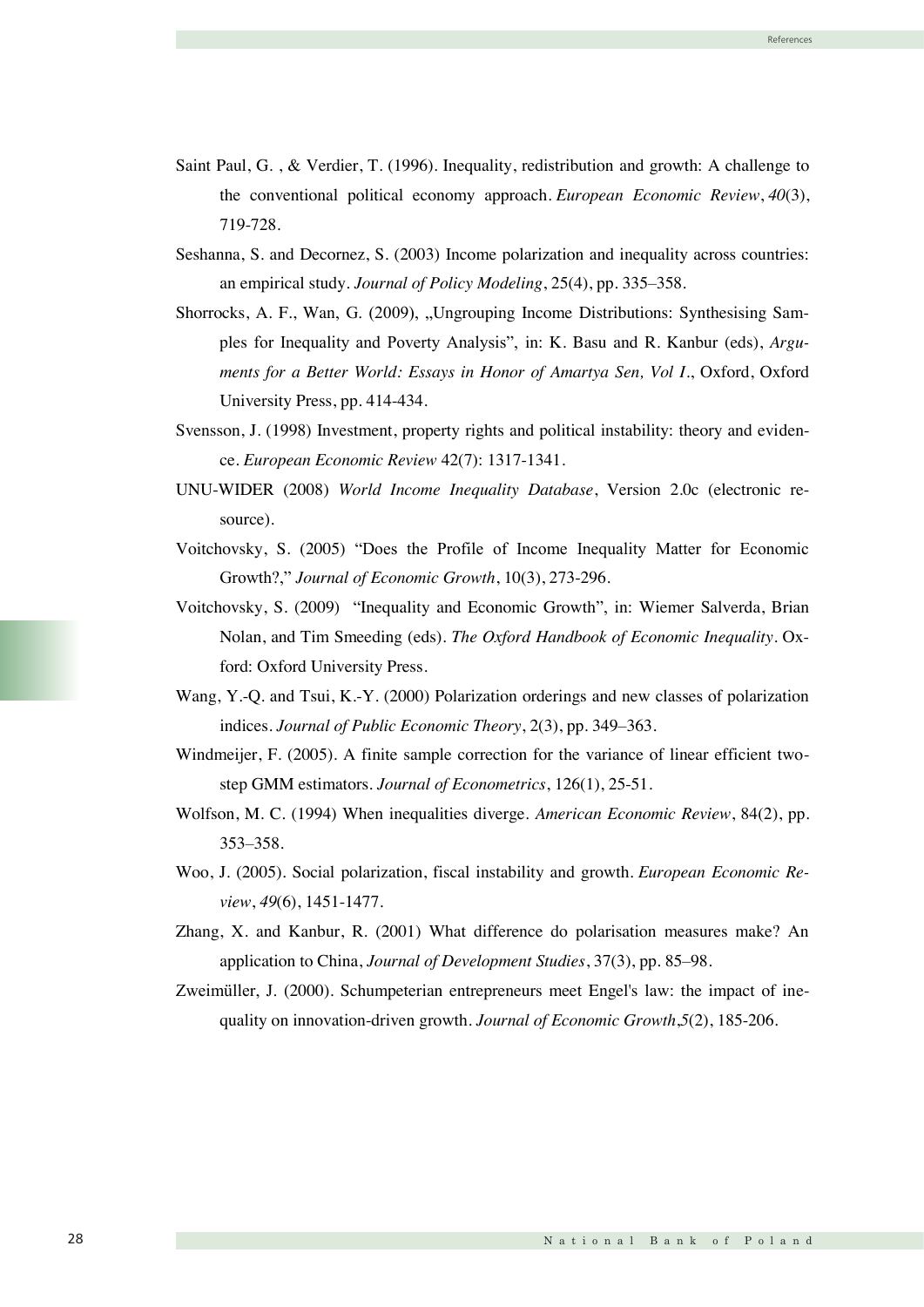**Appendix A**. Shorrocks-Wan data ungrouping algorithm

Shorrocks and Wan's (2009) algorithm for constructing individual-level income data from grouped data on income distribution consists of two stages. We assume that the grouped data come in a form of quantile or decile income shares, although they may also consist of Lorenz curve coordinates or frequencies with the associated bounds on income classes. Let the grouped data be given in *m* income classes with the corresponding mean income of class k given by  $\mu_k^*$  and the proportion of the population in class k given by  $p_k^*$ . In the first stage of the algorithm, a chosen theoretical parametric model (e.g. lognormal [LN]) is fitted to the grouped data using, for example, maximum likelihood estimation. The parameter estimates for the model are next used, to generate a random initial micro-level data sample of a given size *n*. The resulting observations are grouped into *m* non-overlapping and ordered classes, with class *k* containing  $m_k = n(p_k^* - p_{k-1}^*)$  observations. The *i*th synthetic observation in class *k* is denoted by  $x_{ki}$  ( $k = 1, ..., m$ ;  $i = 1, ..., m_k$ ), while the mean of class *k* in the generated sample is denoted by  $\mu_k$ .

Stage two of the algorithm adjusts the initial sample so that the sample values match the original values of the grouped data. In this stage are two steps. The first step adjusts the generated observations so that for each income group, the original  $\mu_k^*$  lies within the range of the generated sample values for that group. This is achieved by adjusting each  $x_i \in (\mu_k, \mu_{k+1}), k = 1, ..., m-1$  in the following way:

$$
\hat{x}_j = \mu_k^* + \frac{\mu_{k+1}^* - \mu_k^*}{\mu_{k+1} - \mu_k}(x_j - \mu_k).
$$

Appropriate adjustments are also made to observations smaller than  $\mu_1$  and larger than  $\mu_{m-1}$ . In the second step of the second stage, the algorithm keeps the group cut-offs fixed and compresses the gaps between the sample values of the cut-offs (for details, see Shorrocks and Wan, 2009). The result of this procedure is a synthetic sample with means for each income class,  $\mu_k$ , matching the original values  $\mu_k^*$  taken from the grouped data.

For the choice of the parametric model to be used in the first stage of the algorithm, Shorrocks and Wan (2009) considered the LN, the Singh–Maddala (SM), and the Generalized Beta of the Second Kind (GB2) models.<sup>15</sup> Their simulations suggest that the LN model performs best, as it allows for reconstructing the Gini index of inequality from grouped data with a mean absolute percentage error (MAPE) lower than 0.2%. The results of using the LN model were less satisfactory for other inequality indices: MAPE for the Theil index was about 1%, while those for the mean logarithmic deviation (MLD) and the coefficient of

<sup>&</sup>lt;sup>15</sup> See Kleiber and Kotz (2003) for a detailed presentation of these distributions.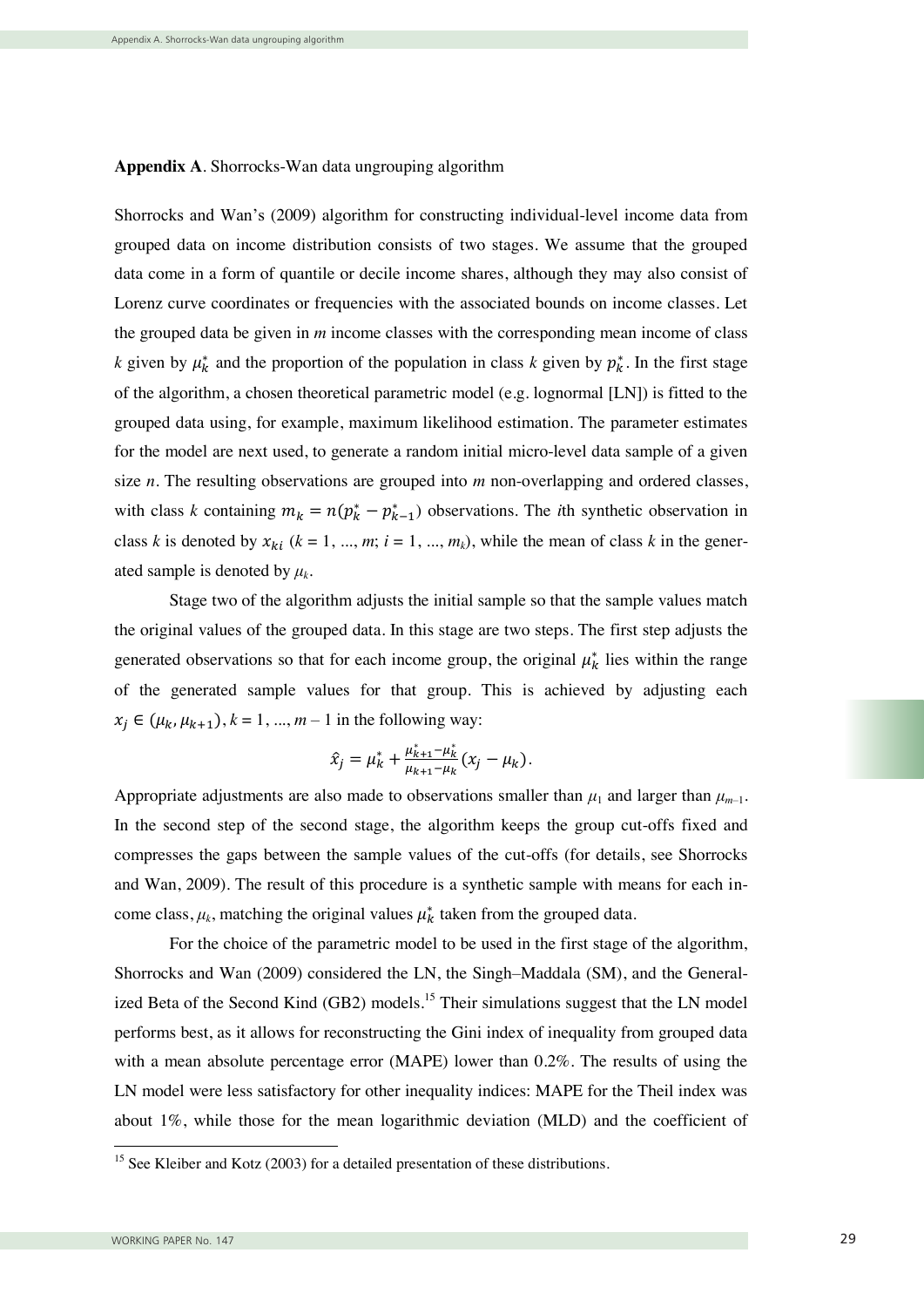variation squared were about 4% and 2.5%, respectively. The best results for the MLD index were achieved by performing only the first stage of the algorithm using the SM model. This suggests that the use of the algorithm in reconstructing polarization indices from grouped data should be preceded by an appropriate simulation study (see Appendix B).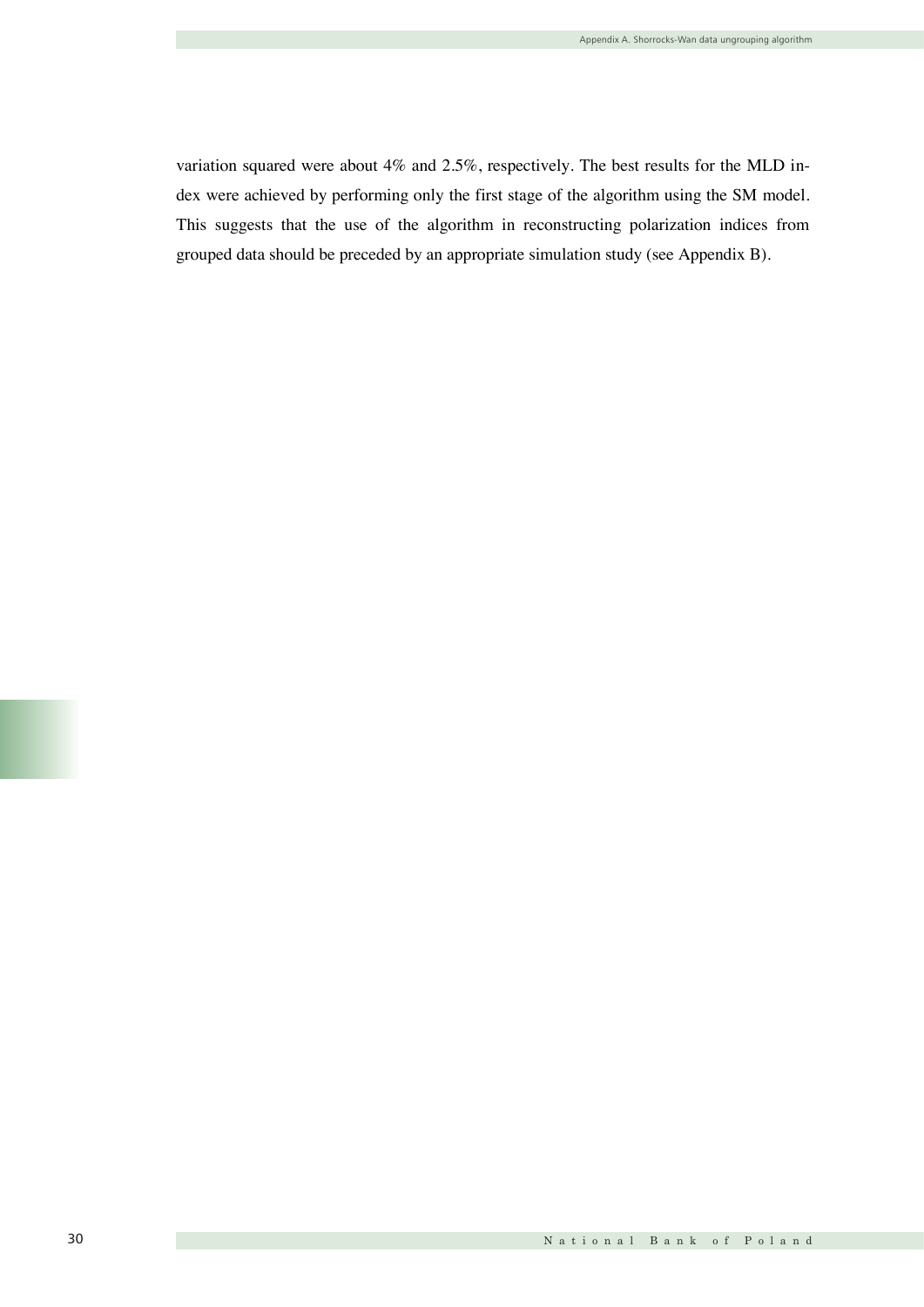**Appendix B**. Calculating polarization indices from grouped data – a Monte Carlo simulation results

Tables B.1 and B.2 present the results of a simulation study devoted to measuring the accuracy of the Shorrocks–Wan ungrouping algorithm in reconstructing polarization indices from grouped data. The set-up of the simulation is as follows. From a representative sample of US incomes collected in the Current Population Survey (CPS) for the year 2010, 500 samples of sizes 1,000 and 2,000 were drawn. For each sample, quintile and decile shares were computed, as well as the 'true' values of the DER indices and the W index. The ungrouping algorithm was then applied to calculated income shares, and synthetic samples of sizes 1,000 and 2,000 were generated. Finally, the values of the polarization indices for the synthetic samples were computed, and then compared to the 'true' values. The performance of the algorithm was assessed using the mean absolute percentage error (MAPE) between the 'true' values of polarization indices and the values computed for 500 synthetic samples.

| Grouping  |      | First stage only                     |       |                                      | Both stages |                 |  |  |  |
|-----------|------|--------------------------------------|-------|--------------------------------------|-------------|-----------------|--|--|--|
| type      | LN   | <b>SM</b><br>GB <sub>2</sub>         |       | LN                                   | <b>SM</b>   | GB <sub>2</sub> |  |  |  |
|           |      | 1,000 observations, 500 replications |       |                                      |             |                 |  |  |  |
| Quintiles | 6.40 | 11.72                                | 17.50 | 0.74                                 | 3.19        | 23.71           |  |  |  |
| Deciles   | 6.62 | 3.42                                 | 17.95 | 1.27                                 | 1.61        | 9.92            |  |  |  |
|           |      |                                      |       | 2,000 observations, 500 replications |             |                 |  |  |  |
| Quintiles | 6.90 | 11.95                                | 16.08 | 0.89                                 | 2.88        | 29.71           |  |  |  |
| Deciles   | 7.43 | 3.06                                 | 16.47 | 0.96                                 | 1.42        | 12.35           |  |  |  |

**Table B.1.** Mean absolute percentage error: DER(1) index

The simulation results for the DER(1) index are shown in Table B.1. The results suggest that the two-stage version of the algorithm with the lognormal (LN) model used in the first stage to generate a 'raw' sample performs best. In this setting, the MAPE for DER(1) was lower than 1% for both quintiles and deciles and samples of size 2,000. For other DER indices with  $\alpha \in \langle 0.25;1 \rangle$ , the MAPE in this simulation set-up was always smaller than that for DER(1), and it ranged from  $0.25\%$  to  $0.70\%$ .

The results for the W polarization measures are presented in Table B.2. In this case, using both stages of the ungrouping algorithm with the LN model in the first stage was again, in general, the best scenario. The SM model seemed to give somewhat better results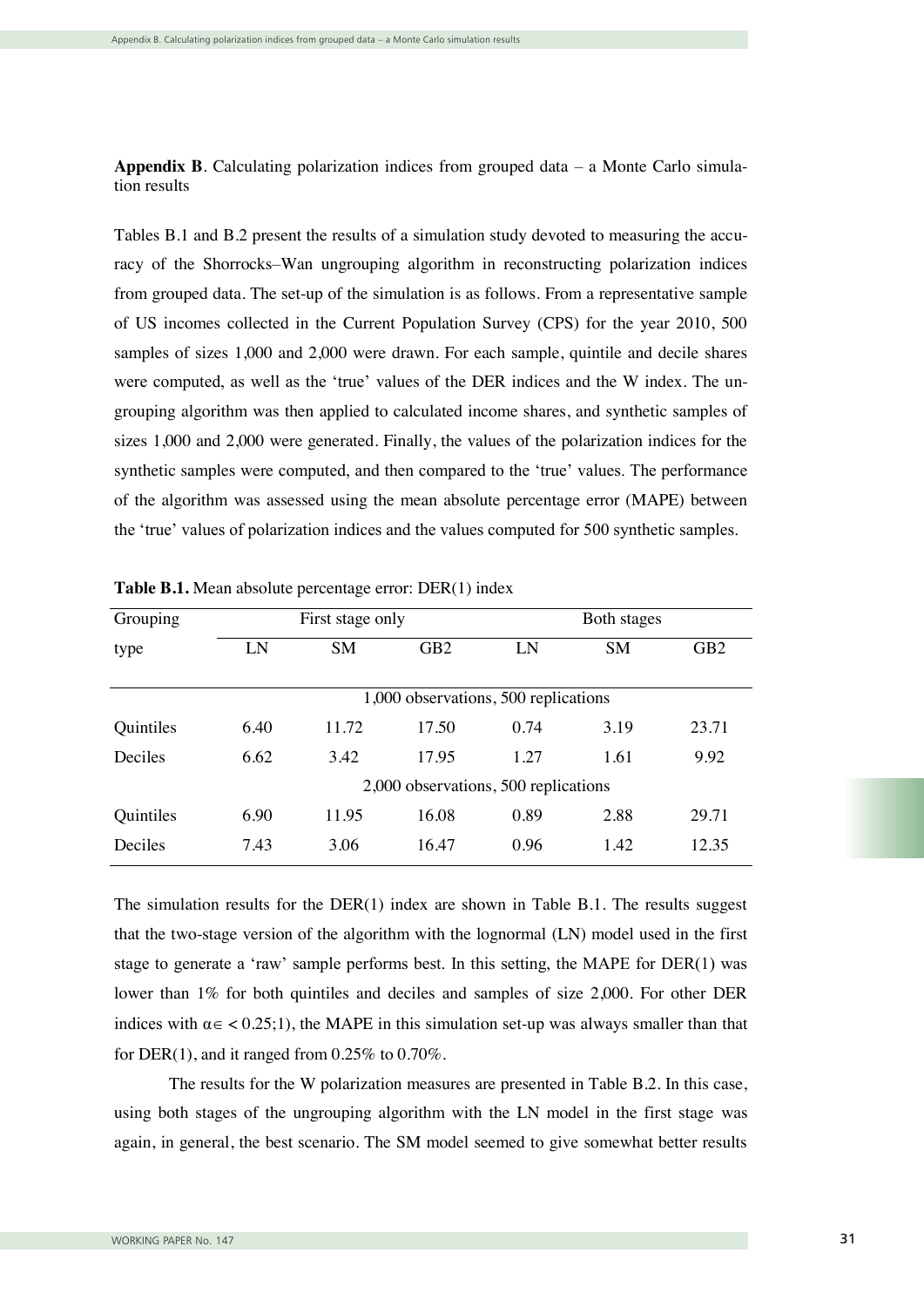than the LN model in the case of deciles, but it was much worse in the case of quintiles. The MAPE for the LN model and the samples of size 2,000 was less than 1.2%.

| Grouping  | First stage only |                                      |                                      | Both stages |           |                 |  |  |  |
|-----------|------------------|--------------------------------------|--------------------------------------|-------------|-----------|-----------------|--|--|--|
| type      | LN               | <b>SM</b>                            | GB <sub>2</sub>                      |             | <b>SM</b> | GB <sub>2</sub> |  |  |  |
|           |                  | 1,000 observations, 500 replications |                                      |             |           |                 |  |  |  |
| Quintiles | 3.81             | 2.83                                 | 66.81                                | 1.47        | 3.35      | 11.72           |  |  |  |
| Deciles   | 4.26             | 2.65                                 | 62.89                                | 1.38        | 1.45      | 3.22            |  |  |  |
|           |                  |                                      | 2,000 observations, 500 replications |             |           |                 |  |  |  |
| Quintiles | 3.51             | 4.74                                 | 66.93                                | 1.16        | 3.43      | 11.71           |  |  |  |
| Deciles   | 4.03             | 2.26                                 | 62.71                                | 1.15        | 1.08      | 3.07            |  |  |  |

**Table B.2.** Mean absolute percentage error: W index

Overall, the results of the simulation suggest that the Shorrocks–Wan procedure is able to recover the values of polarization indices from grouped data with satisfactory accuracy. We have therefore used the algorithm with the LN model in the first stage to generate synthetic samples of size 2,000 in our construction of polarization indices (Section 3).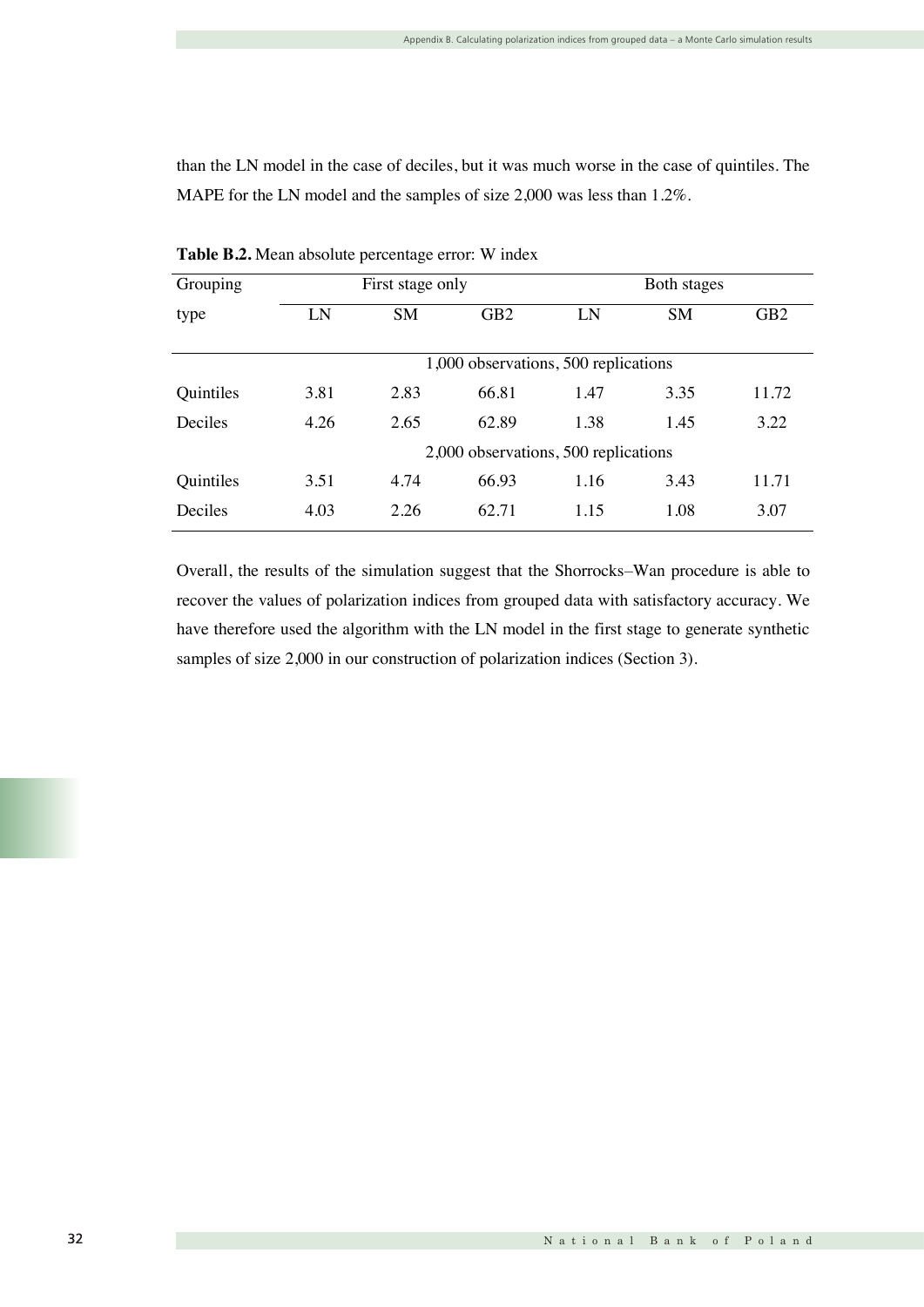| Table C.1. The Gini coefficient |       |                                     |       |                                                 |       |       |       |             |             |       |
|---------------------------------|-------|-------------------------------------|-------|-------------------------------------------------|-------|-------|-------|-------------|-------------|-------|
| Country                         | 1960  | 1965                                | 1970  | 1975                                            | 1980  | 1985  | 1990  | 1995        | 2000        | 2005  |
| Argentina                       | 0.463 | 0.360                               | 0.364 | 0.368                                           | 0.425 | 0.435 | 0.444 | 0.474       | 0.479       | 0.501 |
| Australia                       |       |                                     |       |                                                 | 0.281 | 0.292 | 0.302 | 0.304       | 0.314       | 0.310 |
| Austria                         |       |                                     |       |                                                 |       | 0.227 | 0.252 | 0.277       | 0.256       | 0.268 |
| Bangladesh                      |       | 0.386                               | 0.378 | 0.369                                           | 0.351 | 0.356 | 0.336 |             |             |       |
| Belgium                         |       |                                     | 0.321 | 0.301                                           | 0.282 | 0.226 | 0.222 | 0.266       | 0.275       |       |
| <b>Bolivia</b>                  |       |                                     |       |                                                 |       |       | 0.525 | 0.579       | 0.633       |       |
| <b>Brazil</b>                   | 0.572 | 0.589                               | 0.606 | 0.625                                           | 0.597 | 0.589 | 0.605 | 0.603       | 0.586       | 0.564 |
| Bulgaria                        |       | 0.223                               | 0.212 | 0.178                                           | 0.234 | 0.235 | 0.237 | 0.390       | 0.422       |       |
| Canada                          | 0.321 | 0.315                               | 0.315 | 0.288                                           | 0.283 | 0.282 | 0.281 | 0.284       | 0.316       | 0.319 |
| Chile                           |       |                                     |       |                                                 |       |       | 0.540 | 0.545       | 0.595       |       |
| China                           |       | 0.328                               | 0.299 | 0.286                                           | 0.295 | 0.331 | 0.357 | 0.452       | 0.403       | 0.454 |
| Colombia                        |       |                                     | 0.504 | 0.475                                           | 0.585 | 0.560 | 0.534 | 0.566       | 0.574       | 0.562 |
| Costa Rica                      |       |                                     |       | 0.464                                           | 0.510 | 0.464 | 0.441 | 0.475       | 0.458       | 0.472 |
| Czech Rep.                      |       |                                     |       |                                                 |       |       | 0.206 | 0.256       | 0.262       | 0.267 |
| Denmark                         |       |                                     |       |                                                 |       | 0.252 | 0.237 | 0.219       | 0.225       | 0.228 |
| Dominican Rep.                  |       |                                     |       |                                                 |       | 0.434 | 0.502 | 0.516       | 0.520       | 0.506 |
| Ecuador                         |       |                                     |       |                                                 |       |       |       | 0.501       | 0.560       | 0.535 |
| El Salvador                     |       |                                     |       |                                                 |       |       | 0.526 | 0.506       | 0.538       | 0.484 |
| Estonia                         |       |                                     |       |                                                 |       |       |       | 0.353       | 0.360       | 0.347 |
| Finland                         |       |                                     | 0.308 | 0.267                                           | 0.214 | 0.207 | 0.209 | 0.217       | 0.253       | 0.266 |
| France                          |       |                                     |       | 0.352                                           | 0.295 | 0.332 | 0.282 | 0.289       | 0.277       | 0.280 |
| Georgia                         |       |                                     |       |                                                 |       |       |       |             | 0.503       | 0.466 |
| Germany                         |       |                                     | 0.271 | 0.264                                           | 0.244 | 0.266 | 0.258 | 0.270       | 0.266       | 0.280 |
| Ghana                           |       |                                     |       |                                                 |       |       | 0.518 | 0.509       |             |       |
| Greece                          |       |                                     |       |                                                 |       |       |       | 0.348       | 0.332       | 0.325 |
| Guatemala                       |       |                                     |       |                                                 |       |       | 0.594 | 0.596       | 0.598       | 0.504 |
| Honduras                        |       |                                     |       |                                                 |       |       |       |             | 0.511       | 0.566 |
| Hong Kong                       | 0.479 | 0.501                               | 0.509 | 0.420                                           | 0.394 | 0.446 | 0.422 | 0.434       | 0.514       |       |
| Hungary                         |       | 0.259                               | 0.229 | 0.238                                           | 0.215 | 0.209 | 0.283 | 0.321       | 0.292       | 0.291 |
| India                           | 0.475 | 0.460                               | 0.475 |                                                 |       |       |       |             |             |       |
| Indonesia                       |       |                                     | 0.439 | 0.436                                           | 0.433 | 0.404 | 0.387 | 0.416       | 0.396       |       |
| Ireland                         |       |                                     |       | 0.374                                           | 0.366 | 0.325 | 0.333 | 0.341       | 0.312       | 0.321 |
|                                 |       |                                     |       |                                                 | 0.304 | 0.310 | 0.305 | 0.337       | 0.349       | 0.375 |
| <i>Israel</i>                   |       |                                     |       | 0.390 0.392 0.375 0.309 0.291 0.339 0.336 0.346 |       |       |       |             |             |       |
| Italy                           |       |                                     |       |                                                 |       |       | 0.582 |             | 0.540       |       |
| Jamaica                         |       |                                     |       |                                                 |       |       |       | 0.613       |             |       |
| Japan                           |       | 0.360 0.380 0.414 0.369 0.334 0.357 |       |                                                 |       |       |       |             |             |       |
| Korea, Rep.                     |       |                                     |       |                                                 |       |       |       | 0.334       | 0.369       | 0.310 |
| Kyrgyz Rep.                     |       |                                     |       |                                                 |       |       |       |             | 0.375       | 0.352 |
| Latvia                          |       |                                     |       |                                                 |       |       |       | 0.309       | 0.350       | 0.359 |
| Lesotho                         |       |                                     |       |                                                 |       |       | 0.630 | 0.690       |             |       |
| Lithuania                       |       |                                     |       |                                                 |       |       | 0.224 | 0.373       | 0.347 0.324 |       |
| Luxembourg                      |       |                                     |       |                                                 |       | 0.238 |       | 0.239 0.235 | 0.262 0.270 |       |
| Malaysia                        |       |                                     |       | 0.512 0.531 0.506                               |       | 0.478 | 0.491 | 0.500       |             |       |
| Mauritania                      |       |                                     |       |                                                 |       |       | 0.734 | 0.714       |             |       |
| Mexico                          |       | 0.555 0.524 0.536 0.574 0.504 0.433 |       |                                                 |       |       | 0.467 | 0.502       | 0.499 0.468 |       |
| Moldova                         |       |                                     |       |                                                 |       |       | 0.242 | 0.365       | 0.405       |       |
| Netherlands                     |       |                                     |       |                                                 | 0.252 | 0.228 | 0.263 | 0.256       | 0.230       | 0.264 |

## **Appendix C**. Inequality and polarization indices

WORKING PAPER No. 147 33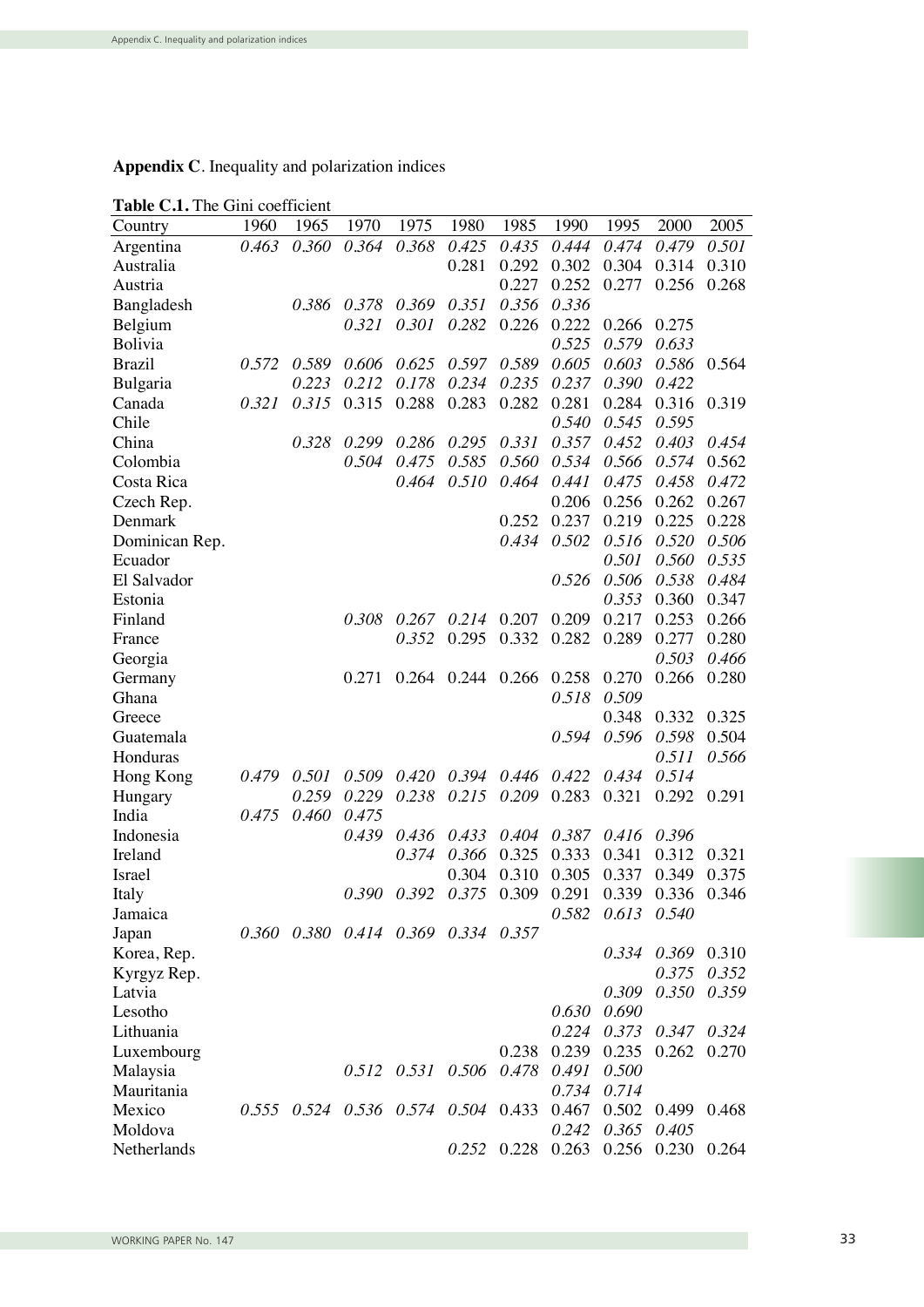| New Zealand          |       |       |               |       | 0.347 | 0.358 0.401 |       | 0.380 | 0.402 |       |
|----------------------|-------|-------|---------------|-------|-------|-------------|-------|-------|-------|-------|
| Nicaragua            |       |       |               |       |       |             |       | 0.565 | 0.541 | 0.523 |
| Nigeria              |       |       |               |       | 0.512 | 0.479       | 0.572 | 0.522 |       |       |
| Norway               | 0.388 | 0.360 | 0.305         | 0.350 | 0.223 | 0.234       | 0.231 | 0.229 | 0.259 | 0.262 |
| Pakistan             |       | 0.365 | 0.329         | 0.349 | 0.369 |             |       |       |       |       |
| Panama               |       |       |               |       |       |             | 0.565 | 0.568 | 0.578 | 0.548 |
| Paraguay             |       |       |               |       |       | 0.451       | 0.398 | 0.568 | 0.555 | 0.539 |
| Peru                 |       |       |               |       |       |             |       | 0.547 | 0.496 | 0.477 |
| Philippines          |       | 0.499 | 0.474         | 0.466 | 0.460 | 0.455       | 0.436 | 0.533 | 0.494 | 0.479 |
| Poland               |       |       |               |       |       | 0.271       | 0.262 | 0.311 | 0.284 | 0.316 |
| Portugal             |       |       |               |       | 0.341 | 0.335       | 0.329 | 0.374 | 0.347 |       |
| Romania              |       |       |               |       |       |             | 0.229 | 0.311 | 0.303 |       |
| Russian Fed.         |       |       |               |       |       |             |       | 0.472 | 0.453 |       |
| Slovak Rep.          |       |       |               |       |       |             | 0.189 | 0.250 | 0.243 | 0.255 |
| Slovenia             |       |       |               |       |       |             |       | 0.229 | 0.232 | 0.231 |
| Spain                |       | 0.393 | 0.377         | 0.361 | 0.320 | 0.312       | 0.304 | 0.351 | 0.336 | 0.316 |
| Sri Lanka            |       | 0.466 | 0.353         | 0.351 | 0.445 | 0.449       |       |       |       |       |
| Sweden               |       |       | 0.260         | 0.214 | 0.196 | 0.211       | 0.228 | 0.220 | 0.251 | 0.237 |
| Switzerland          |       |       |               |       | 0.319 | 0.308       | 0.296 | 0.289 | 0.283 | 0.263 |
| Taiwan               |       |       |               |       | 0.267 | 0.271       | 0.271 | 0.284 | 0.289 | 0.305 |
| Thailand             |       |       | 0.438         | 0.428 | 0.440 | 0.452       | 0.498 | 0.440 | 0.448 | 0.427 |
| Turkey               |       | 0.505 | 0.554         | 0.515 |       |             | 0.438 | 0.484 |       |       |
| Turkmenistan         |       |       |               |       |       |             | 0.262 | 0.358 |       |       |
| Uganda               |       |       |               |       |       |             |       | 0.522 | 0.546 |       |
| Ukraine              |       |       |               |       | 0.334 | 0.325       | 0.246 |       |       |       |
| United Kingdom       |       |       | $0.244$ 0.268 | 0.268 | 0.265 | 0.296       | 0.338 | 0.343 | 0.350 | 0.351 |
| <b>United States</b> |       |       |               | 0.312 | 0.297 | 0.329       | 0.334 | 0.353 | 0.367 | 0.373 |
| Uzbekistan           |       |       |               |       |       |             | 0.280 | 0.333 |       |       |
| Venezuela            |       |       |               |       |       |             |       | 0.474 | 0.458 | 0.476 |
| Zambia               |       |       |               |       |       |             | 0.776 | 0.647 | 0.666 |       |

Note: Values taken from the WIID database are marked in italics. The remaining values are calculated from the LIS database.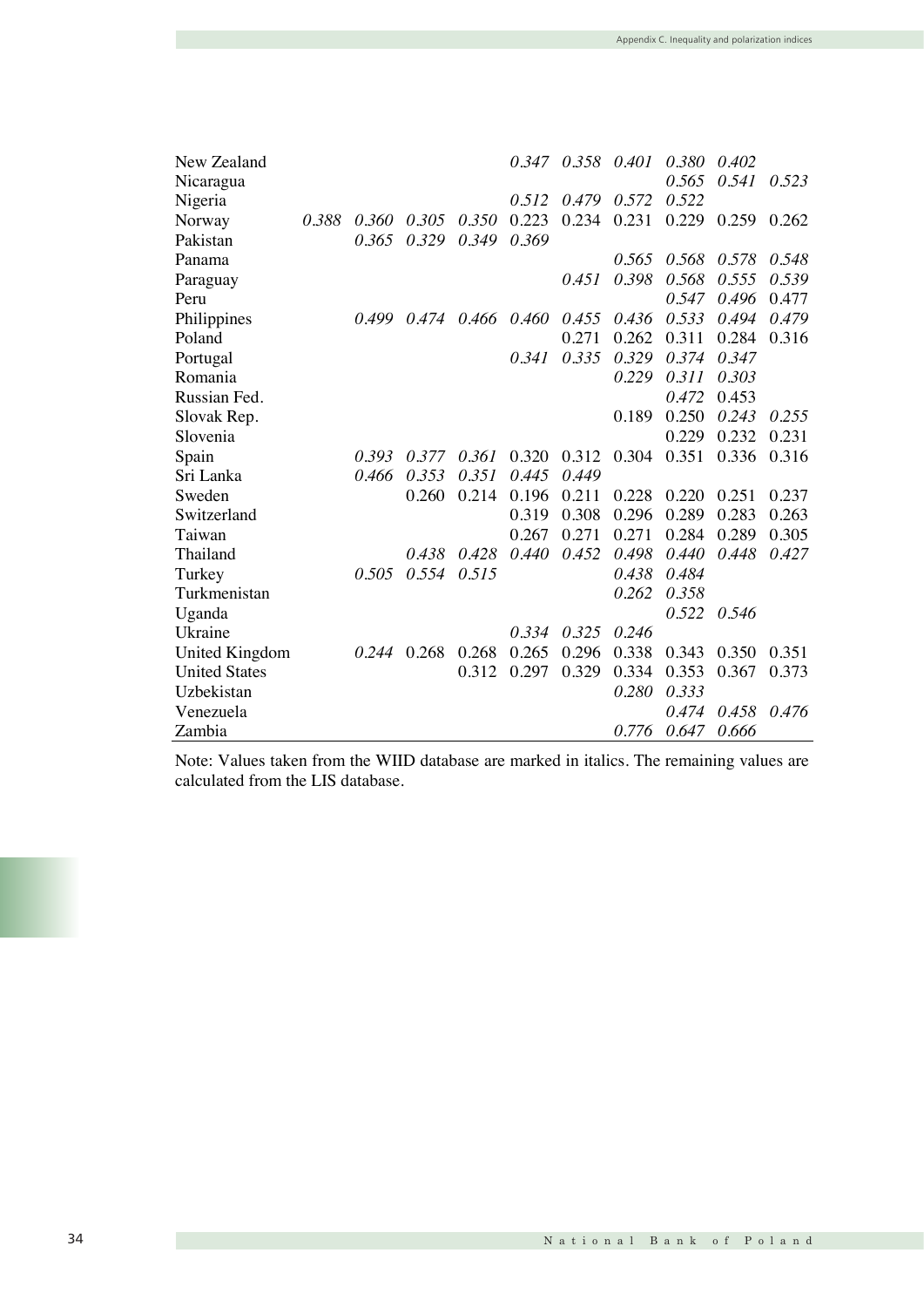| <b>Table C.2.</b> DER(T) potalization much |       |             |                                     |                         |             |                   |             |                   |                 |       |
|--------------------------------------------|-------|-------------|-------------------------------------|-------------------------|-------------|-------------------|-------------|-------------------|-----------------|-------|
| Country                                    | 1960  | 1965        | 1970                                | 1975                    | 1980        | 1985              | 1990        | 1995              | 2000            | 2005  |
| Argentina                                  | 0.300 | 0.168       | 0.198                               | 0.167                   | 0.196       | 0.211             | 0.226       | 0.218             | 0.215           | 0.214 |
| Australia                                  |       |             |                                     |                         | 0.215       | 0.221             | 0.220       | 0.241             | 0.241           | 0.237 |
| Austria                                    |       |             |                                     |                         |             | 0.237             | 0.229       | 0.222             | 0.216           | 0.223 |
| Bangladesh                                 |       | 0.373       | 0.286                               | 0.199                   | 0.178       | 0.179             | 0.180       |                   |                 |       |
| Belgium                                    |       |             | 0.169                               | 0.160                   | 0.150       | 0.227             | 0.219       | 0.222             | 0.225           |       |
| <b>Bolivia</b>                             |       |             |                                     |                         |             |                   | 0.234       | 0.322             | 0.409           |       |
| <b>Brazil</b>                              |       | 0.307 0.331 | 0.354                               | 0.433                   | 0.327 0.307 |                   | 0.352       | 0.358             | 0.302           | 0.266 |
| Bulgaria                                   |       | 0.149       | 0.156                               | 0.144                   | 0.161       | 0.147             | 0.184       | 0.198             | 0.203           |       |
| Canada                                     | 0.156 | 0.156       | 0.212                               | 0.206                   | 0.206       | 0.216             | 0.215       | 0.214             | 0.228           | 0.226 |
| Chile                                      |       |             |                                     |                         |             |                   | 0.253       | 0.272             | 0.361           |       |
| China                                      |       | 0.169       | 0.162                               | 0.161                   | 0.164       | 0.174             | 0.172       | 0.212             | 0.192           | 0.209 |
| Colombia                                   |       |             | 0.533                               | 0.218                   | 0.311       | 0.276             | 0.241       | 0.280             | 0.278           | 0.263 |
| Costa Rica                                 |       |             |                                     | 0.207                   | 0.237       | 0.204             | 0.187       | 0.202             | 0.197           | 0.207 |
| Czech Rep.                                 |       |             |                                     |                         |             |                   | 0.216       | 0.232             | 0.236           | 0.240 |
| Denmark                                    |       |             |                                     |                         |             | 0.213             | 0.209       | 0.208             | 0.210           | 0.210 |
| Dominican Rep.                             |       |             |                                     |                         |             | 0.298             | 0.237       | 0.240             | 0.234           | 0.227 |
| Ecuador                                    |       |             |                                     |                         |             |                   |             | 0.237             | 0.264           | 0.238 |
| El Salvador                                |       |             |                                     |                         |             |                   | 0.232       | 0.214             | 0.227           | 0.201 |
| Estonia                                    |       |             |                                     |                         |             |                   |             | 0.161             | 0.261           | 0.253 |
| Finland                                    |       |             | 0.160                               | 0.152                   | 0.145       | 0.189             | 0.190       | 0.200             | 0.202           | 0.207 |
| France                                     |       |             |                                     | 0.176                   | 0.202       | 0.238             | 0.219       | 0.226             | 0.218           | 0.214 |
| Georgia                                    |       |             |                                     |                         |             |                   |             |                   | 0.214           | 0.192 |
| Germany                                    |       |             | 0.216                               | 0.217                   | 0.218       | 0.219             | 0.221       | 0.222             | 0.219           | 0.208 |
| Ghana                                      |       |             |                                     |                         |             |                   | 0.225       | 0.216             |                 |       |
| Greece                                     |       |             |                                     |                         |             |                   |             | 0.234             | 0.237           | 0.236 |
| Guatemala                                  |       |             |                                     |                         |             |                   | 0.327       | 0.340             | 0.353           | 0.317 |
| Honduras                                   |       |             |                                     |                         |             |                   |             |                   | 0.222           | 0.258 |
| Hong Kong                                  | 0.306 | 0.248       | 0.271                               | 0.187                   | 0.187       | 0.197             | 0.223       | 0.195             | 0.228           |       |
| Hungary                                    |       | 0.159       | 0.151                               | 0.147                   | 0.147       | 0.149             | 0.232       | 0.237             | 0.251           | 0.240 |
| India                                      | 0.230 | 0.220       | 0.228                               |                         |             |                   |             |                   |                 |       |
| Indonesia                                  |       |             | 0.262                               | 0.306                   | 0.349       | 0.204             | 0.203       | 0.214             | 0.199           |       |
| Ireland                                    |       |             |                                     | 0.162                   | 0.159       | 0.240             | 0.251       | 0.262             | 0.244           | 0.260 |
| Israel                                     |       |             |                                     |                         | 0.216       | 0.221             | 0.222       | 0.226             | 0.233           | 0.236 |
| Italy                                      |       |             | 0.175                               | 0.176                   | 0.180       | 0.224             | 0.225       | 0.231             | 0.227           | 0.243 |
| Jamaica                                    |       |             |                                     |                         |             |                   |             | 0.290 0.397 0.231 |                 |       |
| Japan                                      |       |             | 0.178 0.170 0.180 0.169 0.160 0.164 |                         |             |                   |             |                   |                 |       |
| Korea, Rep.                                |       |             |                                     |                         |             |                   |             | 0.158             | 0.160           | 0.207 |
| Kyrgyz Rep.                                |       |             |                                     |                         |             |                   |             |                   | 0.185           | 0.184 |
| Latvia                                     |       |             |                                     |                         |             |                   |             | 0.163             | 0.185           | 0.188 |
| Lesotho                                    |       |             |                                     |                         |             |                   | 0.409       | 0.546             |                 |       |
| Lithuania                                  |       |             |                                     |                         |             |                   |             | 0.149 0.173       | $0.164$ $0.163$ |       |
| Luxembourg                                 |       |             |                                     |                         |             | 0.203             | 0.221 0.227 |                   | 0.229 0.213     |       |
| Malaysia                                   |       |             |                                     | $0.272$ $0.264$ $0.228$ |             | 0.213 0.231 0.232 |             |                   |                 |       |
| Mauritania                                 |       |             |                                     |                         |             |                   | 0.539 0.527 |                   |                 |       |
| Mexico                                     |       |             | 0.334 0.239 0.246 0.290 0.216 0.259 |                         |             |                   | 0.277       | 0.331             | 0.316 0.264     |       |
| Moldova                                    |       |             |                                     |                         |             |                   | 0.150       | 0.174             | 0.182           |       |
| Netherlands                                |       |             |                                     |                         | 0.232       | 0.232             | 0.220       | 0.210             | 0.208           | 0.221 |
| New Zealand                                |       |             |                                     |                         | 0.161       | 0.162             | 0.173       | 0.170             | 0.181           |       |
| Nicaragua                                  |       |             |                                     |                         |             |                   |             | 0.254             | 0.239           | 0.238 |

**Table C.2.** DER(1) polarization index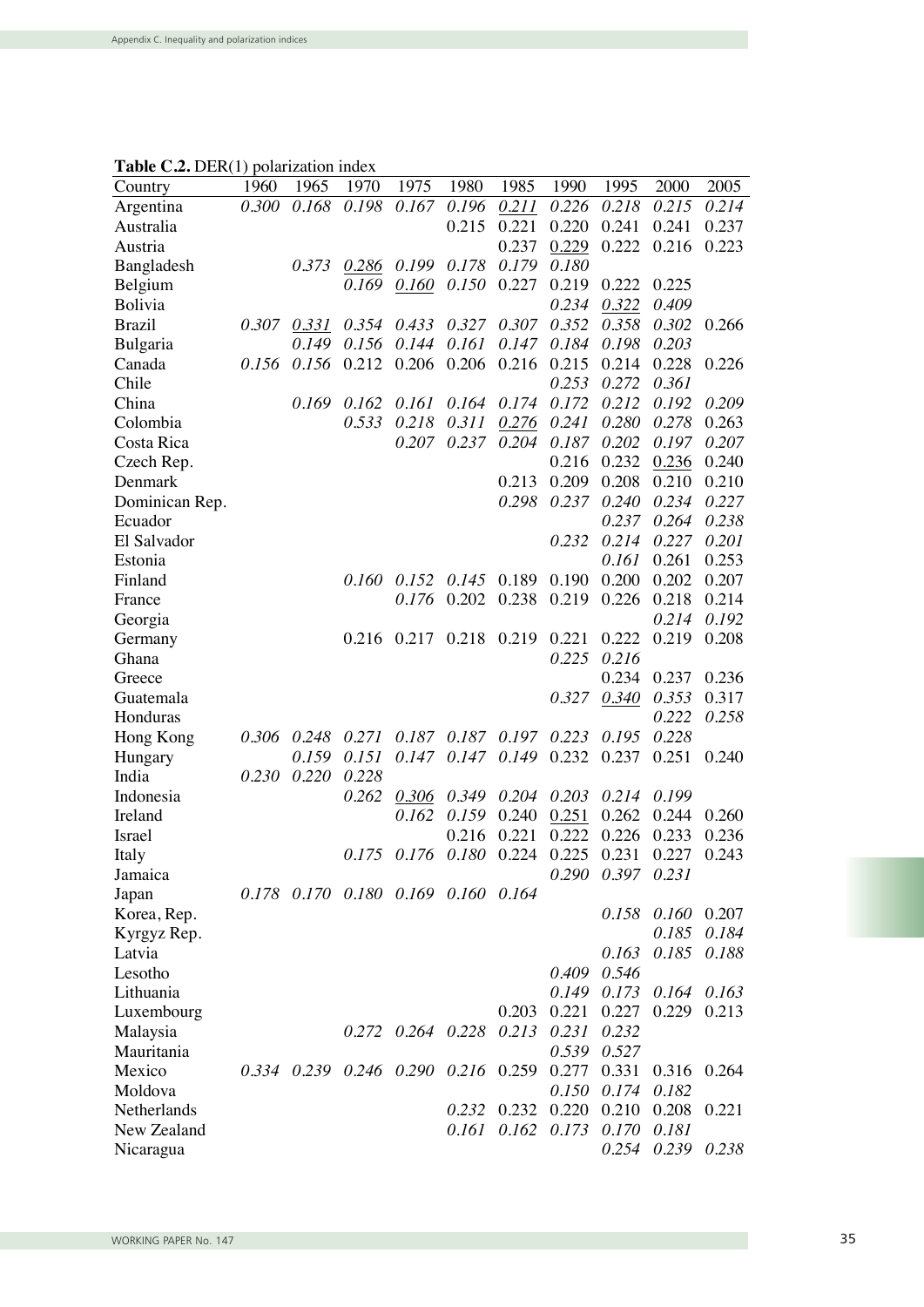| Nigeria               |             |               |       | 0.241 | 0.228 | 0.278 | 0.246 |             |       |
|-----------------------|-------------|---------------|-------|-------|-------|-------|-------|-------------|-------|
| Norway                | 0.174 0.161 | 0.149         | 0.165 | 0.166 | 0.206 | 0.196 | 0.203 | 0.213 0.217 |       |
| Pakistan              | 0.179       | 0.178         | 0.187 | 0.200 |       |       |       |             |       |
| Panama                |             |               |       |       |       | 0.257 | 0.260 | 0.277       | 0.242 |
| Paraguay              |             |               |       |       | 0.205 | 0.185 | 0.306 | 0.243       | 0.235 |
| Peru                  |             |               |       |       |       |       | 0.256 | 0.211       | 0.215 |
| Philippines           | 0.232       | 0.231         | 0.236 | 0.272 | 0.307 | 0.230 | 0.271 | 0.237       | 0.227 |
| Poland                |             |               |       |       | 0.217 | 0.224 | 0.228 | 0.221       | 0.227 |
| Portugal              |             |               |       | 0.172 | 0.173 | 0.174 | 0.187 | 0.192       |       |
| Romania               |             |               |       |       |       | 0.151 | 0.163 | 0.159       |       |
| Russian Fed.          |             |               |       |       |       |       | 0.200 | 0.195       |       |
| Slovak Rep.           |             |               |       |       |       | 0.208 | 0.216 | 0.157       | 0.159 |
| Slovenia              |             |               |       |       |       |       | 0.211 | 0.206       | 0.206 |
| Spain                 | 0.182       | 0.172         | 0.163 | 0.225 | 0.225 | 0.225 | 0.241 | 0.240       | 0.223 |
| Sri Lanka             | 0.206       | 0.183         | 0.177 | 0.224 | 0.233 |       |       |             |       |
| Sweden                |             | 0.205         | 0.187 | 0.178 | 0.190 | 0.192 | 0.200 | 0.212       | 0.209 |
| Switzerland           |             |               |       | 0.242 | 0.238 | 0.234 | 0.228 | 0.221       | 0.213 |
| Taiwan                |             |               |       | 0.222 | 0.226 | 0.219 | 0.211 | 0.215       | 0.221 |
| Thailand              |             | 0.202         | 0.188 | 0.192 | 0.196 | 0.225 | 0.218 | 0.227       | 0.211 |
| Turkey                | 0.259       | 0.285         | 0.227 |       |       | 0.201 | 0.237 |             |       |
| Turkmenistan          |             |               |       |       |       | 0.203 | 0.173 |             |       |
| Uganda                |             |               |       |       |       |       | 0.229 | 0.262       |       |
| Ukraine               |             |               |       | 0.196 | 0.257 | 0.160 |       |             |       |
| <b>United Kingdom</b> |             | $0.153$ 0.215 | 0.215 | 0.220 | 0.238 | 0.245 | 0.250 | 0.251       | 0.261 |
| <b>United States</b>  |             |               | 0.208 | 0.205 | 0.215 | 0.215 | 0.222 | 0.236       | 0.234 |
| Uzbekistan            |             |               |       |       |       | 0.159 | 0.167 |             |       |
| Venezuela             |             |               |       |       |       |       | 0.204 | 0.196       | 0.198 |
| Zambia                |             |               |       |       |       | 0.595 | 0.443 | 0.461       |       |

Note: Values calculated using the Shorrocks-Wan ungrouping algorithm from the grouped WIID data are marked in italics. Interpolated values are underscored. The remaining values are directly calculated from the LIS micro data.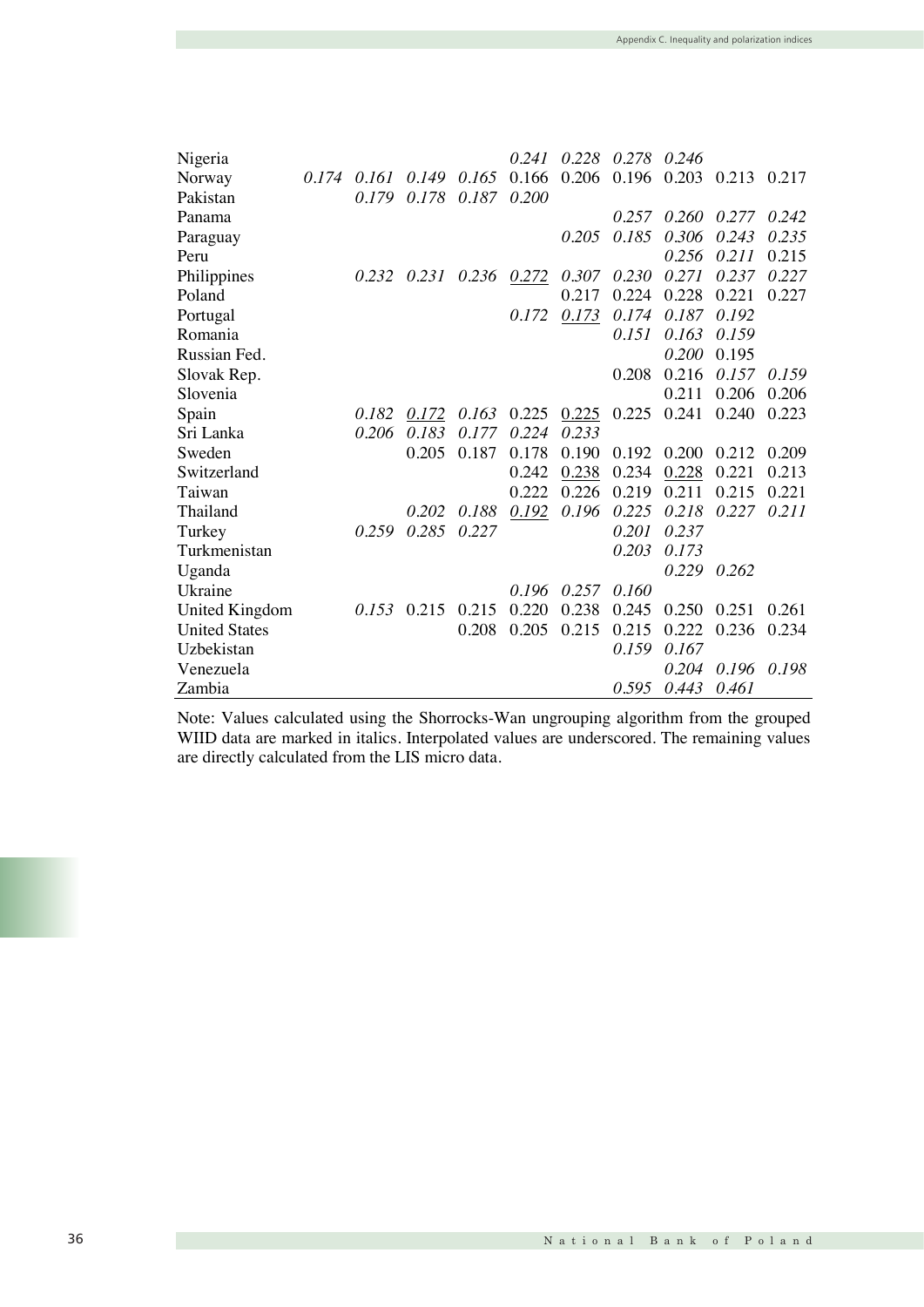| <b>Lable C.D.</b> The W polarization muex |       |                                     |       |               |             |                                     |                         |                   |                                 |       |
|-------------------------------------------|-------|-------------------------------------|-------|---------------|-------------|-------------------------------------|-------------------------|-------------------|---------------------------------|-------|
| Country                                   | 1960  | 1965                                | 1970  | 1975          | 1980        | 1985                                | 1990                    | 1995              | 2000                            | 2005  |
| Argentina                                 | 0.163 | 0.157                               | 0.158 | 0.166         | 0.204       | 0.199                               | 0.194                   | 0.207             | 0.211                           | 0.240 |
| Australia                                 |       |                                     |       |               | 0.127       | 0.129                               | 0.136                   | 0.141             | 0.142                           | 0.142 |
| Austria                                   |       |                                     |       |               |             | 0.098                               | 0.109                   | 0.119             | 0.104                           | 0.106 |
| Bangladesh                                |       | 0.268                               | 0.219 | 0.169         | 0.152       | 0.148                               | 0.140                   |                   |                                 |       |
| Belgium                                   |       |                                     | 0.132 | 0.126         | 0.119       | 0.097                               | 0.097                   | 0.108             | 0.111                           |       |
| Bolivia                                   |       |                                     |       |               |             |                                     | 0.245                   | 0.302             | 0.358                           |       |
| <b>Brazil</b>                             | 0.243 | 0.284                               | 0.324 | 0.335         | 0.334 0.313 |                                     | 0.330                   | 0.314             | 0.298                           | 0.273 |
| Bulgaria                                  |       | 0.085                               | 0.083 | 0.080         | 0.114       | 0.098                               | 0.100                   | 0.148             | 0.158                           |       |
| Canada                                    | 0.135 | 0.140                               | 0.132 | 0.121         | 0.121       | 0.119                               | 0.120                   | 0.122             | 0.131                           | 0.134 |
| Chile                                     |       |                                     |       |               |             |                                     | 0.252                   | 0.243             | 0.275                           |       |
| China                                     |       | 0.136                               | 0.126 | 0.118         | 0.140       | 0.157                               | 0.177                   | 0.228             | 0.185                           | 0.248 |
| Colombia                                  |       |                                     | 0.227 | 0.203         | 0.287       | 0.271                               | 0.255                   | 0.254             | 0.285                           | 0.263 |
| Costa Rica                                |       |                                     |       | 0.213         | 0.234       | 0.197                               | 0.202                   | 0.220             | 0.215                           | 0.219 |
| Czech Rep.                                |       |                                     |       |               |             |                                     | 0.078                   | 0.105             | 0.107                           | 0.109 |
| Denmark                                   |       |                                     |       |               |             | 0.098                               | 0.095                   | 0.089             | 0.091                           | 0.093 |
| Dominican Rep.                            |       |                                     |       |               |             | 0.298                               | 0.232                   | 0.246             | 0.249                           | 0.238 |
| Ecuador                                   |       |                                     |       |               |             |                                     |                         | 0.222             | 0.250                           | 0.249 |
| El Salvador                               |       |                                     |       |               |             |                                     | 0.244                   | 0.236             | 0.268                           | 0.228 |
|                                           |       |                                     |       |               |             |                                     |                         | 0.150             |                                 |       |
| Estonia                                   |       |                                     |       |               |             |                                     |                         |                   | 0.155                           | 0.151 |
| Finland                                   |       |                                     | 0.135 | 0.111         | 0.090       | 0.083                               | 0.084                   | 0.085             | 0.101                           | 0.103 |
| France                                    |       |                                     |       | 0.162         | 0.117       | 0.119                               | 0.114                   | 0.118             | 0.115                           | 0.112 |
| Georgia                                   |       |                                     |       |               |             |                                     |                         |                   | 0.241                           | 0.215 |
| Germany                                   |       |                                     | 0.109 | 0.105         | 0.103       | 0.105                               | 0.103                   | 0.111             | 0.105                           | 0.110 |
| Ghana                                     |       |                                     |       |               |             |                                     | 0.257                   | 0.246             |                                 |       |
| Greece                                    |       |                                     |       |               |             |                                     |                         | 0.150             | 0.149                           | 0.140 |
| Guatemala                                 |       |                                     |       |               |             |                                     | 0.306                   | 0.299             | 0.292                           | 0.243 |
| Honduras                                  |       |                                     |       |               |             |                                     |                         |                   | 0.239                           | 0.277 |
| Hong Kong                                 | 0.194 | 0.211                               | 0.199 | 0.171         | 0.169       | 0.193                               | 0.198                   | 0.191             | 0.215                           |       |
| Hungary                                   |       | 0.109                               | 0.098 | 0.098         | 0.088       | 0.087                               | 0.113                   | 0.130             | 0.119                           | 0.115 |
| India                                     | 0.231 | 0.198                               | 0.230 |               |             |                                     |                         |                   |                                 |       |
| Indonesia                                 |       |                                     | 0.139 | $0.206$ 0.273 |             | 0.168                               | 0.158                   | 0.174             | 0.168                           |       |
| Ireland                                   |       |                                     |       | 0.165         | 0.161       | 0.154                               | 0.151                   | 0.148             | 0.133                           | 0.137 |
| <b>Israel</b>                             |       |                                     |       |               | 0.139       | 0.141                               | 0.140                   | 0.152             | 0.159                           | 0.171 |
| Italy                                     |       |                                     |       | 0.168 0.165   | 0.155       | 0.138                               | 0.126                   | 0.145             | 0.143                           | 0.142 |
| Jamaica                                   |       |                                     |       |               |             |                                     |                         | 0.283 0.285 0.268 |                                 |       |
| Japan                                     |       | 0.152 0.163 0.192 0.155 0.153 0.152 |       |               |             |                                     |                         |                   |                                 |       |
| Korea, Rep.                               |       |                                     |       |               |             |                                     |                         |                   | $0.134$ $0.161$                 | 0.131 |
| Kyrgyz Rep.                               |       |                                     |       |               |             |                                     |                         |                   | 0.173                           | 0.168 |
| Latvia                                    |       |                                     |       |               |             |                                     |                         | 0.120             | 0.121                           | 0.140 |
| Lesotho                                   |       |                                     |       |               |             |                                     | 0.355                   | 0.477             |                                 |       |
| Lithuania                                 |       |                                     |       |               |             |                                     |                         |                   | $0.096$ $0.159$ $0.140$ $0.127$ |       |
| Luxembourg                                |       |                                     |       |               |             |                                     | $0.102$ $0.104$ $0.101$ |                   | 0.114 0.110                     |       |
| Malaysia                                  |       |                                     |       |               |             | 0.237 0.260 0.237 0.222 0.231 0.237 |                         |                   |                                 |       |
| Mauritania                                |       |                                     |       |               |             |                                     | 0.484 0.452             |                   |                                 |       |
|                                           |       | 0.282 0.275 0.264 0.290 0.248 0.198 |       |               |             |                                     |                         |                   | 0.202 0.227 0.234 0.209         |       |
| Mexico                                    |       |                                     |       |               |             |                                     |                         |                   |                                 |       |
| Moldova                                   |       |                                     |       |               |             |                                     |                         | 0.102 0.170       | 0.183                           |       |
| Netherlands                               |       |                                     |       |               | 0.102       | 0.097                               | 0.106                   | 0.108             | 0.095                           | 0.103 |
| New Zealand                               |       |                                     |       |               |             | 0.157 0.162 0.183                   |                         | 0.169             | 0.185                           |       |
| Nicaragua                                 |       |                                     |       |               |             |                                     |                         | 0.281             | 0.245                           | 0.234 |

**Table C.3.** The W polarization index